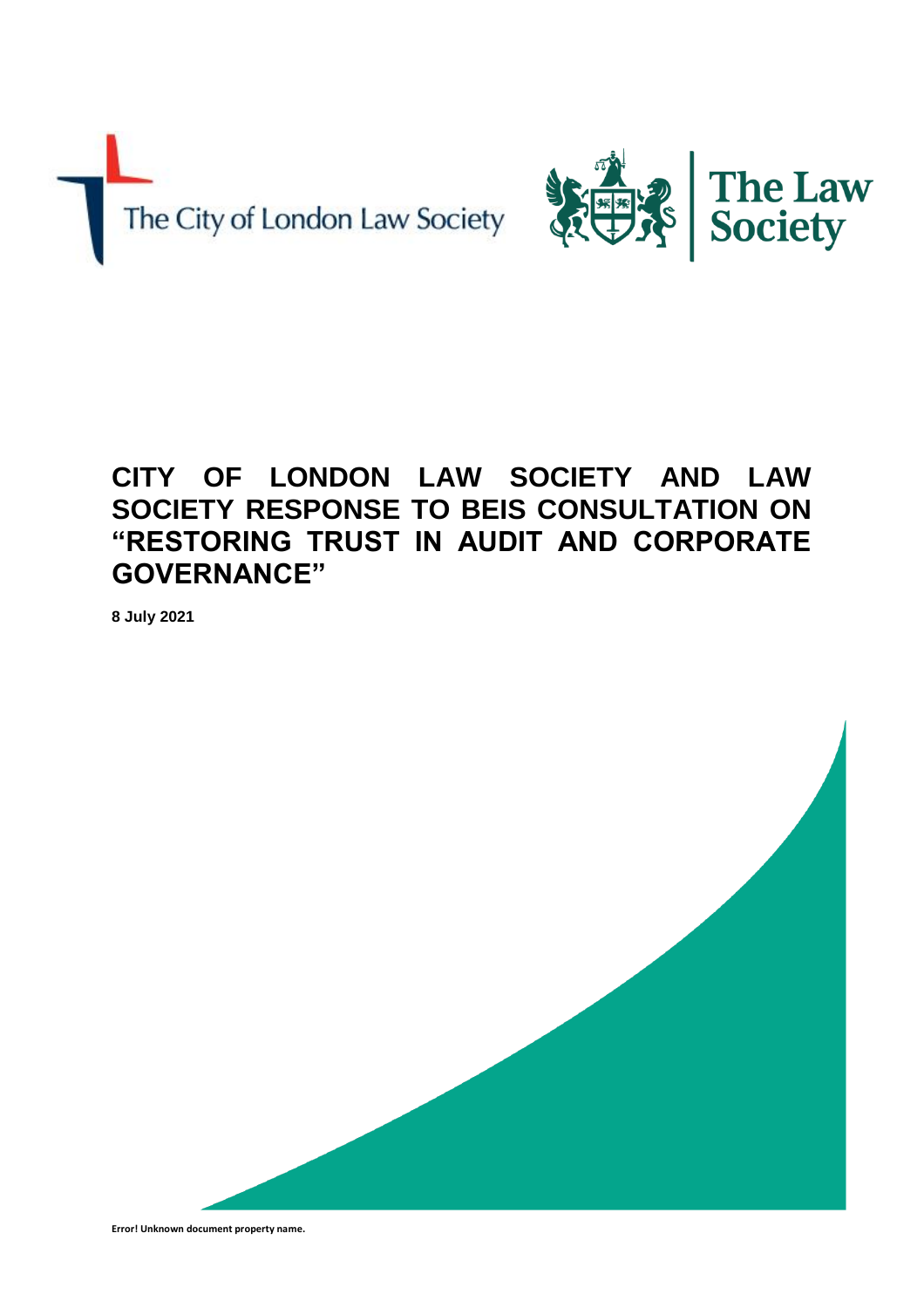#### To: [audit.consultation@beis.gov.uk](mailto:audit.consultation@beis.gov.uk)

Response date: 8 July 2021

#### **Introduction**

The views set out in this response have been prepared by a joint working party of the Company Law Committees of the City of London Law Society (the "**CLLS"**) and the Law Society of England and Wales (the "**Law Society**") (together the "**Committees**").

The CLLS represents approximately 17,000 City lawyers through individual and corporate membership, including some of the largest international law firms in the world. These law firms advise a variety of clients from multinational companies and financial institutions to Government departments, often in relation to complex, multijurisdictional legal issues. The CLLS responds to a variety of consultations on issues of importance to its members through its 19 specialist committees.

The Law Society is the professional body for solicitors in England and Wales, representing over 170,000 registered legal practitioners. It represents the profession to Parliament, Government and regulatory bodies in both the domestic and European arena and has a public interest in the reform of the law.

The joint working party is made up of senior and specialist corporate lawyers from both the CLLS and the Law Society who have a particular focus on issues relating to company law and corporate governance.

# **FOR FURTHER INFORMATION PLEASE CONTACT:**

Mark Austin Partner Freshfields Bruckhaus Deringer LLP [mark.austin@freshfields.com](mailto:mark.austin@freshfields.com)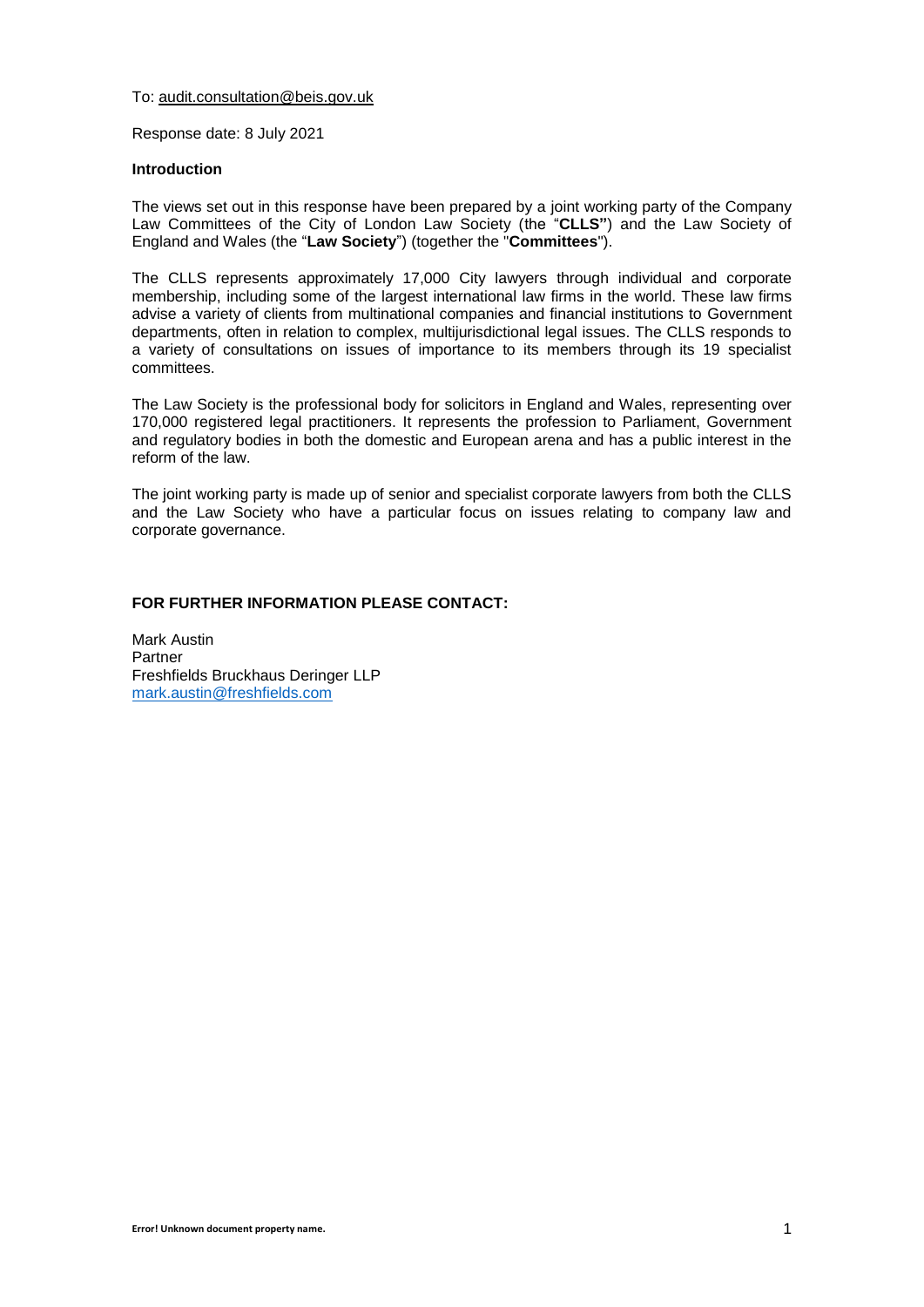## **Summary**

We strongly support the Government's objective to ensure that audit maintains the highest level of trust and public confidence. There is a clear link between good financial reporting procedures, good audit and good corporate governance, being the behaviours, systems and processes through which a business is run.

However, some of the proposals raise significant problems, many of which have not been addressed in the Consultation. We appreciate it is not the Government's intention to create problems, and in some areas the Consultation acknowledges that further consideration of the proposals is required, but in our view, unless these issues are fully addressed, the overall aims of the Consultation will be undermined and there are likely to be significant adverse (and no doubt unintended) consequences including damage to the attractiveness and competitiveness of the UK as a place to establish and operate businesses. Whilst it is true that there have been some recent high profile corporate failures, these are exceptions, often with complex causes, and, as is often said in legal circles, "hard cases make bad law".

We comment below, as requested, in direct response to those questions posed in the Consultation in respect of which we have specific contributions and observations to make. We do not comment on certain consultation questions in respect of which we have no view or which are better dealt with by others. In addition, we set out in this summary the key issues which are of concern to the Committees, including certain fundamental points of principle.

#### *Impact on the UK economy*

- **Destination of choice**: The combination of proposed changes will amount to the most significant change in UK company law since the Companies Act 2006 (the "**Companies Act**"). The Companies Act is part of the corporate governance ecosystem in the UK and its flexibility and consistency is one of the reasons that the UK has historically been a significant destination for foreign investment. In the context of the overall strategy for driving economic growth post-Brexit and post-COVID-19 crisis, it is vital that the various Government initiatives are coordinated and consistent. The Government needs to promote Britain as a place for business to thrive, ensuring that we do not create unnecessary and disproportionate burdens on enterprise. Imposing increased reporting and accountability requirements on companies and directors sometimes raises standards of corporate behaviour, but this is not always the case. Sometimes the impact of the increased burden on companies and directors will fail to serve the Government's broader aim of seeking to ensure that the UK remains an attractive venue as part of being a competitive jurisdiction with high standards.
- **Inconsistencies with Lord Hill's UK Listing Review (the "Listing Review")**: If implemented as set out, the proposals set out in the Consultation will, in our judgment, result in the UK becoming a less attractive jurisdiction in which to establish and list new companies or group holding companies, to the detriment of the UK economy more broadly. It is already known that when put side by side with the listing structure in other jurisdictions with which the UK competes, the premium listing regime is usually seen as incrementally onerous and unattractive in comparison. As the Listing Review noted, there is no point in having a theoretically perfect market if in practice it is not used. Many of the recommendations contained in the Listing Review were aimed at reforming the premium and standard listing segments, including by removing their current characterisation and nomenclature so that there is one Official List which has different routes by which it can be accessed depending on which chapter of the Listing Rules is used by an issuer. The additional obligations that may be placed on premium-listed companies and their boards as a result of the proposals in the Consultation are only likely to compound the relative unattractiveness of the London listing regime, even if all the recommendations made in the Listing Review are implemented. We would urge the Government to pause and adopt an evidence-based approach in considering the recommendations of the Listing Review alongside the feedback to this Consultation and then determining the best way to achieve the desired policy goals without detracting from the UK being an attractive jurisdiction in which to carry on business and to invest.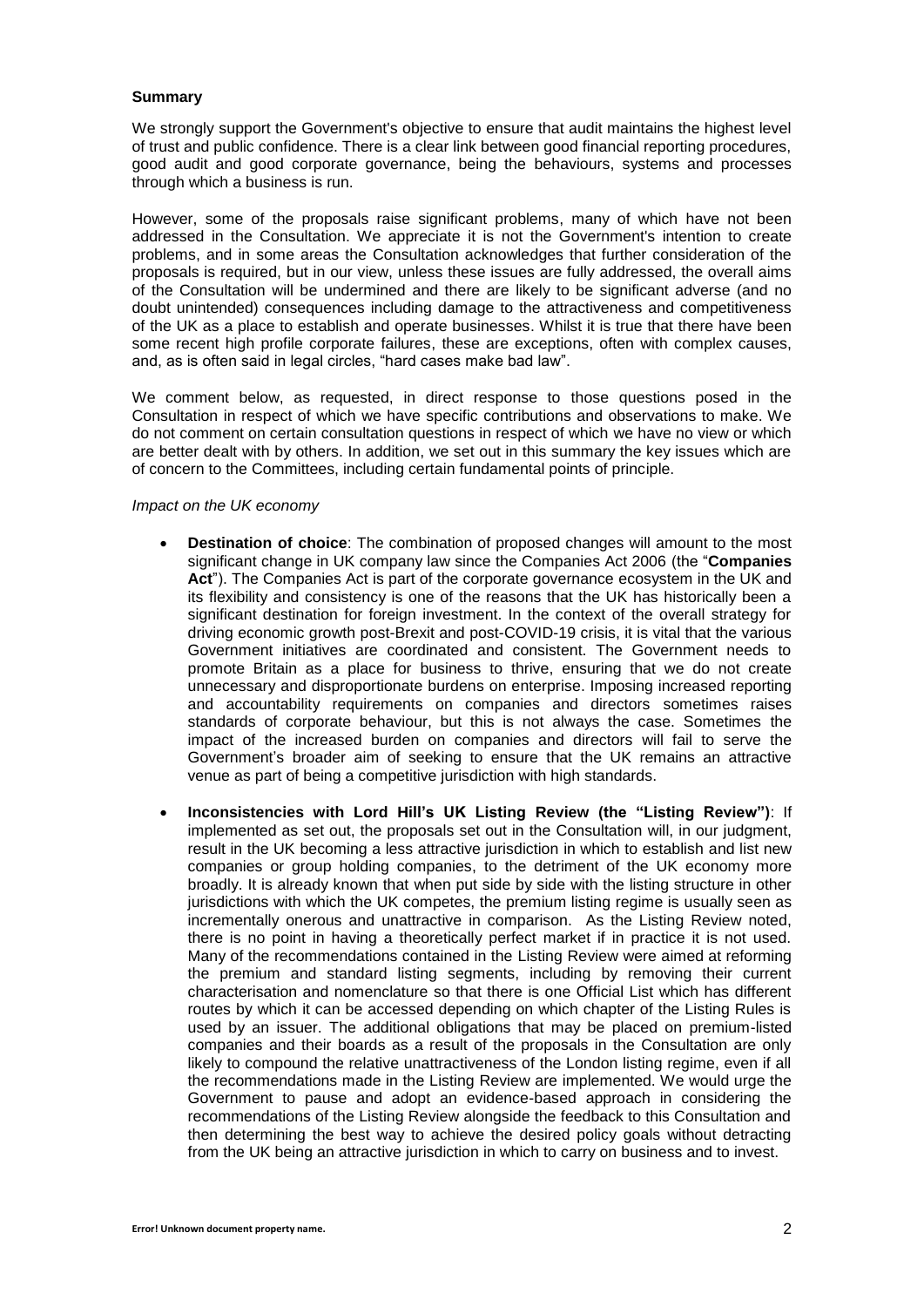#### *Impact on companies*

- **Proportionality**: It is imperative that any reform adopts a proportionate and practical approach, particularly when compared to the requirements and potential exposure to liability to which companies, and their directors, are subject in other jurisdictions. The jurisdiction of incorporation of a company – and where it is based - is a choice for most businesses. Any reforms should be considered in light of the benefits that they will bring, given what can realistically be expected of companies in-scope, balanced against the significant burden to companies in complying with such reforms (and the resultant impact on the audit market, both in terms of cost, availability, and the timeliness of release of audited information).
- **Duplication**: We also have very serious concerns over a number of the new powers proposed to be conferred on ARGA including, in particular, in areas where there is potential overlap with the existing responsibilities of the FCA in relation to listed companies and of the Courts in relation to directors' duties. In our view, the current framework of duties, responsibilities and attendant liabilities is sufficient to focus the minds and attention of by far the vast majority of directors and additional regulation is unlikely to change the behaviour of any rogue minority. The existing statutory and common law duties and regulatory obligations are currently overseen by the Courts and other regulators pursuant to a system which reflects appropriate checks and balances and which takes account of a considerable bank of case law and precedent. We are concerned that the intention seems to be to allow ARGA to have investigative, prosecutorial and judicial responsibilities without there being any clear framework of necessary checks and balances. In particular, the interpretation and enforcement of directors' duties is something that should be left to the Courts. If the exercise of directors' duties is to be made the subject of a set of "behavioural standards" proposed by ARGA then this should at most be done by way of codes of conduct and best practice guidance, similar to the UK Corporate Governance Code, and should not then be adjudicated upon by a non-judicial body that was the author of the relevant "standards". At the very least, any such new powers granted to ARGA should be subject to judicial review and the principles of natural justice, and arguably should reflect similar sorts of checks and balances as apply to the FCA when it is performing a similar role, in order both to protect against the risk of an arbitrary exercise of powers and to build confidence in any proposed new system.
- **Purpose of audit**: Audit is not, and cannot be, a guarantee of continuing financial viability. Similarly, internal systems and controls can only seek to mitigate, as opposed to eliminate, risk. We are concerned that some public comments suggest an expectation that a company which has received a clean audit of its accounts should never subsequently become insolvent and that should it become so, this inevitably indicates a failure by the directors or auditors or both to meet their responsibilities, without any investigation as to whether they have in fact met the relevant requirements and standards of care. It will never be possible to achieve a situation where no company with an unqualified audit report becomes insolvent and it needs to be made clearer to the public that a company whose accounts have been audited may still become insolvent.
- **Volume of change/cost of compliance**: There have recently been significant corporate governance changes affecting large companies – including the introduction of the Companies (Miscellaneous Reporting) Regulations 2018 ("**Miscellaneous Reporting Regulations**") and the 2018 UK Corporate Governance Code ("**Corporate Governance Code**"), as well as changes to the Listing Rules requiring premium-listed companies to report on climate change in line with the TCFD Recommendations and Recommended Disclosures. Many companies affected by these changes are concerned about the volume of regulation and accompanying guidance with which they are required to comply as these necessitate, among other things, frequent reviews of, and revisions to, their policies and procedures. This imposes a not inconsiderable burden on wider management teams and organisations as a whole at a time when they are also addressing the challenges posed by the COVID-19 pandemic. We suggest that the Government takes the opportunity to review the existing corporate governance and financial and narrative reporting requirements in the round with a view to simplifying the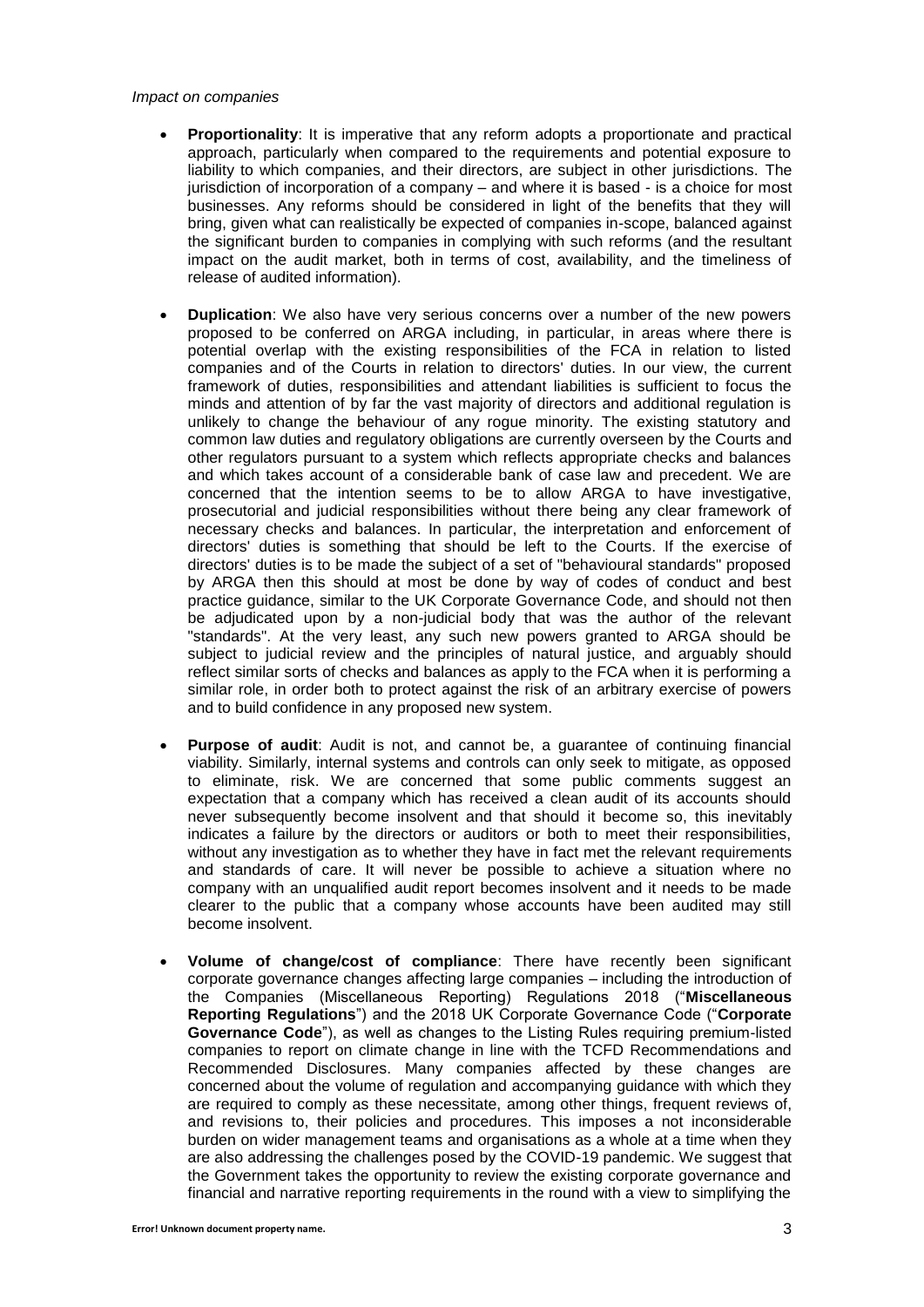approach to ensure that companies have clarity and consistency, and to reduce concerns that the burden of meeting any new requirements would be a deterrent to companies establishing themselves or considering listing in the UK.

# *Impact on boards*

 **Loss/cost of talent**: Directors are already subject to numerous and onerous responsibilities and obligations and it will become harder to recruit high quality directors if their responsibilities and obligations are increased in all of the ways proposed in the Consultation. Directors joining boards will have increased expectations on remuneration commensurate with their additional responsibilities, as was recently acknowledged by Sir Jon Thompson.<sup>1</sup> D&O insurance policies have already become more expensive or narrower in scope and the trend is likely to continue in this vein: this may in turn have an impact on director recruitment at a time when companies are seeking – and in most cases succeeding - to improve board quality and diversity. If reforms are not proportionate and evidence-based, there is a significant risk that directors will become overly focused on addressing compliance issues rather than properly evaluating risk and managing that risk as part of driving forward the strategy and success of the company.

# **Answers to Consultation questions**

# **Chapter 1**

The Consultation proposes various obligations which would apply to PIEs, some that would apply to listed companies, some that would apply to FTSE 350 companies, some that would also apply to AIM-traded companies and others that would also apply to large private companies. We assume that changes to the Companies Act and any proposals for companies subject to regulation by ARGA would only apply to companies incorporated in the UK. Listed companies and AIM-traded companies may be incorporated in other jurisdictions. Insofar as the Consultation relates to such companies, we assume they are limited to companies incorporated in the UK. In addition, there are complexities where a PIE's parent is an overseas company and/or listed outside of the UK (with group reporting obligations applying at the parent / listed company level). Additional requirements in the UK could increase the burden on such groups with little benefit. It will be important for ARGA to work with non-UK regulators in these circumstances to ensure that these groups are not subject to unduly onerous overlapping regimes, given that they are likely to be reporting on a consolidated basis already.

To the extent that obligations will apply to FTSE 350 companies, consideration will need to be given to how appropriate this is, given the potential for membership of this index to change during the course of a year such that some companies may become in-scope only shortly before their financial year end and so may not have had compliance in mind throughout the year in question and equally some companies may "yo-yo" in and out of the index over a period of years – how will comparability be achieved in these circumstances? Furthermore, the goal of proportionality would not, in our view, be achieved simply by applying the obligations to FTSE 350 companies or indeed premium-listed companies, given the vast range of companies this would encompass in terms of their size and capacity to respond to any increased regulatory burden, their market capitalisation and their systemic importance.

# **1. Should large private companies be included within the definition of a Public Interest Entity ("PIE")? Please give your reasons.**

We accept that to focus the reforms on listed companies incorporated in the UK could be too narrow given that the public interest in having a sound audit and corporate reporting regime does not apply solely to listed companies. We also agree that smaller companies are, generally, unlikely to pose the same systemic risks or risks of prejudice to the public if they fail and may have fewer stakeholders with an interest in their audited accounts. As such, most of the

<sup>&</sup>lt;sup>1</sup> FT article entitled "Head of UK's financial regulator says it was not up to the job" published on 27 May 2021.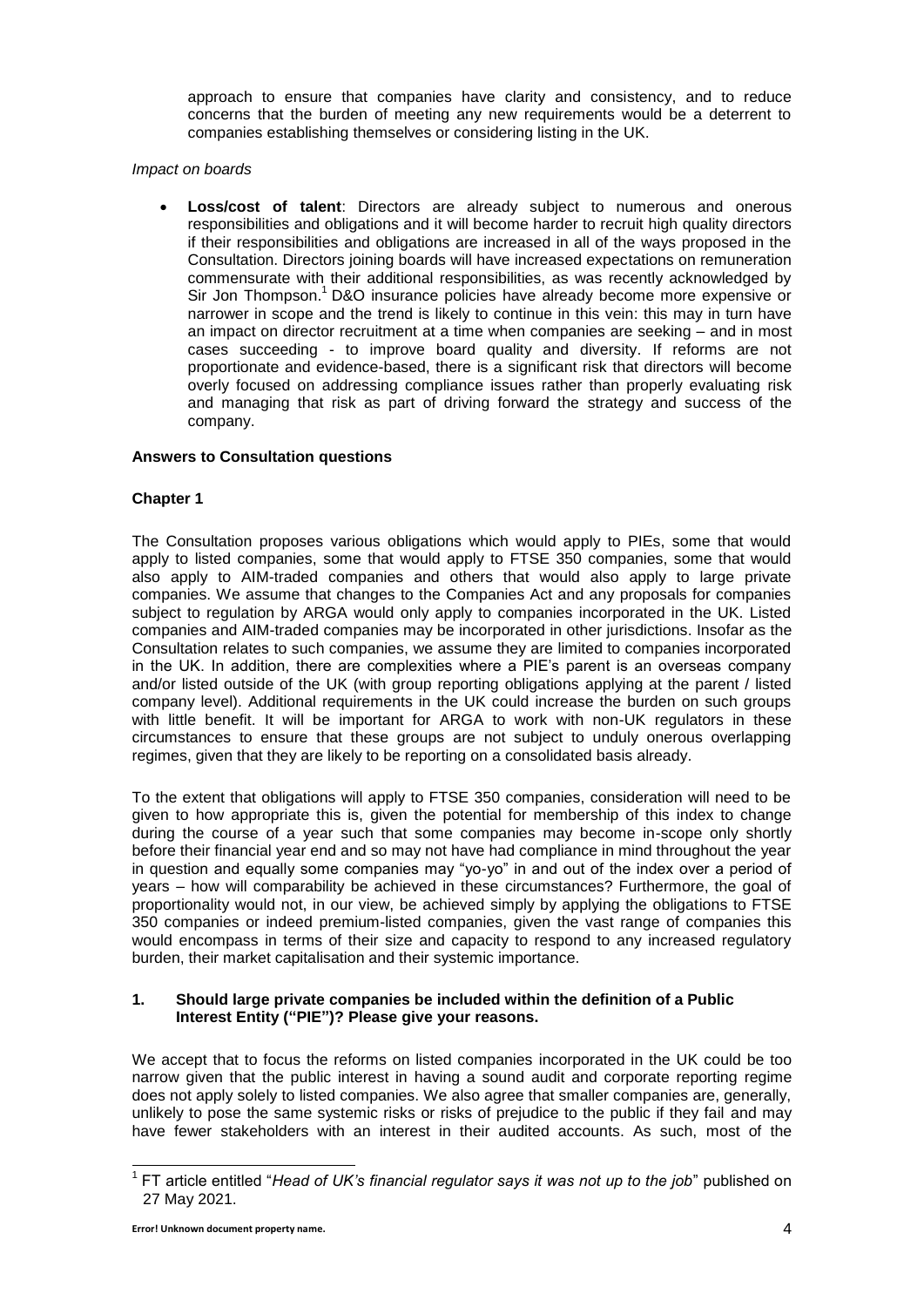members of the Committees consider that including large private companies incorporated in the UK in the definition of PIE is appropriate. Some disagree and are strongly against bringing any private companies within the scope of these reforms. However, in line with our response to question 2 of the Consultation, we suggest that any large private company that is a subsidiary of a PIE should be exempt from the proposed new reporting requirements to avoid unnecessary duplication and burden.

Whilst we can see the argument for why many of the proposed reforms should apply to premium-listed companies initially, we are concerned that even applying the reforms to this subset will bring a widely differing group of companies within scope. Premium-listed companies vary significantly in their size, capacity to respond to additional regulatory burdens, and in their systemic importance. We believe there are good arguments for allowing for a proportionate approach to the implementation of the reforms with the expectations on companies being proportionate to their ability to adapt and respond within the prescribed timeframe for compliance. In particular, consideration should be given to adopting a trial period approach with the reforms only being extended to other companies once practice has developed in the companies that were initially in-scope, the effectiveness of the reforms has been proven, and it can be demonstrated that other companies and their stakeholders would benefit from the reforms and that it would not be disproportionate to apply them to a wider range of companies. We note that paragraph 1.2.5 of the Consultation suggests that reforms will apply to premiumlisted companies initially and then after two years will be extended to all PIEs. In our view, a two-year gap would not be long enough as it would only allow for one year's worth of reporting, and would not give sufficient time to determine whether the reforms were fit for purpose or their cost, to assess if they need to be adjusted before they apply to other PIEs. In other words, we agree with a phased approach to the new reforms, but this should be over a longer period and with a more flexible approach to what constitutes compliance, consistent with the principles of proportionality and practicality. We also note, as is also set out in our response to question 11, that it will be important to ensure that a minimum size or systemic importance criteria applies to ensure that smaller premium-listed companies are not subject to unduly onerous requirements, noting that as at 31 May 2021, the largest company on the FTSE All-Share Index had a market capitalisation of £107,377 million, with the smallest company having a market capitalisation of just £38 million<sup>2</sup> and that many smaller premium-listed companies do not meet the criteria set out in either Option 1 or Option 2 of the proposed large private company test.

In addition, given that the extension of the definition of PIE will – presumably - bring a number of companies within the scope of existing rules (as opposed to just the proposed reforms) for the first time, the impact of such extension should be considered and those companies will also need time to prepare for compliance with the existing rules. Scope for loss of UK governance controls also needs to be considered, as reincorporation away from the UK upon introduction of these proposals could be a realistic option for many large private companies.

We also note that the proposed definition of PIE will capture all credit institutions, regardless of size. Given that these institutions will most likely be regulated by the PRA or FCA, including all credit institutions without any additional test to determine size or appropriateness would be disproportionate.

# **2. What large private companies would you include in the PIE definition: Option 1, Option 2 or another? Please give your reasons.**

Whilst most members of the Committees support the extension of the definition of PIE, the Committees do not have a strong view on which Option would be preferable. There are complex issues around the appropriateness of both Options 1 and 2 (in particular, whether having an "employee numbers test" is appropriate). The Committees have a slight preference for Option 1 should the Government proceed in extending the PIE definition.

The Committees recognise the potential benefit of choosing a test which reflects existing thresholds under the current legislation, however the Committees note that there are a myriad of tests that now apply to companies in the context of corporate reporting, with different criteria applying to, for example, section 172 reporting, other stakeholder reporting and corporate

<sup>2&</sup>lt;br><sup>2</sup> <https://www.ftserussell.com/analytics/factsheets/home/search>

**Error! Unknown document property name.** 5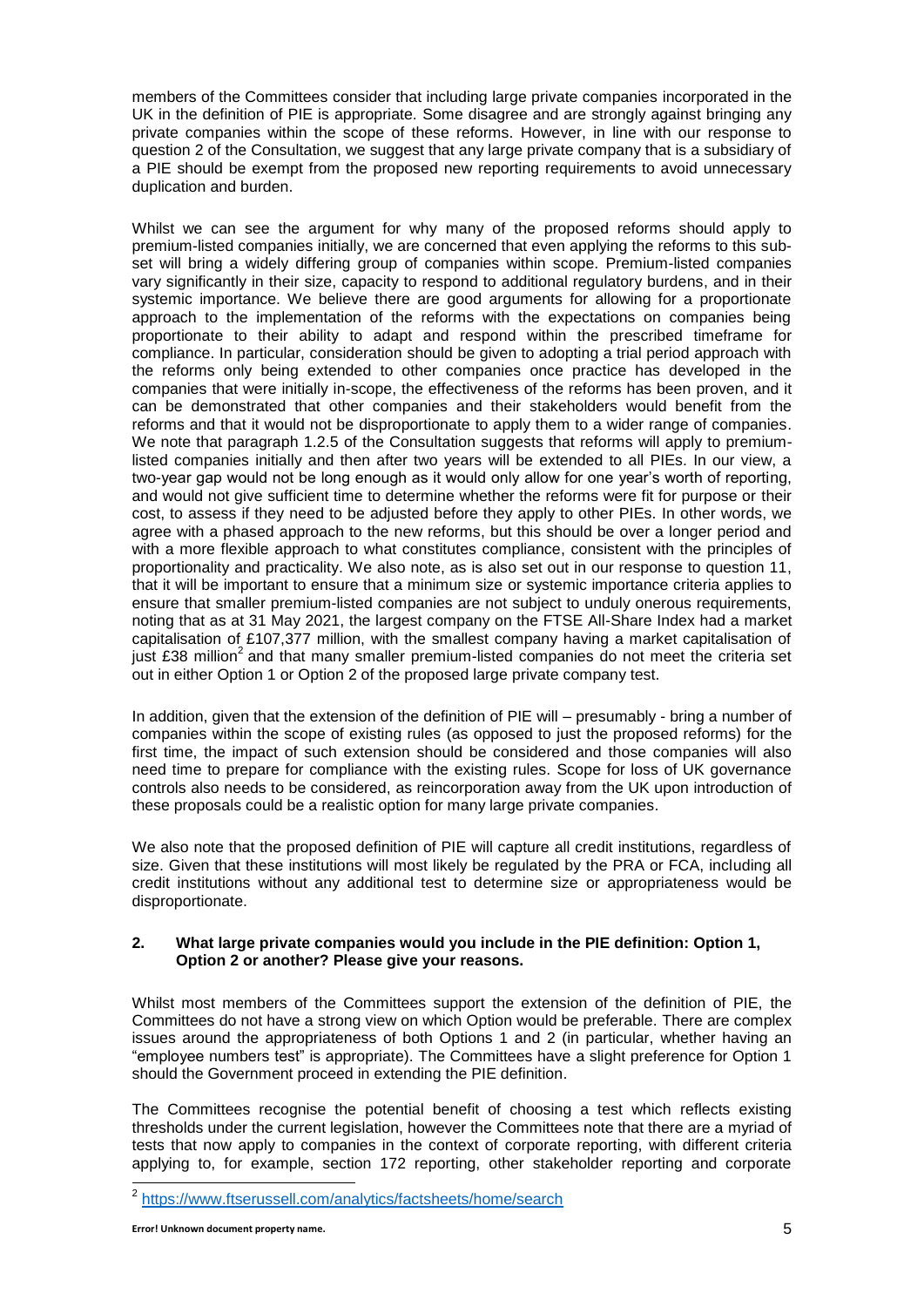governance reporting under the Miscellaneous Reporting Regulations and Modern Slavery Act reporting, and that are also proposed, for example, in respect of mandatory climate-related financial disclosures. The Committees would therefore strongly encourage the Government to consider, at the same time, whether the existing reporting framework could be simplified (for example, by reference to whether a company is either medium sized, large or a PIE (which would include the largest private companies, AIM-traded companies and main market listed companies which are incorporated in the UK)).

If the Government decides to proceed on the basis of Option 1 or 2, consideration should be given to the meaning of "employees" in this context. We note the wide-ranging definitions of "employee" in existing legislation  $3$  and would welcome consistency and clarity on what "employee" will mean for the purposes of Options 1 and 2.

In addition, it is not clear how the test would apply to corporate groups. We note that paragraph 1.3.19 states "*the thresholds used under either option would apply to all companies in their own*  right. Additionally, in the case of parent companies, the thresholds would be applied to the *group headed by that company. It is proposed that a parent company would therefore qualify and be regulated as a PIE if the relevant thresholds for options 1 and 2 were met when applied to the accounts of the group headed by that company where the parent company is required to file group accounts in the UK*". How will groups with a non-UK parent, where consolidation occurs at the level of the non-UK parent be treated (if there is no requirement to file UK group accounts, this would presumably exclude many of the large private equity owned businesses in the UK with a non-UK parent company)? We propose that in these circumstances, UK-based subsidiary undertakings of third-country parent companies should have an exemption to certain of the reporting requirements where they are included in their parents' consolidated reports and that report is deemed to be equivalent to UK standards.

We also suggest that where a company that would be captured as a PIE is a subsidiary of another company that is also a PIE, the subsidiary should be exempt from the proposed new reporting requirements. Paragraph 1.3.19 states that the proposed thresholds for the expanded PIE definition would be applied, in the case of parent companies, to groups headed by that company. This is different from the recently enacted corporate governance arrangements disclosure requirements (arising from the Miscellaneous Reporting Regulations) where the same threshold applies but only at an entity level. As mentioned in our preliminary comments, the Consultation affords the opportunity to simplify the corporate governance and reporting framework and we consider that this opportunity should be taken.

# **3. Should AIM companies with market capitalisation exceeding €200m be included in the definition of a PIE? Please give your reasons.**

We assume this only refers to AIM-traded companies incorporated in the UK. We do not see that there is any reason to distinguish AIM-traded companies from large private companies, should the Government proceed to expand the definition. As such, an AIM-traded company should be within scope if it would otherwise fall within the scope of the definition of PIE (as amended). We do though strongly advocate careful review of the application of these reforms to AIM-traded companies, given that it will add a significant burden to AIM listing, potentially making it uncompetitive as compared to other venues, with the risk of driving AIM-traded companies to overseas incorporation and listing.

A market capitalisation test is inappropriate as it could result in companies falling within the regime one year, and outside of it the next. Companies should have certainty as to when they would be brought into, and when they would fall outside, the expanded PIE definition. If an AIMtraded company was within scope one year and outside the next, to the extent that the company did not then voluntarily continue to comply with the new regime, stakeholders would not be able

  $3$  By way of example, in the Equality Act 2010, an employee includes any person working under a contract of employment as well as workers and agency workers and includes employees of a UK company who are based overseas. Under the Miscellaneous Reporting Regulations, employees employed to work wholly or partly outside the UK are excluded from the "employee" definition, and under the Energy Savings Opportunity Scheme, an employee is "*any person employed under contracts for service*".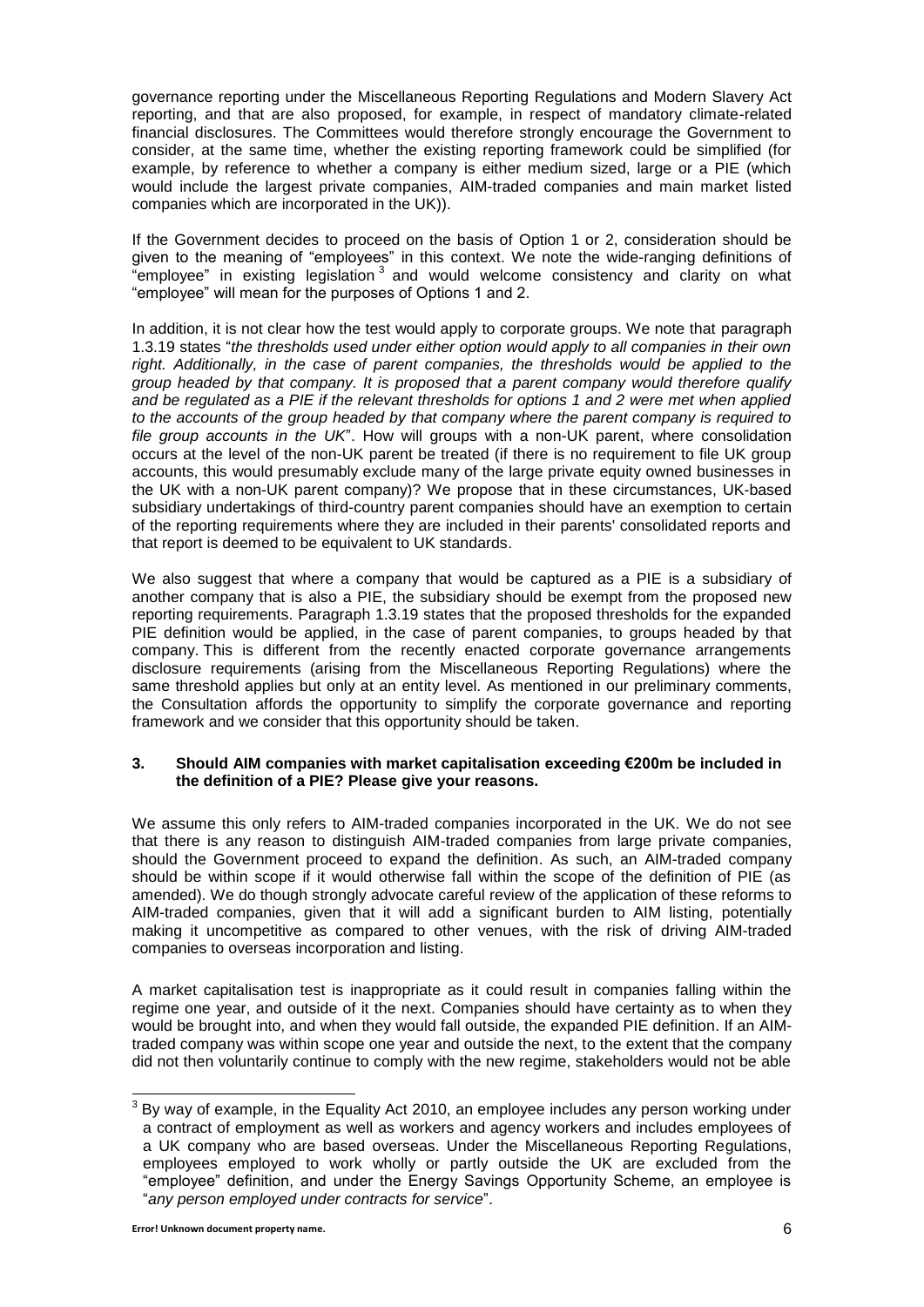to rely on comparable year on year accounts and assurance processes. A potential solution to address this point would be to require that an AIM-traded company must satisfy the relevant threshold for three consecutive financial years, for example (rather than using a threshold of two out of the last three years, which does not provide a company with sufficient certainty to plan). The issue highlighted here applies equally to the proposal that the reforms should apply first to FTSE 350 companies – see our comments above.

# **4. Should Government give newly listed companies a temporary exemption from some of the new reporting and attestation requirements being considered for Public Interest Entities?**

Whilst the Committees considered that there were good arguments as to why a temporary exemption may be helpful for companies preparing for an IPO which were not already PIEs in order to minimise the immediate burden from these reforms, the Committees also considered that it may make little difference to a company's decision regarding its listing jurisdiction whether it needed to comply with the new rules upon the date of an IPO or within a short period thereafter. In preparation for an IPO, companies are required to put in place many new systems and controls and so becoming a PIE and being subject to the rules which apply to PIEs from the date of listing would simply become another pre-IPO process. There were also concerns raised about this proposal of an initial period of exemption from an investor perspective, in so far as investors would expect UK listed companies to be subject to the same reporting obligations from the date of listing, if listed on the same segment of the market. This may well lead to "voluntary" adoption of the new requirements notwithstanding the availability of this proposed exemption. On balance therefore, our view is that a temporary exemption is unlikely, in practice, to ease the burden on newly listed companies.

One additional point to note is that where reference is made in the question to "newly listed companies", we assume that the intention is for this to apply to "companies newly admitted to listing / trading on a regulated or a prescribed market".

# **5. Should the Government seek to include Lloyd's Syndicates in the definition of a PIE? Please give your reasons.**

The Committees do not believe that it is appropriate to include Lloyd's Syndicates for the reasons set out in paragraph 1.3.28 of the Consultation.

## **6. Should the Government seek to include large third sector entities as PIEs beyond those that would already be included in the definitions proposed for large companies? If so, what types of third sector entities do you believe should be included and why?**

The Committees are concerned that this would be disproportionate given the additional costs involved, with the benefit of third sector entities' inclusion being unclear. It should also be noted that such entities are already subject to an additional layer of regulation, for example, as a charity or a registered provider.

# **7. What threshold for 'incoming resources' would you propose for the definition of 'large' for third sector entities? Is exceeding £100m too high, too low or just right?**

The Committees make no comment on this question as we disagree with the proposal.

**8. Should any other types of entity be classed as PIEs? Why should those entities be included?**

No.

**9. How would an increase in the number of PIEs impact on the number of auditors operating in the PIE audit market?**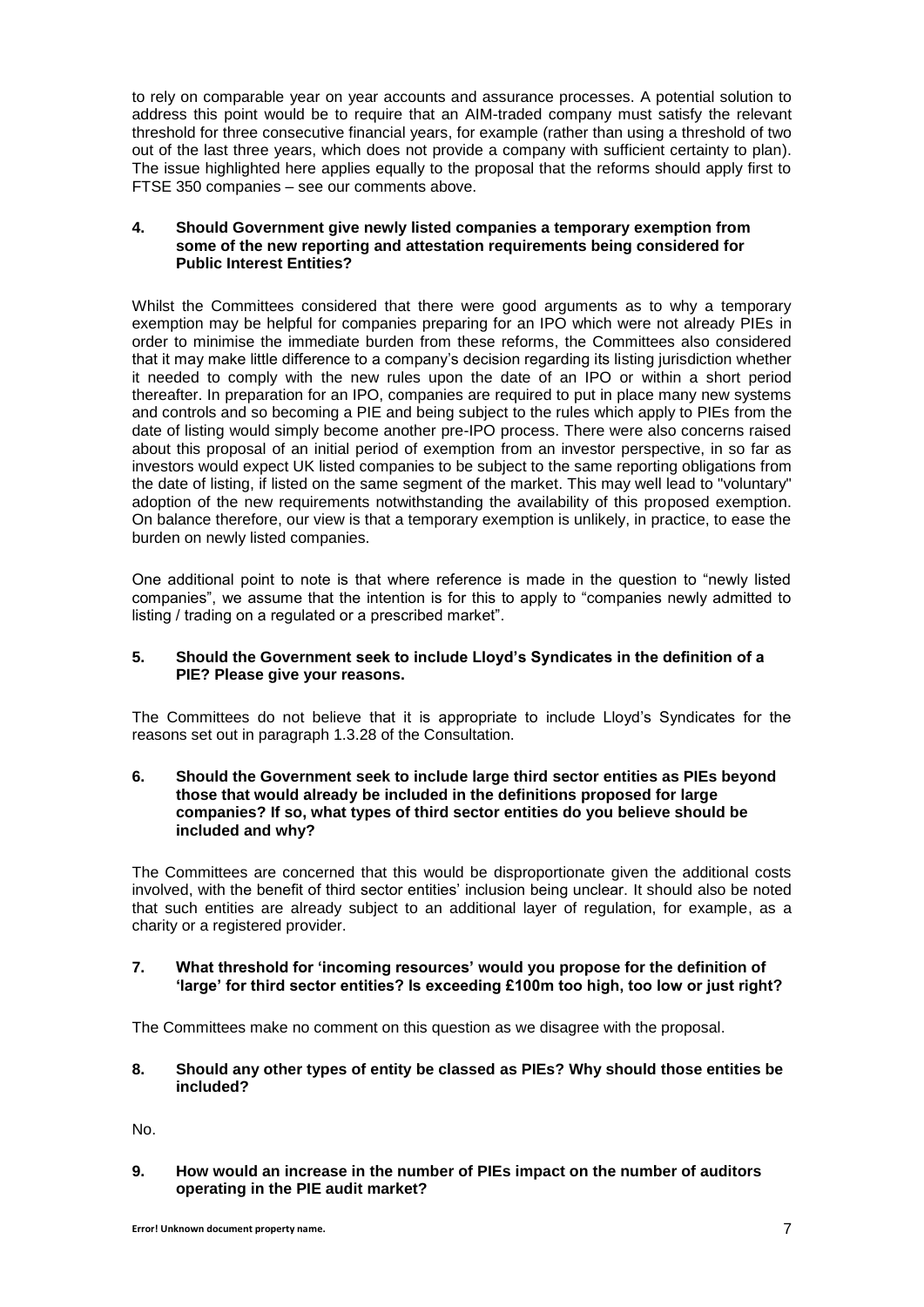The Committees make no comment on this question, other than to note that any material increase in the number of PIEs may place even greater strain on the available pool of auditors – especially given the issues relating to the management of auditor conflicts of interest. See also our response to the questions on Chapter 6, especially question 40.

#### **10. Do you agree that the Government should provide time for companies to prepare for the introduction of a new definition of PIE?**

Yes. See response to question 1 above.

## **11. Do you agree that the Government should seek to offer a phased introduction for a new definition of PIE?**

Yes. The phasing of implementation is imperative. As set out in our response to question 1, there needs to be a pause for reflection on extending the proposals to a wide range of companies that are not currently in-scope for many of the existing reporting requirements, let alone the proposed new ones, to allow any teething problems with the new regime to be addressed, to allow good practice to develop and to ensure that the proposals are fit for purpose. If reforms applying initially to premium-listed PIEs (or some sub-set of them) are implemented by way of legislation (as opposed to amendments to the UK Corporate Governance Code) it will be important to ensure that a minimum size or systemic importance criteria applies to ensure that smaller, non-systemically important, premium-listed companies are not subject to unduly onerous requirements. A potential solution to this problem is to apply the reforms initially only to premium-listed companies which are within scope by virtue of meeting the large private company test.

# **Chapter 2**

# **12. Is there a case for strengthening the internal control framework for UK companies? What would you see as the principal benefits and disbenefits of stronger regulation of internal controls?**

As set out in the Committees' responses to the Brydon review (see [here\)](https://www.citysolicitors.org.uk/storage/2019/06/Law-Society-and-CLLS-response-to-the-Brydon-review-03-06-19.pdf) and BEIS' consultation on the Kingman recommendations (see [here\)](https://www.citysolicitors.org.uk/storage/2019/06/Law-Society-and-CLLS-response-to-BEIS-Kingsman-review.pdf), there are already a number of requirements for boards of UK-incorporated and listed companies to establish procedures to manage and oversee the company's internal controls and to report on their robustness and we do not believe there is a case for strengthening the rules in this area.

Listed companies are already subject to numerous requirements as regards their internal control framework under DTR 7 and Listing Principle 1, and in the case of premium-listed companies, by the requirements imposed on sponsors on IPO and when the company undertakes major transactions, and by the Corporate Governance Code. Whilst premium-listed companies report on a "comply or explain", continuing basis against the Corporate Governance Code, most invariably comply due to a combination of investor pressure and a desire to be seen to be maintaining appropriately high standards of corporate governance. In addition, the vast majority of AIM-traded companies follow the QCA Corporate Governance Code, with a small number following the Corporate Governance Code, the AIC Code or other codes.

Recent reforms have further added to the corporate governance compliance and reporting regime. The Miscellaneous Reporting Regulations require qualifying UK-incorporated companies to provide a statement of their corporate governance arrangements in their directors' report, and since 2019, large private companies have been encouraged to adopt the Wates Corporate Governance Principles, which include principles and supporting guidance relating to the need for the board both to establish an internal control framework and to agree an approach to reporting. The requirement for large private companies to report expressly on their governance arrangements is still relatively new and should be given time to properly bed down before any further major changes are proposed (and for this reason some members of the Committees are not in favour of including private companies in the new definition of PIE proposed).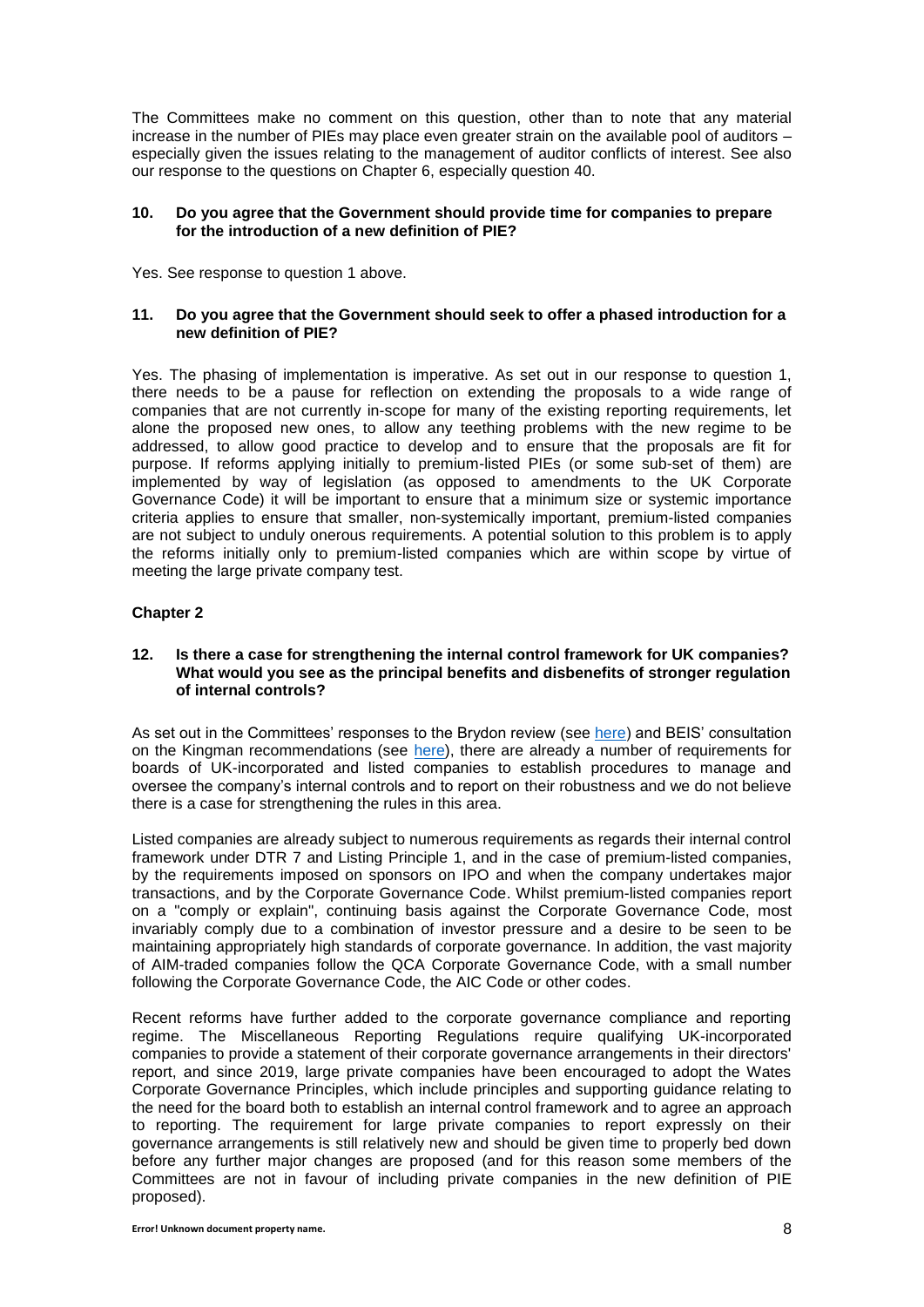The Committees note the proposals focus on the impact that high profile corporate failures have on investor confidence, a wide range of stakeholders and the communities within which those corporates operate. However, such failures remain rare, usually flow from unsuccessful business models and good faith choices specific to the company in question, or result from a failure to effectively implement the existing regime rather than a failing in the regime itself. Internal systems and controls can only ever exist to mitigate, as opposed to eliminate, risk – including the risk of financial failure. To our knowledge, there is no evidence of a lack of investor confidence in the current UK regime regarding disclosures and governance – in our view, the problem to be fixed is limited and the proposed remedies need to be kept in proportion.

If the Government considers that further measures are required in this area, the Committees suggest that the Government should ask the FRC/ARGA to consider amending provision 29 of the Corporate Governance Code to require premium-listed companies to report on how the board considers the internal financial controls to be effective. The Committees consider that this would be an appropriate and proportionate measure to encourage better reporting in this area (we note that the reference in paragraph 3.2.9 to the "*effectiveness of the company's internal controls framework*" should be a reference to the "*internal controls over financial reporting*" as set out in Table 2 of Chapter 2, as an extension of reporting beyond financial controls would lack proportionality and be unduly onerous for companies). As regards non-premium-listed PIEs, the Committees suggest, as set out in our response to question 14, that any reforms in this area should only follow once their effectiveness has been proven and it can be demonstrated that other companies would benefit from the reforms.

Any proposals in this area which the Government takes forward must not: (i) impose a disproportionate cost and regulatory burden on UK companies, in particular relative to the US in Sarbanes-Oxley Act ("**SOX**") requirements; or (ii) depending on how it is intended that the declaration/attestation is framed, undermine the balance between collective board responsibility and individual director responsibility for their own particular duties (if the proposal for the responsibility statement only to be given by certain directors is pursued). Any changes to the current regime must be both proportionate and risk-based, having regard to the size and resources of those being regulated. Equally, it is important to consider whether adopting aspects of the SOX regime would in fact improve auditing standards and accountability in a meaningful way, rather than simply resulting in greater costs and administrative burden as well as detracting from the attractiveness of the UK as a listing destination. Exceeding the SOX regime in any way should be avoided or the competitiveness of UK listings risks being adversely impacted.

#### **13. If the control framework were to be strengthened, would you support the Government's initial preferred option (Table 2)? Are there other options that you think Government should consider? Should external audit and assurance of the internal controls be mandatory?**

If the Government determines that it is necessary to strengthen the control framework, then we consider that it will be very important for there to be flexibility in how directors are able to report on internal financial controls (as is currently the case) and that companies are provided with clear and effective guidance to help support the preparation of their disclosures. As set out above, we would support an amendment to provision 29 of the UK Corporate Governance Code to require premium-listed companies to report on how the board considers the internal financial controls to be adequate and effective. If this measure leads to improved reporting and increased investor confidence, then it could be extended to non-premium-listed PIEs through legislation.

Most members of the Committees consider that, depending on how it is framed, the directors' responsibility statement acknowledging their responsibility for establishing and maintaining adequate internal control structures and procedures for financial reporting should be given by or on behalf of the board as a whole, not just the CEO and CFO personally, in order to remain consistent with the principle of collective board responsibility and the requirements for financial reporting under the Companies Act.

We note however that requiring the board to give such a statement risks a dilution of the distinction between the responsibilities of executive directors and non-executive directors and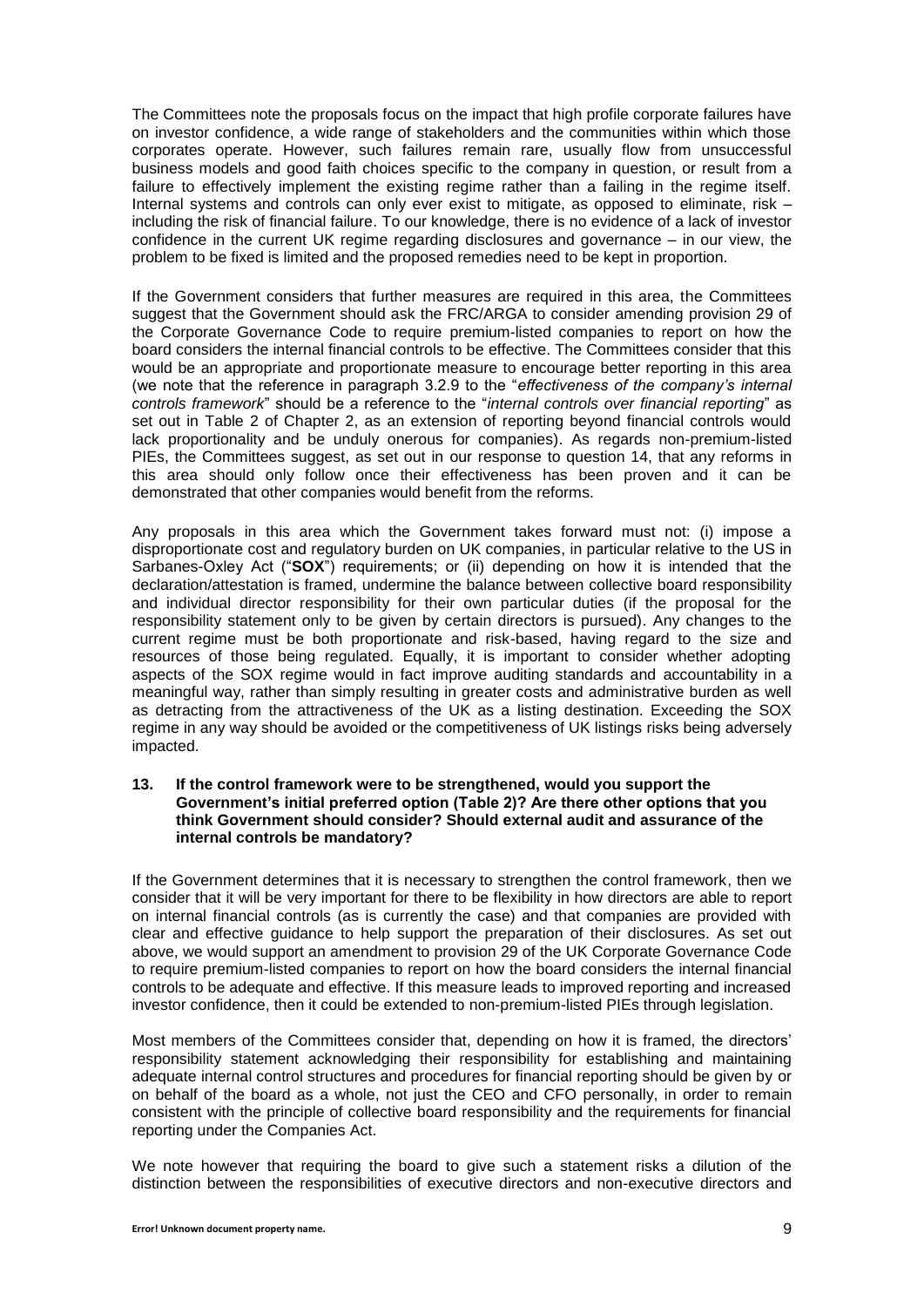so we suggest that it is important that the form of attestation given acknowledges the supervisory role of non-executive directors, who are not typically involved in the day-to-day management of the company. It must be recognised in formulating the statement that the duties of a non-executive and executive director, and of individual directors, in this area differ, depending on their roles and expertise. In exercising all due care and skill as required, different types of directors take on different roles in relation to the financial reports of a company (for example, non-executive directors test and challenge executive directors, but are not (and should not) be involved in the day-to-day management of the business and the operation of its financial procedures). There is a significant risk that these reforms will result in directors becoming overly focused on compliance issues rather than evaluating and managing risk, as part of pursuing the strategy and success of the company.

We agree that the directors' responsibility statement should only apply to internal controls over financial reporting (rather than covering all aspects of the company's internal control and risk management procedures) and further we consider that it is important that the form of attestation does not go beyond that which is required under SOX for executive directors.

We think that mandatory external audit and assurance in relation to internal financial controls would be disproportionate, and so agree that this should be for boards and individual audit committees to consider as part of the proposed Audit and Assurance Policy. We note however that, as a practical matter and particularly in light of the proposed enforcement regime, it is likely that many boards or individual directors will require some form of external assurance in order to give the responsibility statement on internal financial controls in the first place. This is therefore likely to lead to additional costs for companies irrespective of whether external assurance is mandatory or not. If the Government determines that mandatory external assurance is required, we believe that this would likely lead to more prescriptiveness in the content of the disclosures (as standards for assurance would need to be introduced), which may in turn lead to more "boilerplate" disclosures in this area.

We are deeply concerned about the proposed enforcement arrangements set out in Table 2, which would allow ARGA to investigate the accuracy and completeness of the directors' internal control disclosures and, if necessary, order amendments or recommend an external audit of the internal controls. If companies could be required to have their internal controls assured by an external auditor in limited circumstances (which we do support), we think ARGA should be required to publish guidance to set out how it will determine if it believes there has been a serious and demonstrable failure of internal controls or that material control weaknesses have persisted over several years. ARGA should be required to engage with a company before reaching any such decision, consistent with the principles of natural justice.

The Consultation draws a comparison with the FCA's "skilled person" review framework under sections 166 and 166A of the Financial Services and Markets Act 2000. Extending a process that was designed for application in the most highly and extensively regulated business sector to all large businesses is not proportionate and not justified by any evidence. This power is currently only exercisable by the FCA in respect of a regulated firm and is generally used sparingly. Should the proposed enforcement arrangements be adopted, appropriate safeguards will need to be put in place to avoid the risk that the mere instigating of a review has the effect of undermining investor and other stakeholder confidence in the relevant company, thereby precipitating the very outcome that the regime is intended to avoid.

## **14. If the framework were to be strengthened, which types of company should be within scope of the new requirements?**

In line with our response to question 1 of the Consultation, any reforms in this area should initially apply only to premium-listed companies (or an appropriate sub-set) and should only be extended to other PIEs once their effectiveness has been proven and it can be demonstrated that other companies would benefit from the reforms.

The question of which companies are within scope will of course largely be linked to the approach taken to implementation. If, as we consider most appropriate, the Government introduces the requirements on a phased basis through a change to the Corporate Governance Code, then only premium-listed companies (or possibly some subset of these) would be within scope initially. If instead the Government determines that it wishes to proceed via the legislative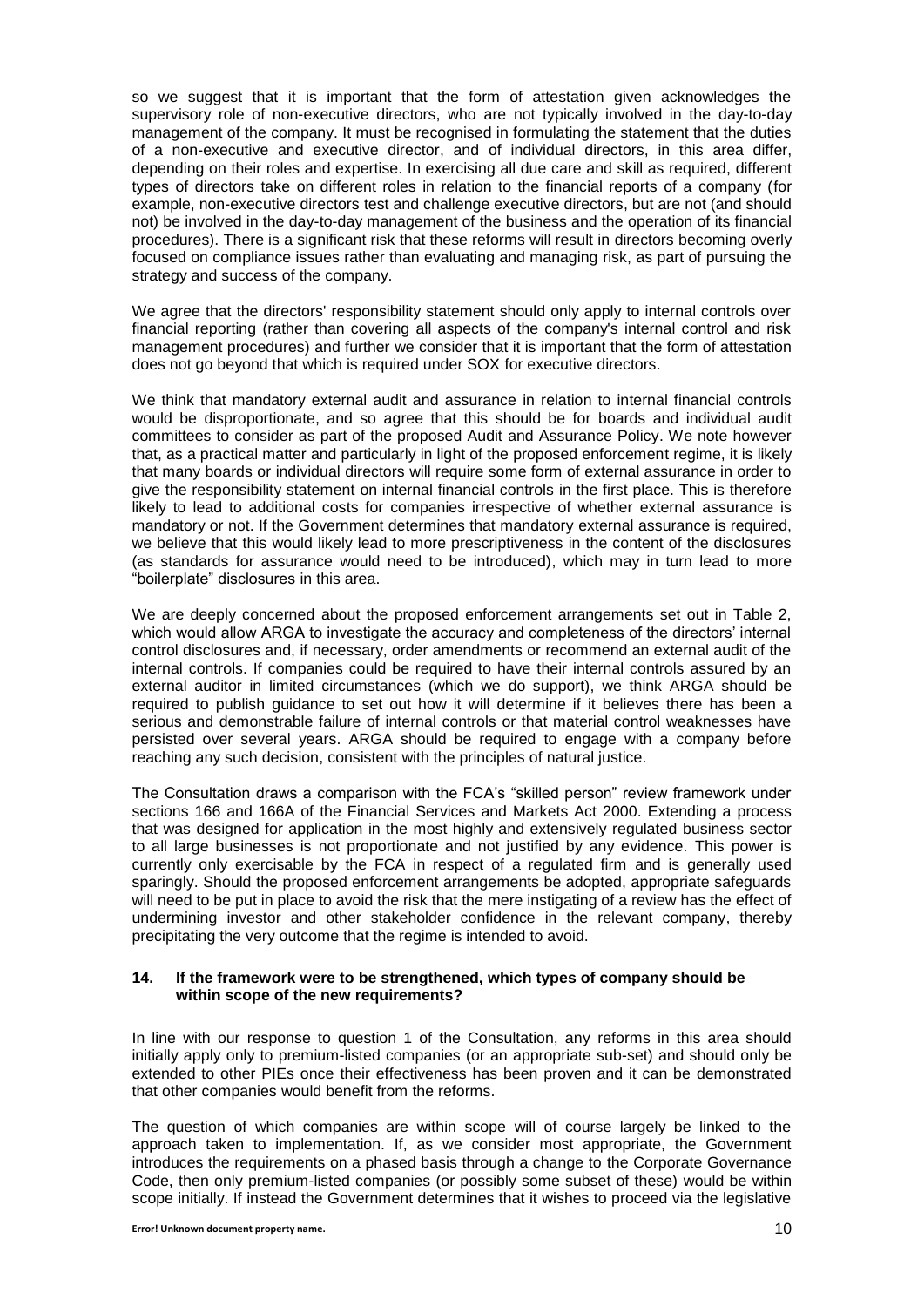route, then presumably this would involve a change to the Companies Act and therefore the requirements could initially apply to quoted companies or traded companies and then be expanded to the wider definition of PIEs at a later stage if there is real evidence that the new requirements lead to improved reporting and increased investor confidence without disproportionate cost and competitive harm. In our view it is critically important that any changes are implemented on a basis that is proportionate and flexible such that the practical effect is not to over-burden companies and/or directors or to detract from the attractiveness of the UK as a place to list and/or establish businesses and does not make more difficult the recruitment of suitable board candidates.

Any proposals in this area need to be considered in the context of the Listing Review and the longer-term aspiration of that Review that the premium and standard listing categories should be collapsed into one Official List that simply has different routes to listing.

#### **15. Should the regulator have stronger responsibilities for defining what should be treated as realised profits and losses for the purposes of section 853 of the Companies Act 2006? Would you support either of the two options identified? Are there other options which should be considered? What should ARGA consider when determining what should be treated as realised profits and losses?**

As the Committees stated in our response to the BEIS Select Committee inquiry last year (see [here\)](https://www.citysolicitors.org.uk/storage/2020/08/CLLS-and-Law-Society-response-to-BEIS-Committee-Audit-9-July-2020.pdf), the legal and accounting issues relating to dividends and maintenance of capital are complex and we would welcome a separate expert review that could consider and develop proposals that would both simplify some of the complexity and give new emphasis to the existing duty to consider a company's ability to pay its creditors. It would not be appropriate to proceed with making changes to important corporate laws absent such a review.

The Committees consider that the ICAEW/ICAS guidance on distributable profits has been helpful to support the statutory provisions but we consider the fact that the statutory provisions on distributable profits require 170 pages of technical guidance (aspects of which have given rise to technical disagreements between the respective Institutes and the Committees) demonstrates that it would be appropriate to consider whether the law could be simplified. We do not think that the regime is one which can be easily or comprehensively understood by many directors. An alternative would be to clarify and/or restate the law in a manner which does not require 170 pages of technical guidance as to its interpretation and application.

If the Government determines that it is appropriate to retain the current "realised profit and loss" approach, the Committees are comfortable with responsibility for developing guidance to assist with determining what amounts to realised profit and loss being transferred to ARGA, provided that: (i) ARGA undertakes a full consultation before finalising the guidance (as the Consultation proposes); (ii) the vast body of experience and knowledge that has been built up by ICAEW and ICAS in this area, including its technical guidance, is not lost; (iii) ARGA has the necessary skills and expertise to maintain that guidance going forward (and ICAEW and ICAS are comfortable that this is the case); (iv) ARGA consults appropriately on any proposed future changes and updates to the guidance; and (v) any guidance is ultimately subject to the primacy of the Companies Act, the Courts and the law and should not have the effect of changing the law or restricting the role of the Courts.

We are strongly of the view that it would be more appropriate for ARGA to adopt guidance rather than binding rules. In addition, the Committees note that whilst "realised profit and loss" is an accounting concept, what constitutes a distribution and whether or not a distribution can be made or not, is a question of law. Questions of law are matters for lawyers to advise on and for the Courts to determine. Neither ARGA, nor any person other than the Courts should be responsible for determining such matters of law. As has previously been noted in our correspondence with BEIS and without diminishing the immense value of TECH 02/17 and the body of work which supports it, TECH 02/17 does include certain statements as to what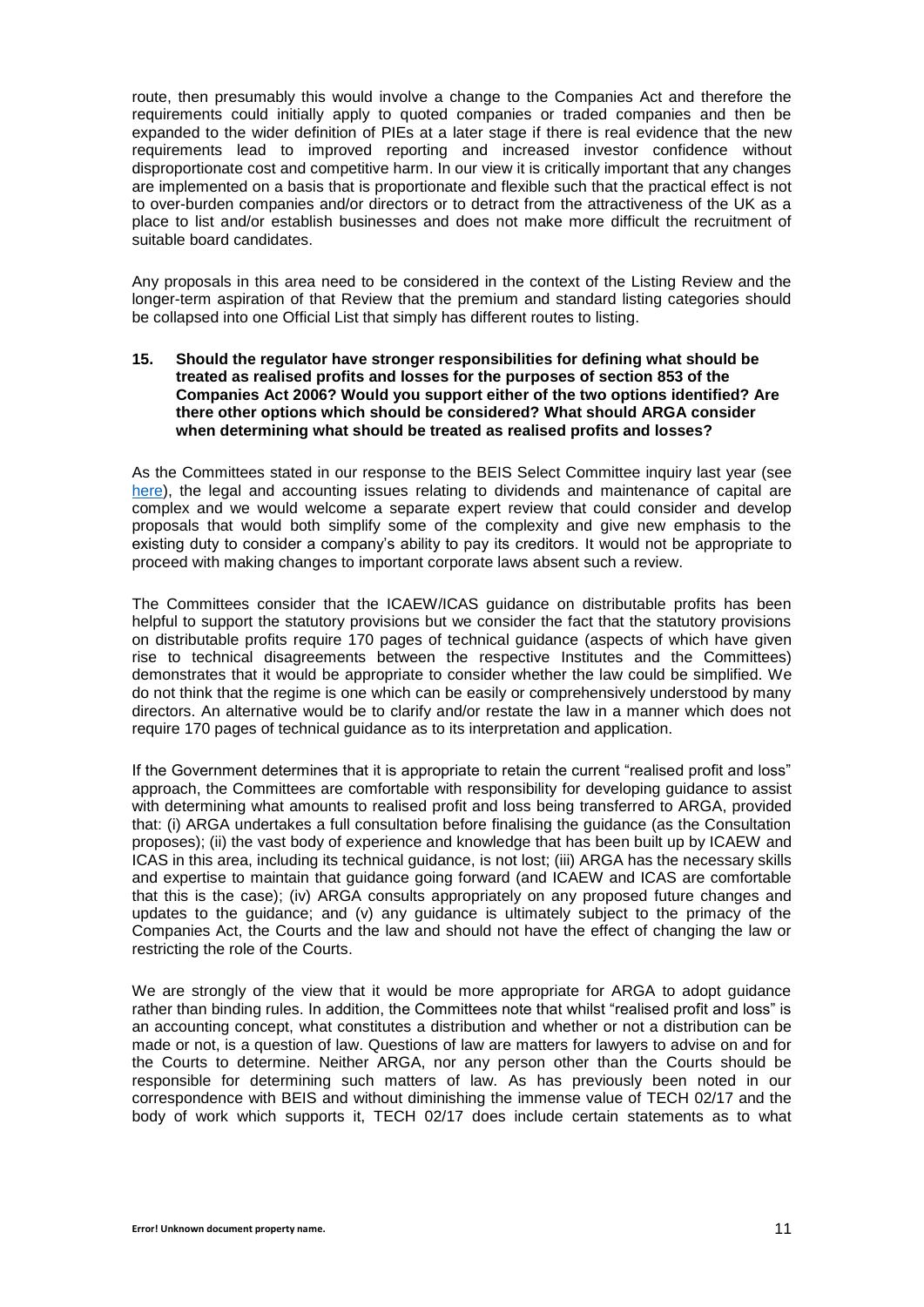amounts to a distribution which are not supported by the Committees and do not, in our opinion, reflect the law. 4

In light of the complexities of this area of law and as outlined above, the Committees consider that a separate review with the objective of simplification of the current law would be preferable to leaving ARGA to determine what is a realised profit or loss. In particular, the Committees would welcome consideration of whether a move away from a test based on distributable reserves to a solvency-based test, as is the case in a number of other jurisdictions, would be more appropriate, noting that Brexit has made such a change legally possible (this solvencybased test could be introduced alongside the existing net assets test which currently also applies to public companies).

Whilst there is currently no explicit statutory requirement, section 851 of the Companies Act preserves the common law duties on directors to act prudently when considering distributions and to be satisfied that the company will, after payment of the dividend, continue to be able to meet its obligations as they fall due. A "two year" solvency confirmation statement, when added to the existing distributable reserves test, is not appropriate or proportionate and adds further confusion as it is not clear how that statement fits with this existing common law requirement and so we strongly oppose this proposal. In the Committees' view, layering a new and different requirement on top of an already complex regime is not the right approach. There is no basis for the proposed two year period when, for example, a private company can return capital to shareholders using a solvency statement which is only required to consider a one year period and other "going concern" type assessments also address a similar one year period. We consider that, if it were to be adopted, the proposed approach would be problematic, unclear and at odds with the Government having consistently argued for greater competitiveness and flexibility in relation to reforms relating to capital (for example through changes implemented in the Companies Act).

A new two year period and the need for express confirmations with the risk of liability and/or sanction would likely encourage the increased use of share buybacks (which often in practice do not directly benefit retail shareholders – particularly those holding via disintermediated structures) in circumstances where otherwise a dividend from profits would have been made. In addition, a two year period is likely to be challenging in a takeover scenario where a dividend is contemplated as it is likely that the whole board of directors will change, and so the board of directors at the time of declaration of the dividend may not know what the plans and/or actions of the new directors will be.

Creation of this test may also force companies within scope to reduce leverage in ways not required by law in other jurisdictions, which may encourage businesses affected to look for alternative options for incorporation where the law is more flexible and certain.

## **16. Would the proposed new distributable profit reporting requirements provide useful information for investors and other users of accounts? Would the cost of preparing these disclosures be proportionate to the benefits? Should these requirements be limited to listed and AIM companies or extended to all PIEs?**

Yes. We understand that investor bodies have been in favour of including a disclosure of this nature for some time and we also support this proposal in principle. It should help investors better understand the potential scope for a company to pay dividends.

Our view is that rather than it becoming a new Companies Act reporting requirement, it would be preferable for there to be a new accounting standard requiring the disclosure to be made as

<sup>————————————————————&</sup>lt;br><sup>4</sup> See Joint Working Party of the Company Law Committee of the Law Society of England and the Company Law and Financial Committees of the City of London Law Society, '*[Guarantees](https://www.citysolicitors.org.uk/storage/2018/06/Guarantees-and-distributions-Company-and-Finance-Law-Committees-05-06-18.pdf)  [and Distributions](https://www.citysolicitors.org.uk/storage/2018/06/Guarantees-and-distributions-Company-and-Finance-Law-Committees-05-06-18.pdf)*' (5 June 2018) at paragraph 4; and Joint Working Party of the Company Law Committee of the Law Society of England and the Company Law and Financial Committees of the City of London Law Society, '*[Intragroup Loans and Distributions](https://www.citysolicitors.org.uk/storage/2018/06/Intra-group-loans-and-Distributions-Company-and-Financial-Law-committees-05-06-18.pdf)*' (5 June 2018) at paragraphs 4 and 21.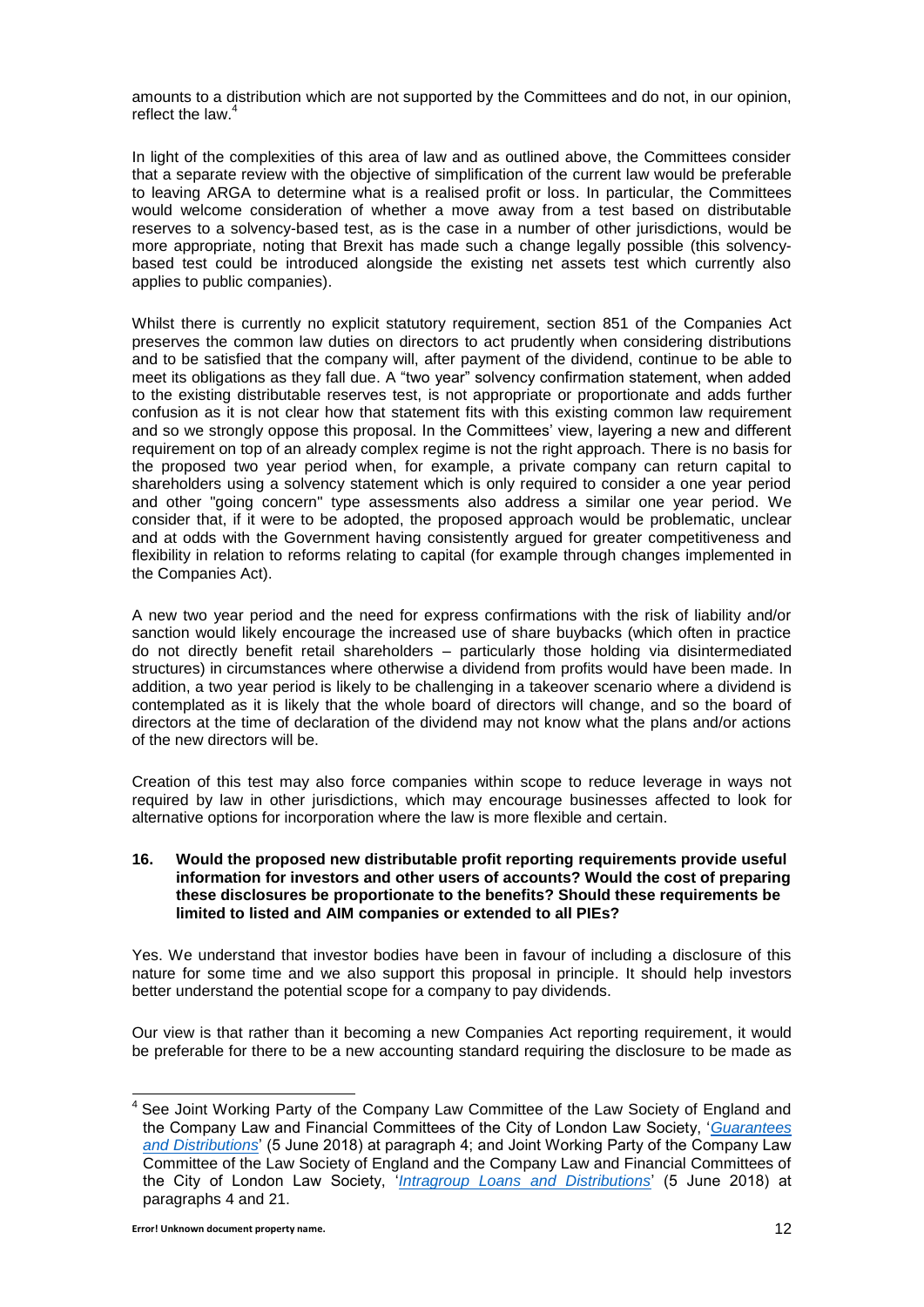a note to the accounts. This approach would allow sufficient flexibility for the requirement to be adapted depending on investor needs going forward.

In respect of corporate groups, and as the Consultation acknowledges, there may be some challenges in determining what the content of the narrative disclosure should be and presenting it in a way that is not misleading as to the availability of distributable profits to the parent company. We also think that some companies may have difficulties in giving precise details of their distributable and non-distributable reserves and we therefore support the proposal of the inclusion of a "not less than" figure. If instead companies were required to report a definitive figure, this could create an expensive and time-consuming process, with little obvious benefit.

However, we think it is important to bear in mind that the amount of distributable reserves and non-distributable reserves will change (positively or negatively), including as a result of events (which may or may not be within the company's control) and the information provided in the accounts is only a snap shot of those reserves as at the balance sheet date. Currently, to comply with their duties as directors and to ensure the company does not make an unlawful return of capital at common law, the directors have to have regard to the position at the time the dividend payment or other distribution is proposed to be made, and not just rely on the level of distributable reserves as at the last accounts date. Therefore, we think that including a distributable reserves figure in the accounts might, without some further explanation, lead investors to expect a future level of dividends which the directors might decide is not appropriate. We therefore consider that the guidance proposed in paragraphs 2.2.18 and 2.2.24 should ensure that this point is addressed.

We think that the additional costs of preparing the disclosures on a "not less than" basis are unlikely to be significant, as listed companies already perform this analysis in practice (regardless of whether they report on it).

Whilst we consider that the benefits of the disclosure on a "not less than" basis are of most relevance to external investors, and therefore to those who hold shares in listed companies, as the Consultation suggests, we do not see a material downside to this disclosure being applied to all PIEs which are not wholly-owned subsidiaries. This would have the benefit of ensuring a level playing field in this area.

The Committees also note that the proposed reporting requirements would need to be made each time a dividend is paid, which could be twice a year for many companies, and more frequently for some. As such, some disclosures would not form part of the annual reporting cycle and would not benefit from the safe harbour provisions under section 463 of the Companies Act. In order to avoid exposing directors to a disproportionate level of liability, we suggest that the Government considers how these safe harbours could be extended to cover all of the proposed new disclosures set out in the Consultation to the extent that they may not be included in the company's Strategic Report.

#### **17. Would an explicit directors' statement about the legality of dividends and their effect on the future solvency of a company be effective in both ensuring that directors comply with their duties and in building external confidence in compliance with the dividend rules? Should these requirements be limited to listed and AIM companies or extended to all PIEs?**

As mentioned above, we would welcome a separate review of the law on dividends and maintenance of capital with a view to simplifying the law in this area, rather than adding an additional layer of complexity to an already complex regime. Directors already have multiple duties in relation to dividends and we do not believe evidence has been shown of a compliance problem or lack of accountability under the current law. See our response to question 15 of the Consultation above, which in large part applies equally to the response to this question.

In the absence of any such simplification, as we have already stated, the two year look forward period for the solvency test is not appropriate or proportionate, and we are not clear how it interacts with the existing common law solvency principle relating to dividends, i.e. that the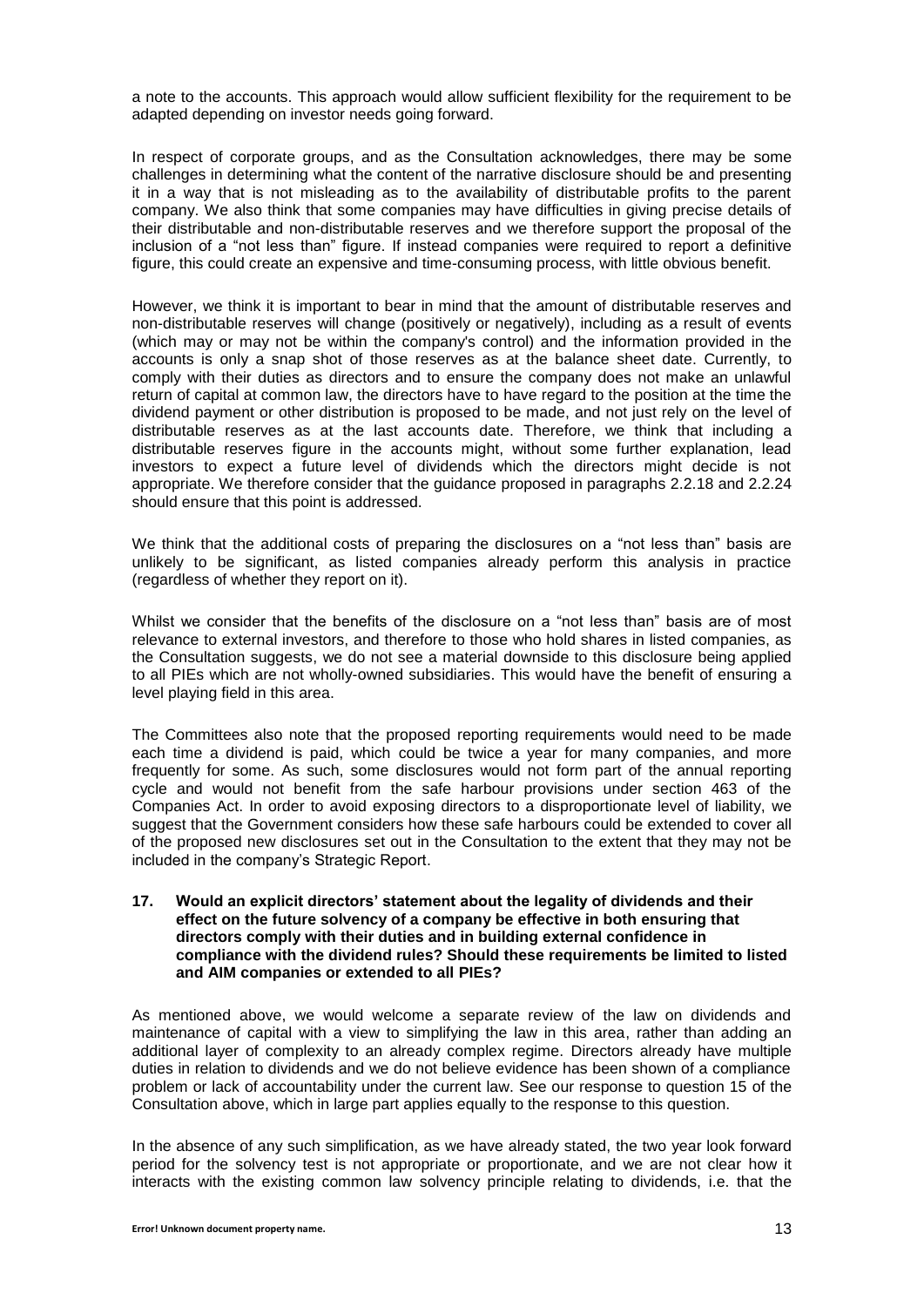directors must be satisfied that the company will, after payment of the dividend, continue to be able to meet its obligations as they fall due. Under the current requirements, the statutory rules apply a balance sheet test that has regard only to the distributable reserves of the company making the distribution. There is no explicit statutory requirement as part of the provisions on making distributions to consider cash flow solvency - it is unnecessary as many duties cover this. In addition, in our experience directors do consider solvency, including cash flow solvency, when making distribution decisions. Solvency law and the directors' duty to promote the company's success already require them to consider the effect of the dividend on the company's ability to pay its debts.

As noted above, when considering whether to propose and/or pay a dividend and, if so, in what amount, directors already take into account the level of reserves that are available for distribution and the impact of the dividend on the ability of the company to meet its debts as they fall due. In light of this, we do not think it would be helpful to require directors to make a new public statement that they have had regard to their section 172(1) duties and their wider common law and fiduciary duties. If this was to be required then it is likely in practice that additional narrative disclosure would need to be made in order to ensure that any express comfort provided to the market and stakeholders and any associated risk and uncertainties are properly understood in order to avoid any undue expectation that the relevant confirmation amounts to a guarantee that the company will not encounter financial difficulties following payment of the dividend. Accordingly, if this proposal were to be pursued, then it would be necessary for guidance to be provided as to which common law and fiduciary duties are being referred to in this context. We also think that it would be necessary to provide guidance as to what sort of risk analysis a company would have to undertake for the directors to show that their expectation is reasonable. This would likely create boilerplate disclosures with little value. We are not clear to what extent, if any, directors would be required to take account of contingent and prospective liabilities in the relevant period, which is a complex issue already addressed in case law. If, despite our views on this area, the Government determines that directors will be required to make such a statement, we think it should apply to any dividend or other distribution, whenever made. As noted in our response to question 16, any such disclosure should also benefit from safe harbour provisions set out in section 463 of the Companies Act.

We also consider that a 12-month look forward period would be more appropriate, in line with both the existing obligations for premium-listed companies under provision 30 of the UK Corporate Governance Code as regards the "going concern" statement and the solvency statement look forward period for a reduction of capital by a private company under section 643 of the Companies Act.

We note that in paragraph 2.2.21 there is also a proposal that the directors' statement should include confirmation that "*the dividend is consistent with the Resilience Statement*". However, paragraph 3.1.13 includes the "*sustainability of the company's dividend and wider distribution policy*" as one of the specific disclosures which the Government is considering for the Resilience Statement. There is additional overlap in the reporting proposals in that the first bullet of paragraph 2.2.21 requires the directors to confirm that they have had regard to section 172 (including the need to have regard to the likely consequences of any decision in the long term) whereas the sustainability of the dividend policy addressed in the Resilience Statement also appears to be based on the long term perspective. We consider that the disclosures in the Resilience Statement would negate the need for a directors' confirmation in the directors' statement as set out in paragraph 2.2.21, not least as it would add further confusion to the law on dividends if a further ill-defined sustainability test was added over and above the existing requirements and proposals in relation to the effect of the dividend on the company's future solvency.

In line with our response to question 16, we see no reason why this requirement should be determined by reference to whether a company is listed or not given that many large private companies have multiple shareholders and so support the requirement being extended to all PIEs which are not wholly-owned subsidiaries.

**18. Do you agree that the combination of recently introduced Companies Act section 172(1) reporting requirements along with encouragement from the investment community and ARGA will be enough to ensure that companies are sufficiently**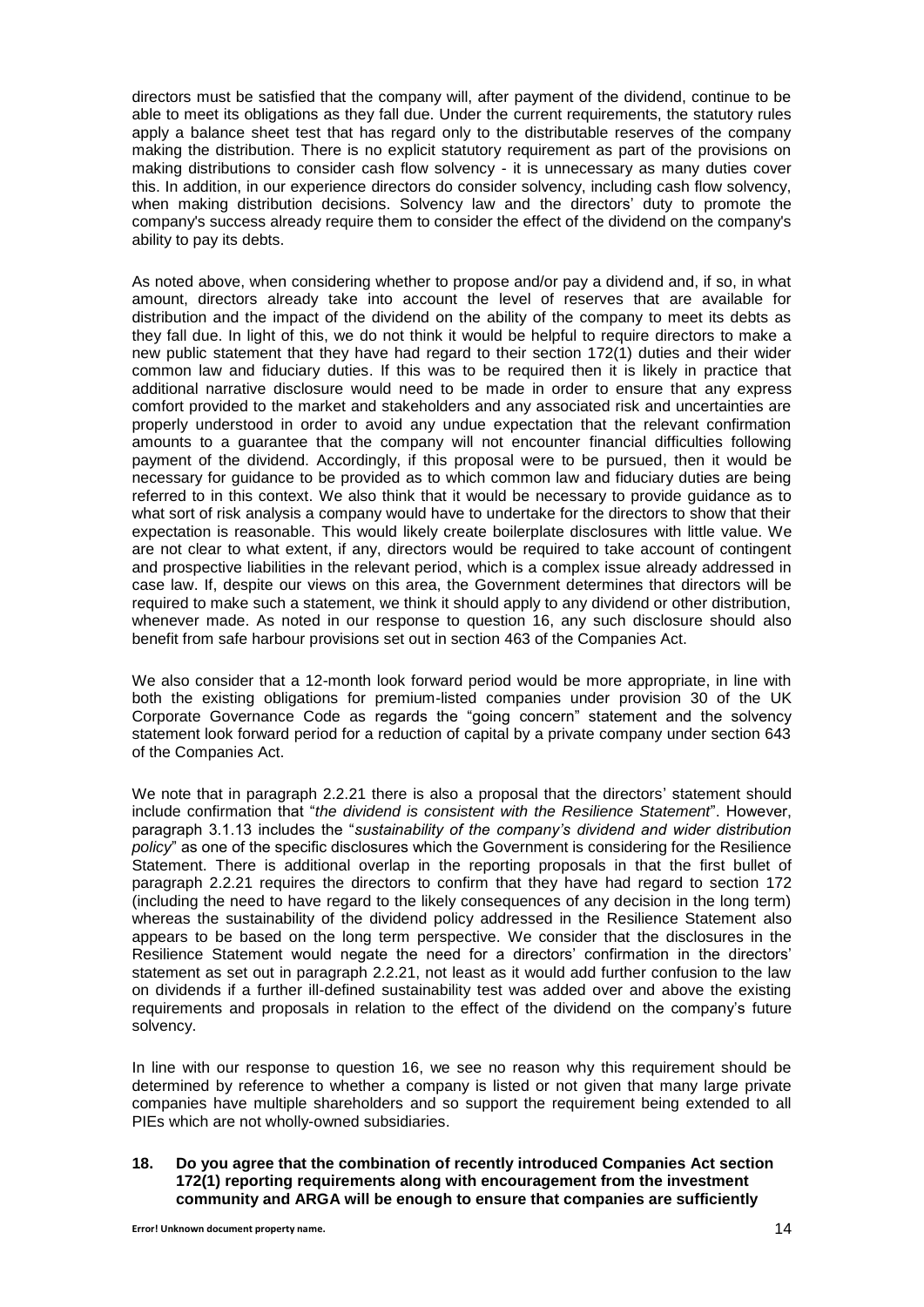#### **transparent about their distribution and capital allocation policies? Should a new reporting requirement be considered?**

Yes. We agree with this and do not consider that an additional reporting requirement is necessary. This point has been considered by the investment community – including the Investment Association, who have been considering expanding their guidance on the point, and the International Corporate Governance Network which has issued guidance on capital allocation reporting.

# **Chapter 3**

## **19. Do you agree that the above matters should be included by all companies in the Resilience Statement? If so, should they be addressed in the short or medium term sections of the Statement, or both? Should any other matters be addressed by all companies in the short and medium term sections of the Resilience Statement?**

No. It would be preferable for companies to be afforded more flexibility in how they approach the Resilience Statement disclosures. We are supportive of a statutory framework for reporting on the Resilience Statement being adopted but would suggest that the disclosure requirements set out in paragraph 3.1.13 (as well as any others) would be better addressed in guidance which is developed by ARGA. Importantly, this would allow for the requirements to evolve over time to meet investor needs. ARGA could be given the authority to make regulatory rules in the future with regard to the content of the Resilience Statement if it considered that this was necessary because the approach of a statutory framework supported by guidance was not working.

# **20. Should the Resilience Statement be a vehicle for TCFD reporting in whole or part?**

The recently introduced Listing Rule 9.8.6(8)R and related guidance require premium-listed companies to report on the basis of the TCFD framework on a "comply or explain" basis, with flexibility being afforded as to the location of the disclosures in the annual report. Whilst we acknowledge that the Government's consultation on requiring mandatory climate-related financial disclosures by large companies proposes that TCFD disclosures be included in the non-financial information statement set out in the Strategic Report (and we consider that this is the best location for the disclosures as they would benefit from the safe harbour for directors under section 463 of the Companies Act), we suggest that the flexibility afforded to companies in the Listing Rules as to where the disclosures should be located is more appropriate at the moment given that these are extensive new reporting obligations, which overlap with other environmental reporting obligations. We also refer the Government to the CLLS/Law Society joint response to BEIS' consultation on requiring mandatory climate-related financial disclosures (see [here\)](https://www.citysolicitors.org.uk/storage/2021/05/CLLS-Response-to-Consultation-on-requiring-mandatory-TCFD-12-05-21.pdf).

As such we are supportive of flexibility for the time being to allow time for market practice to develop. We consider that the Resilience Statement as articulated in Chapter 3 of the Consultation is an unlikely vehicle for TCFD reporting given the degree of specificity required under TCFD, and that it is more appropriate for TCFD reporting to sit alongside the existing ESG reporting requirements in the Strategic Report. If the Government considers that the Resilience Statement is an appropriate place for TCFD reporting, then it will be important to ensure that the Resilience Statement will benefit from the safe harbour protections for directors under section 463 of the Companies Act.

#### **21. Do you agree with the proposed company coverage for the Resilience Statement, and the proposal to delay the introduction of the Statement in respect of nonpremium listed PIEs for two years? Should recently-listed companies be out of scope?**

No. We consider that the Resilience Statement requirement should apply to premium-listed companies (or only a sub-set of them) and should only extend to other companies once its effectiveness has been proven and it can be demonstrated that there is good reason why other companies should be required to prepare such a statement.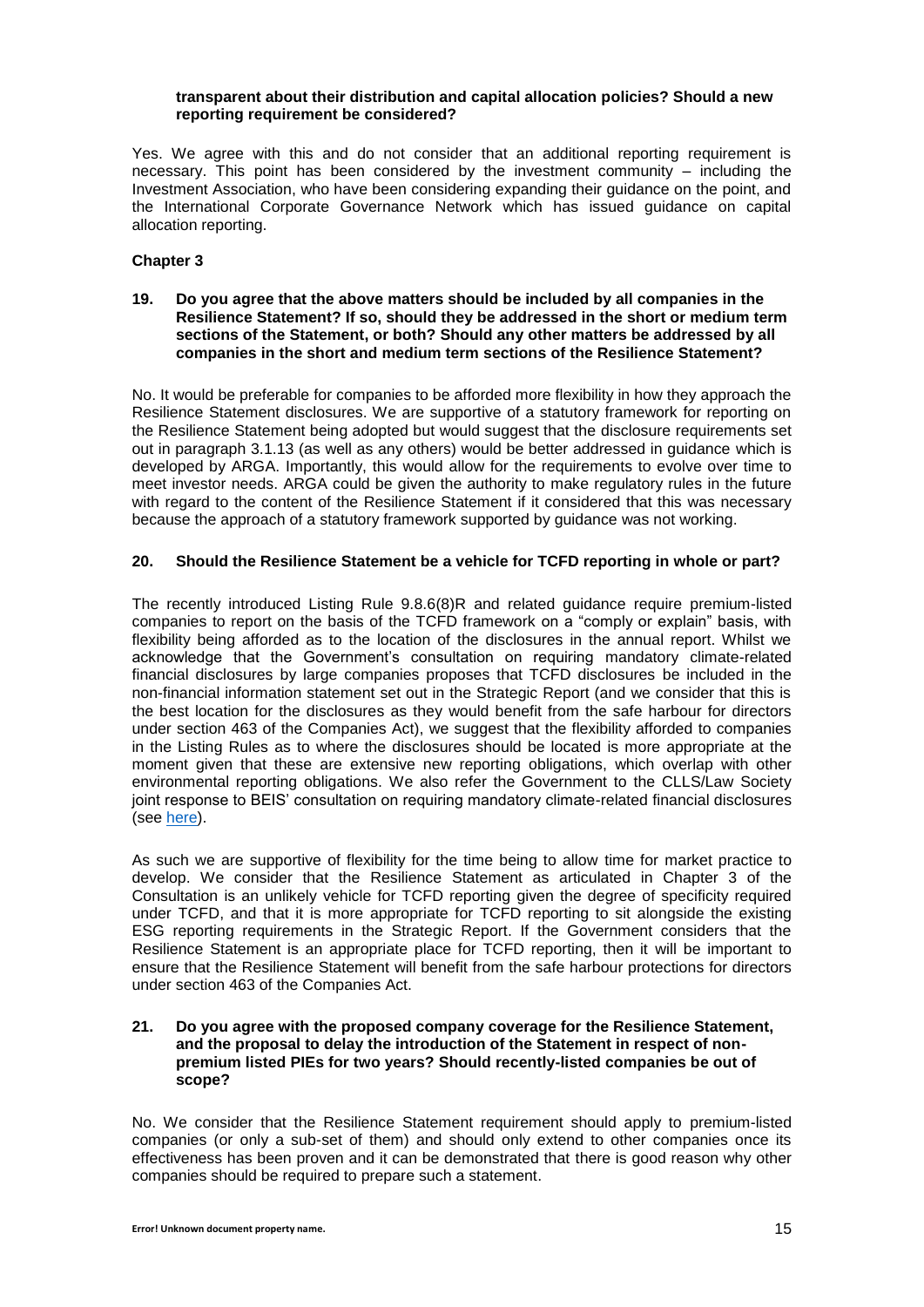We are also concerned that the Consultation proposes that the Resilience Statement will be a statutory requirement, but is silent as to the enforcement and safe harbour regime that will apply to it. This is particularly important given that the information in the Resilience Statement is forward-looking. The safe harbour provisions set out in section 463 of the Companies Act, which apply to information contained in the Strategic Report, should also apply to the Resilience Statement.

See our response to question 4 regarding recently-listed companies.

## **22. Do you agree with the proposed minimum content for the Audit and Assurance Policy? Should any other matters be addressed in the Policy by all companies in scope?**

No. In line with our comments on the Resilience Statement disclosures, companies should be afforded flexibility in how they approach the Audit and Assurance Policy disclosures. We are supportive of a statutory framework for reporting on the Audit and Assurance Policy being adopted but would suggest that any requirements set out in paragraph 3.2.9 which are adopted would be better addressed in guidance which is developed by ARGA and which would allow for the requirements to evolve over time. ARGA could be given the authority to make regulatory rules in the future with regard to the content of the Audit and Assurance Policy if it considered that this was necessary because the approach of a statutory framework supported by guidance was not working.

In relation to the proposed minimum content set out in paragraph 3.2.9, we note the following:

(i) it is unclear what is meant by "independent assurance" in this context. Does this mean external / third party review or might it also include, for example, a review by the internal audit team? External assurances will generally come at a greater cost and so it would be preferable if companies had the option to obtain external or internal assurances;

(ii) the reference to the "*effectiveness of the company's internal controls framework*" should presumably be a reference to the "*internal controls over financial reporting*" as set out in Table 2 of Chapter 2, as an extension of reporting beyond financial controls would lack proportionality and be unduly onerous for companies; and

(iii) given that the policy will be voted on by shareholders, we do not think that the additional requirement for a company to explain how shareholder views have been taken into account is required.

#### **23. Should the Audit and Assurance Policy be published annually and subject to an annual advisory shareholder vote, or should it be published and voted on at least once every three years?**

We do not have a strong view on this question and consider that other organisations are better placed to comment, however if the Government determines that a shareholder vote is required, we consider that the Audit and Assurance Policy should be voted on at least every three years (in line with the current practice for the Directors' Remuneration Policy) and not annually. An annual advisory vote would be disproportionate to achieve the aim of the Audit and Assurance Policy, which is to provide a flexible means for companies to explain whether, and if so, how, they are obtaining assurance on any company reporting beyond that which is required by the annual company audit. Annual votes are more likely to become boilerplate and standardised, making them burdensome and ineffectual.

We are, however, aware that the experience of many listed companies is that shareholders often do not engage with companies generally on many issues and certainly not on audit and assurance matters and so if the Government determines that a shareholder vote is appropriate, we suggest that the Stewardship Code could be strengthened to encourage engagement on this topic.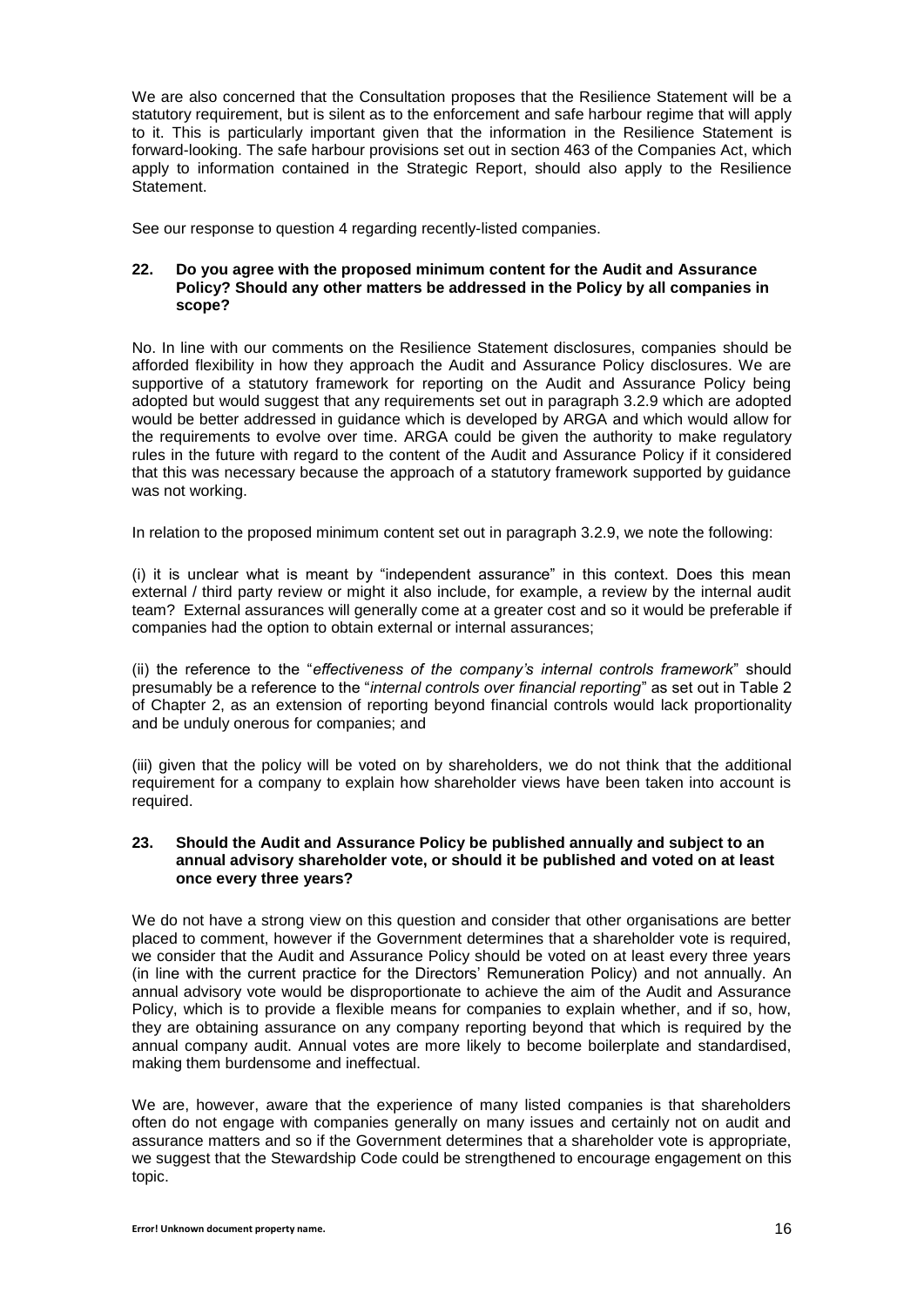We do not consider that, following the extension of the proposals to non-premium-listed company PIEs, there is any rationale for large private companies to be treated differently as regards the need for a shareholder vote as suggested in paragraph 3.2.14 of the Consultation.

# **24. Do you agree with the proposed scope of coverage and method for implementing the Audit and Assurance Policy?**

No. We agree that these proposals should apply first to premium-listed companies (or some sub-set of them), and that the initially in-scope companies should have at least a full reporting cycle after the proposals become effective in order to prepare and publish their first Audit and Assurance Policy. We also agree that the proposals should only extend to other companies once their effectiveness, relative to cost, has been proven and it can be demonstrated that there would be a benefit of other companies being subject to the same reforms.

We note that, as with the existing Directors' Remuneration Policy, the Government considers that the Audit and Assurance Policy should become a new Companies Act requirement. We support this proposal, but caution against including the proposed minimum disclosures set out in paragraph 3.2.9 in the statutory requirements. We consider that it would be preferable to allow flexibility and market practice to evolve over time and as such, in line with our comments on the Resilience Statement, we consider that the content requirements would be best addressed in guidance.

**25. In order to improve reporting on supplier payments, should larger companies be required to summarise their record on supplier payments over the previous 12 months as part of their annual Strategic Report (applying at a group level in the case of parent companies)? If so, what should the reporting summary include at a minimum? Do you have alternative suggestions on how to improve supplier payments reporting?**

We agree that, in light of the Government's concerns about poor payment practices, a requirement to report on payment practices would be helpful not only to seek to improve supplier payment practices, but also to give shareholders and other stakeholders better visibility on how a company's directors are meeting their section 172(1) duties. In line with our comments on the Resilience Statement, we would be in favour of companies having flexibility in how they approach the required reporting summary, with the preferred content for the summary being addressed in guidance developed by ARGA. This would allow for the disclosure requirements to evolve over time. ARGA could be given the authority to make regulatory rules in the future as to the prescribed content of the reporting summary if, having allowed companies time to prepare such summaries and investors and other stakeholders to assess the utility of them, it considered that this was necessary.

# **26. To which companies should improvements in supplier payments reporting apply: companies which are PIEs and already report under the Payment Practices Reporting Duty, or PIEs with more than 500 employees?**

With reference to our response to question 2, we note that there is a myriad of tests which apply across the various current reporting requirements to determine whether a company is in scope and we would be in favour of simplifying the tests. If Option 2 is chosen as the basis for the extension of the PIE definition, then all PIEs would be in scope under the Government's proposal. If instead Option 1 is chosen, then there may be companies that meet the turnover and balance sheet tests but that do not have 500 or more employees. As such, these companies would be out of scope and it is not clear to us why this new reporting requirement would be any less relevant to them - there is no obvious correlation between supplier payment practices and the number of employees employed by a company. We consider it would be better for this requirement to apply to all PIEs (whatever test is chosen).

# **27. Do you agree with the Government's proposal not to introduce a new statutory requirement at this time for directors to publish an annual public interest statement?**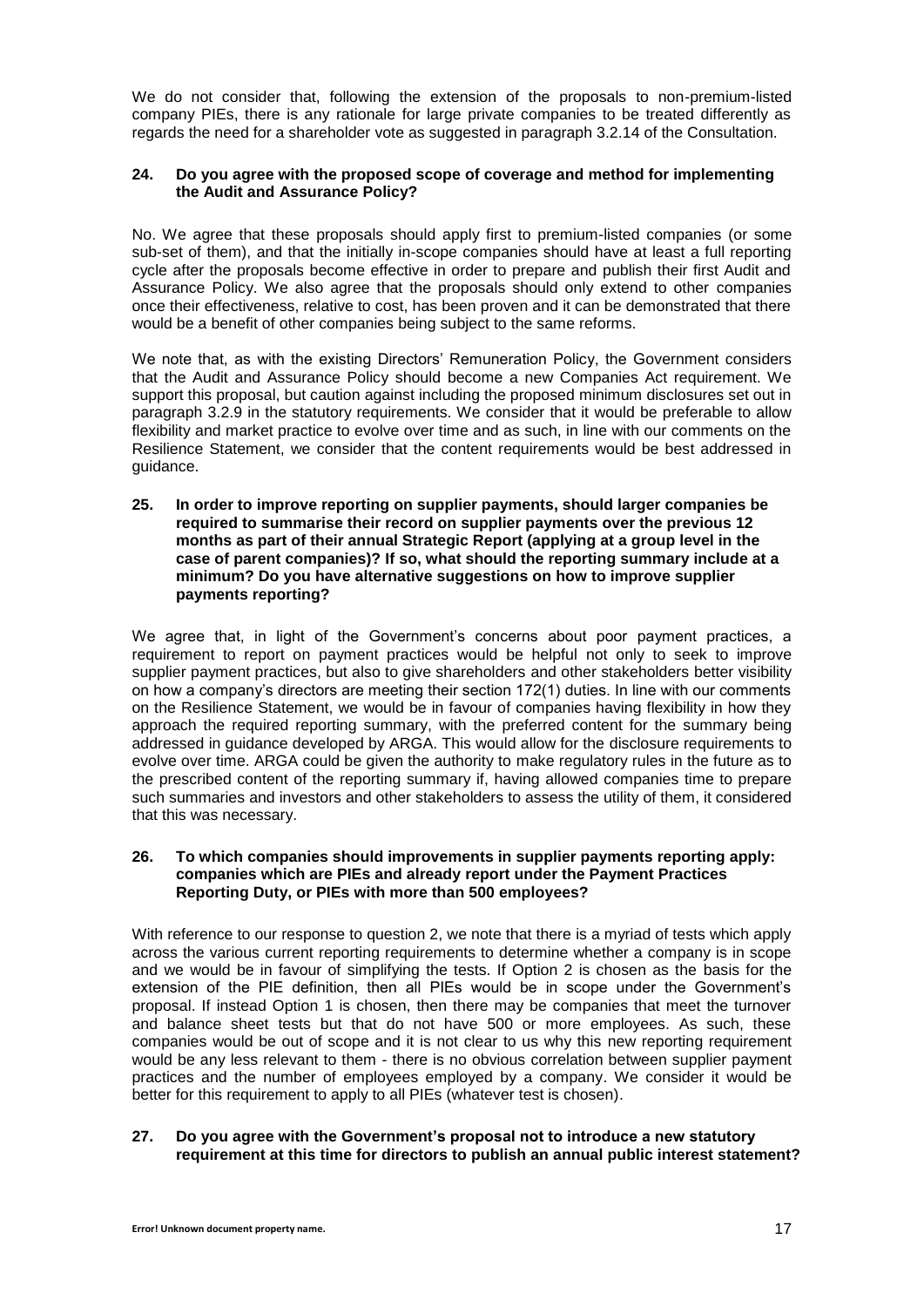Yes. We agree and consider that the section 172 reporting requirements are sufficient to allow wider stakeholder constituencies to form a view on how a company's activities are having an impact on matters of public interest.

# **Chapter 4**

# **28. Do you have any comments on the Government's proposals for strengthening the regulator's corporate reporting review function set out in this chapter?**

We suggest that the Government considers the points set out below with regard to the implementation of the proposals set out in chapter 4. Further consultation in this area once the detail of the proposals has been developed is critical given the significant issues the proposals will give rise to as currently framed in the Consultation.

(i) As we outlined in our previous response to BEIS' consultation on the Kingman recommendations, any change to the formal procedure by which directors can be required to revise accounts needs to contain appropriate checks and balances. The current procedure for the revision of defective accounts and reports is set out in Chapter 11 of Part 15 of the Companies Act. Sections 455 and 456 of the Companies Act first require the Secretary of State to give notice to the directors indicating the respects in which the accounts or reports do not appear to comply with the requirements of the Act, specifying a time of not less than one month for the directors to provide an explanation of the accounts or reports or prepare revised accounts or reports. After this time, if it appears to the Secretary of State that the directors have not provided a satisfactory explanation or revised the relevant documents so as to comply with the Companies Act requirements, then the Secretary of State may apply to the Court for a declaration that the accounts or report do not comply with the requirements of the Act and requiring the directors to revise them. Section 457 of the Companies Act also permits the Secretary of State to make an order authorising other persons to apply to the Court under section 456. The Conduct Committee of the FRC is so authorised and must exercise its authority pursuant to its published operating procedures.

This process ensures that directors and companies producing accounts and reports are subject to a clear, transparent and proportionate regime should the Secretary of State believe that the accounts or reports in question are defective in some way. We strongly oppose ARGA having the power to direct changes to reports and accounts without the need to seek a Court order. This would fundamentally change the law in ways which have not been properly considered, creating uncertainty for companies and their directors.

First, the requirement for the Secretary of State to seek a Court order to revise defective reports or accounts where the directors in question are regarded as not having taken appropriate action ensures that there is a careful and independent assessment of the circumstances by the Court. The removal of any such "check and balance" would be a retrograde step and, to the extent that the power to direct that reports or accounts are corrected is to be given to ARGA, it will be important to ensure that ARGA's statutory powers and objectives are clear and transparent and that there is an obligation on ARGA to act in a manner which is proportionate to its stated objectives and is fair to the companies concerned. Normal principles of natural justice should apply and we would urge the Government to reconsider the proposed removal of the requirement to seek a Court order or at least to ensure that a clear framework of safeguards are in place to protect against the risk of an arbitrary exercise of powers based on the benefit of hindsight given the nature of the judgements that are entailed in signing off a set of accounts as being "fair, balanced and understandable" as at a particular moment in time.

Second, we also think that there should be a clear process of appeal for a company to use so that it is able to challenge ARGA's decisions (in the same way as a company could appeal against a Court ruling). Is it proposed that any regulatory rules will include a provision equivalent to section 457 (Other persons authorised to apply to Court)?

Third, is the intention that the current provisions of the Companies Act regarding revision of defective accounts and reports will be removed from the Companies Act and incorporated in a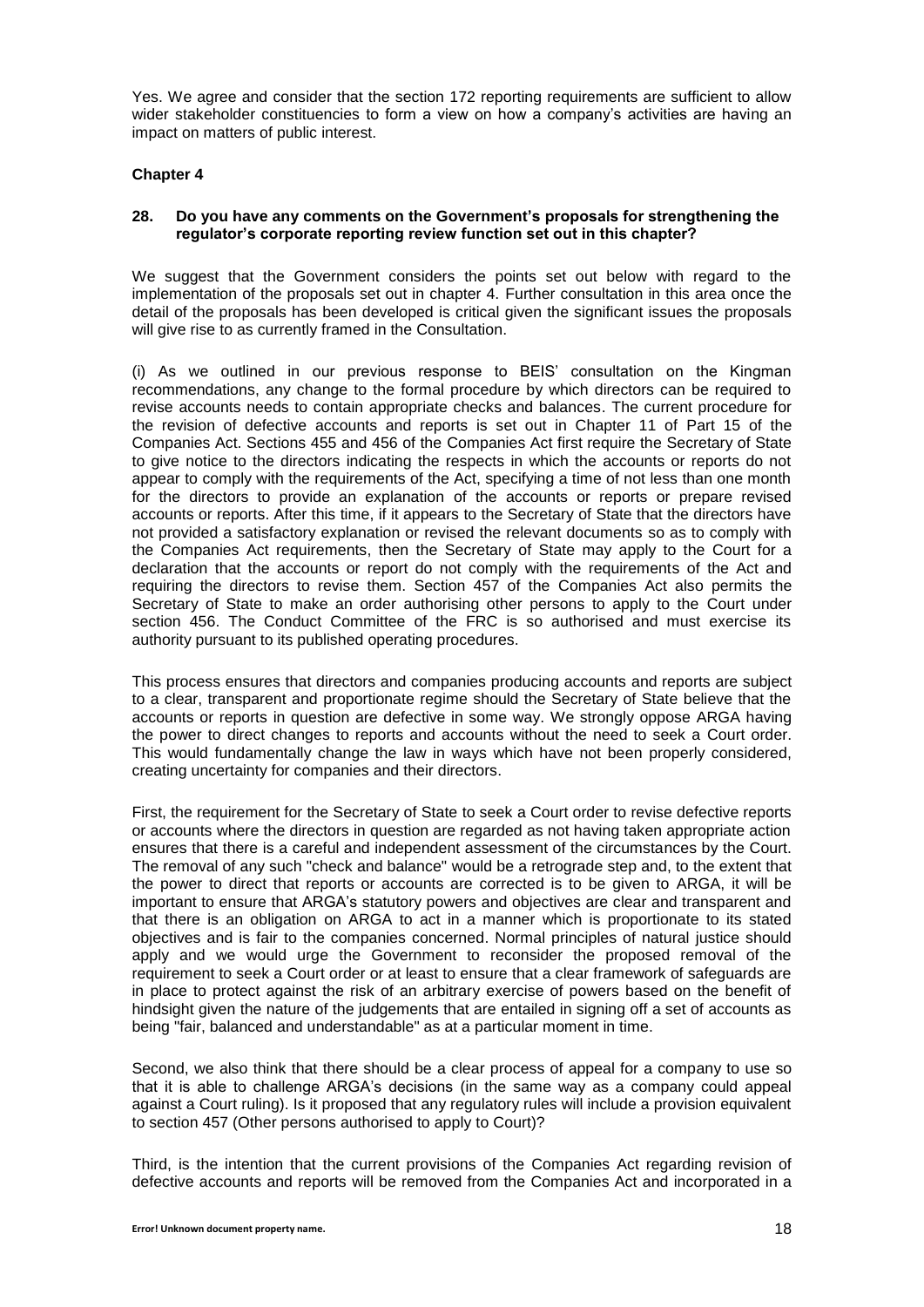new rulebook published by ARGA? We presume not, as these provisions need to apply to all companies. If so, what will be the status of the relevant rules as a matter of law? Is it proposed that the power in section 454 for directors to prepare revised accounts or reports on a voluntary basis will remain in the Companies Act? The proposals assume that accounts are a matter of accounting policy and therefore within ARGA's expertise, but accounts are first a matter for the Companies Act, in which the Courts have deep expertise. A shift away from the Courts would mean a shift away from legal certainty to a regime overseen by an untested new regulator, with accounting but not legal expertise.

(ii) The Consultation recommends the publication of summary findings and, if necessary, full correspondence between ARGA and the relevant company following a CRR review. We consider that ARGA should not have the power to publish the full correspondence but only relevant extracts (and always subject to existing legal principles around confidentiality and privilege). We consider that in view of our comments above regarding the process of appeal, it will be important that that correspondence is not published until the relevant appeal procedure has been completed. In addition, the Consultation says that "*it will ensure that there are safeguards in the legislation regarding the publication of information which a company regards as commercially confidential*". We think it will be important to ensure that there is clarity on what these safeguards will be and how they will operate in practice. They need not only to address commercial confidentiality and privilege but also the risk of false allegations and inaccurate assertions in correspondence. We are sceptical that a well conducted review's findings should require this further disclosure.

(iii) We note that paragraph 4.2.10 provides that the pre-clearance service will be a matter for ARGA to consider following completion of a pilot study. We agree that this is a sensible approach in view of the apparent lack of demand. It will be important for companies to understand how the pre-clearance service operates (and particularly the timeframes involved) and that there would be a benefit in ARGA publishing on an anonymised basis the outcomes of issues addressed through the pre-clearance procedure to provide an information bank for companies going forward. In addition, we consider that the points made in (ii) above regarding confidentiality and appropriate safeguards are also important to ensure that the information published is sufficiently anonymised so as to protect the identity of the company in question.

(iv) We further note that paragraphs 4.3.6 and 4.3.7 reference that the FRC will undertake a pilot study of preliminary results and investor presentations, working with the FCA to establish the extent of any inconsistencies between this information and the subsequent annual report and accounts. We agree that the pilot study approach is a preferable approach. In our view, the FRC/ARGA should focus its efforts on improving annual reporting before turning to investor communications outside of the annual report which are already monitored by the FCA. In our view, giving ARGA jurisdiction to review investor presentations would be duplicative of existing FCA powers.

(v) We agree that if ARGA's remit is to extend to the entire annual report, then it is appropriate for its CRR function to be extended in parallel. We assume that this is not intended to detract from the comply or explain approach to corporate governance that is a general and well established feature of the UK market, but we query what ARGA's role will be in assessing compliance with, for example, the Corporate Governance Code? Will ARGA have any responsibility for determining the quality of any explanation given? How will this fit with the FCA's powers under the Listing Rules, which impose reporting requirements in relation to the Corporate Governance Code? These questions reveal the duplication and resultant increased costs of extending ARGA's remit to the entire annual report and reflect the unnecessary levels of duplication inherent in ARGA moving from being a regulator of audit and accountants to becoming a regulator of directors, without there having first been a detailed analysis of the gaps and the need for any improvements, as was previously prompted by BEIS (see the August 2017 BEIS Response to the Corporate Governance Green paper at Chapters 3 and 4).

(vi) With reference to point (v) above, does the power to direct changes to reports apply to corporate governance reporting / any other reporting that is currently not a mandatory Companies Act or FCA requirement? We do not believe that it should be extended in this way.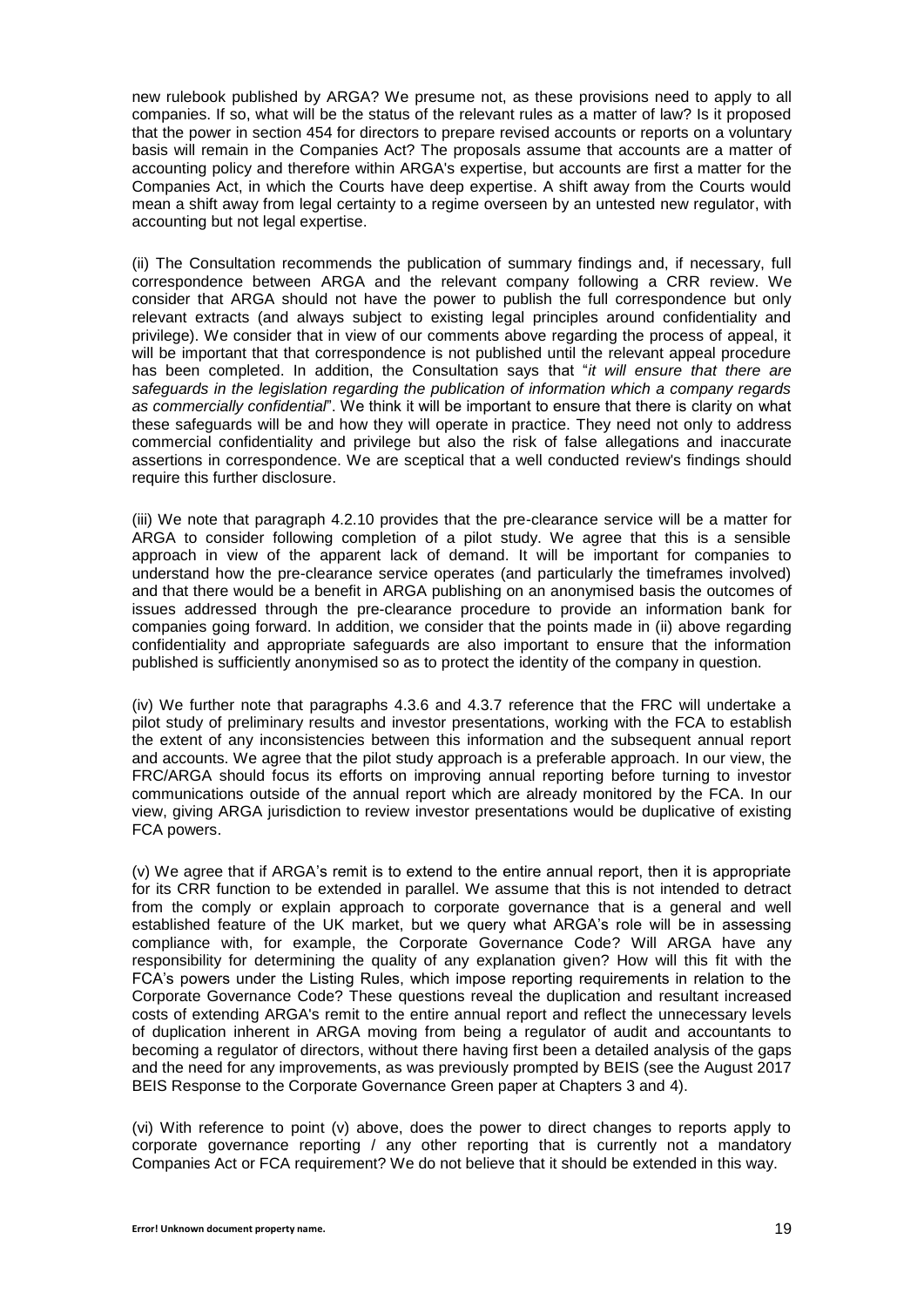# **Chapter 5**

#### **29. Are there any other arrangements the Government should consider to ensure that overlapping powers are managed effectively?**

We have serious concerns around the proposal that ARGA will be able to impose civil sanctions for breach of directors' Companies Act duties. See our response to question 32 for further details.

This proposal should be reconsidered following a proper analysis of duplication, existing enforcement mechanisms and, in particular, consideration of the role and value of the Courts in providing accountability for director breaches. These proposals risk the UK becoming a jurisdiction in which being a director is overly regulated without adequate justification or proportionality.

We welcome the Government's decision not to introduce an authorisation scheme for company directors. We understand that the FRC and FCA are already cooperating in respect of various areas and whilst a degree of overlap will be inevitable, the benefit of this is that where the FCA considers that a particular case is not appropriate for the FCA, it can pass it over to the FRC and vice versa.

The acknowledged extent of duplication with the FCA is disproportionate and unnecessary. The case for such duplication (with resultant bureaucracy, costs and negative competitive impact) has not been established. Other jurisdictions do not duplicate for the same issues. For example, in the US, only the SEC regulates disclosures. Such regulatory overreach is not needed, justified or in the UK's competitive interest. We agree that there may be gaps in regulatory enforcement, not least in cases where no insolvency has occurred, for non-listed companies outside of the FCA's remit. We note that BEIS does not use its powers to appoint inspectors into companies where unlawful activity may have occurred and there may well be a case for ARGA helping to fill that gap. But that is not the proposal set out in the Consultation. The cases cited as justifying the extension of powers, such as Carillion, are still subject to regulatory and legal enforcement proceedings, with significant accountability under consideration. In our view, the mere fact that the FRC as the regulator of accountants may have jurisdiction over some directors but not others, is not an appropriate rationale for giving ARGA jurisdiction to take similar action against all PIE directors, absent real gaps being identified, not just asserted.

We are very concerned by the statement in paragraph 5.1.14 of the Consultation that ARGA's new civil enforcement regime will not replace existing arrangements for taking action against directors for offences under the Companies Act. We agree that the FCA should remain responsible for enforcing its (separate) rules regarding company accounts and reports. We also agree that the Insolvency Service should continue to take the lead in relation to director disqualification proceedings under the Company Directors Disqualification Act 1986. We note that the Government already proposes to give HM Revenue & Customs a direct route to bring disqualification proceedings. In our view, it will be both highly problematic and disproportionate to have different authorities be responsible for criminal and civil offences in respect of failures to comply with the same Companies Act requirements. We support a single point of enforcement/prosecution of claims, and that effective enforcement action is taken by properly funded agencies.

Our concerns are especially acute regarding offences where accounts and reports do not satisfy all of the Companies Act content requirements. These requirements are detailed and need to be interpreted and applied consistently. This is harder if multiple authorities are responsible for enforcing non-compliance (please see our response to question 33 which flags some potential problems in the context of directors' duties).

The proportionality principle referred to in paragraph 5.1.19 is very important in ensuring that potential directors (particularly non-executive directors and those from non-financial backgrounds) are not deterred from agreeing to become directors based on a concern that they will be subject to enhanced standards. The impact of the proposed increased responsibilities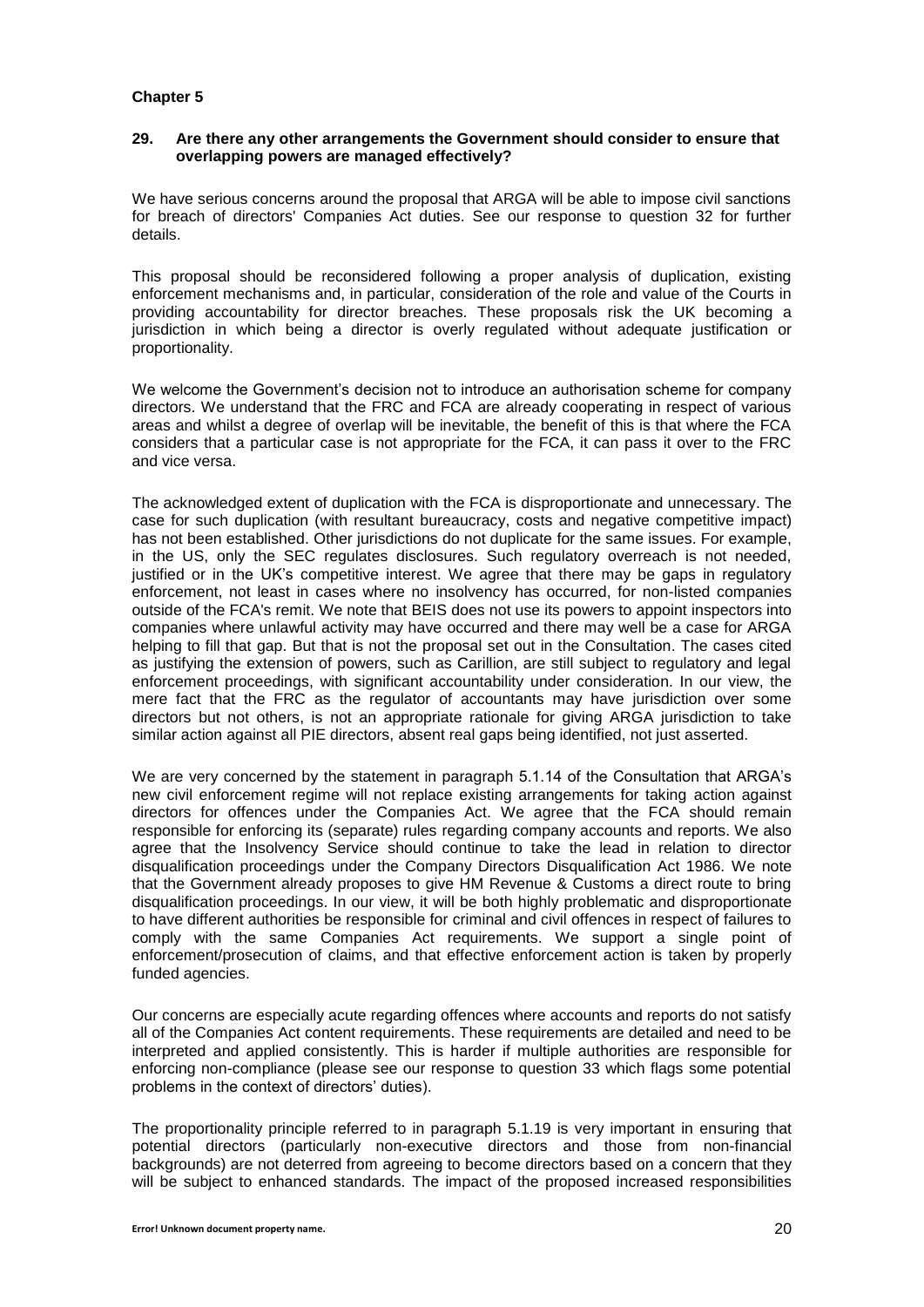and liabilities for directors are likely to have an adverse impact on the ability of in-scope companies (particularly those that are publicly listed or traded) to attract directors with the appropriate range of skills required to achieve an effective balance of skills and experience on the board, especially against a backdrop of also seeking to improve board diversity. If the Government proceeds with this aspect of the proposals, which we do not support, as a minimum ARGA should set out how the proportionality principle will apply in practice – for example, to set out that ARGA will take account of companies of different complexity, and with regard to directors that ARGA will take into consideration whether a director is an executive director or not and whether the director has particular financial expertise (i.e. to adopt an approach that is reflective of the existing law relating to a director's duty of skill and care). However, the case for change has not been established and, in our view, the right answer is to leave this to the Courts, with their decades of expertise of exactly these issues.

## **30. Are there any additional duties that you think should be in scope of the regulator's enforcement powers?**

No. If the Government proceeds with this aspect of the proposals, which we do not support, we consider that ARGA's enforcement powers should be limited to the duties identified in paragraph 5.1.21. If it is proposed to introduce into the statutory regime new statutory duties for directors and for ARGA to have enforcement powers in relation to those duties, then these should be subject to consultation at the time (rather than ARGA being given a power now that will extend to such new duties).

#### **31. Are there any existing or proposed directors' duties relating to corporate reporting and audit that you think should be specifically included or excluded from further elaboration for the purposes of the directors' enforcement regime?**

We agree with the statement in paragraph 5.1.23 that the statutory duties set out in paragraph 5.1.21 are not designed for regulatory enforcement and so should remain within the remit of the Courts. If this was to change – and in our view there is no case for such a change – then greater clarity would be required to give certainty to directors on what these duties entail and the circumstances in which civil enforcement action would be taken. We agree that ARGA should provide more detailed but clear, focused and proportionate guidance as to its interpretation of how these statutory duties are to be met (particularly in respect of those directors who sit on audit committees) to address this specific issue, taking into account the wide range of companies that are subject to these duties, the differing complexity of the companies' business and the range of directors subject to the duty, some of whom may be closely involved in management of the business and others who may be non-executive directors, all with varying degrees of financial competency.

If the Government is concerned that there is an enforcement "gap" either in terms of powers or timing, given that in practice, the Secretary of State via the Insolvency Service only gets involved in the disqualification of directors post-insolvency, an alternative the Government could explore is ARGA having powers to act to pursue/prosecute before the Courts' disqualification in situations other than insolvency. Alongside the statutory standards for disqualification and criminal prosecution that already exist, new procedures would need to be created, and additional delegation to ARGA granted for decision taking on enforcement. It would be vital that the Courts decide findings, not ARGA's tribunals. Otherwise the UK's well-established and trusted company law will no longer be the test for directors, with significant negative cost implications and a loss of competitive appeal for the UK's corporate law ecosystem (which is a major asset for our highly successful legal profession, generating substantial revenues for the UK).

## **32. Should directors of public interest entities be required to meet certain behavioural standards when carrying out their statutory duties relating to corporate reporting and audits? Should those standards be set by the regulator? What standards should directors have to meet in this context?**

No. Without clarity on what the "behavioural standards" would be, and how they would fit into the existing framework of directors' duties, it is difficult for the Committees to meaningfully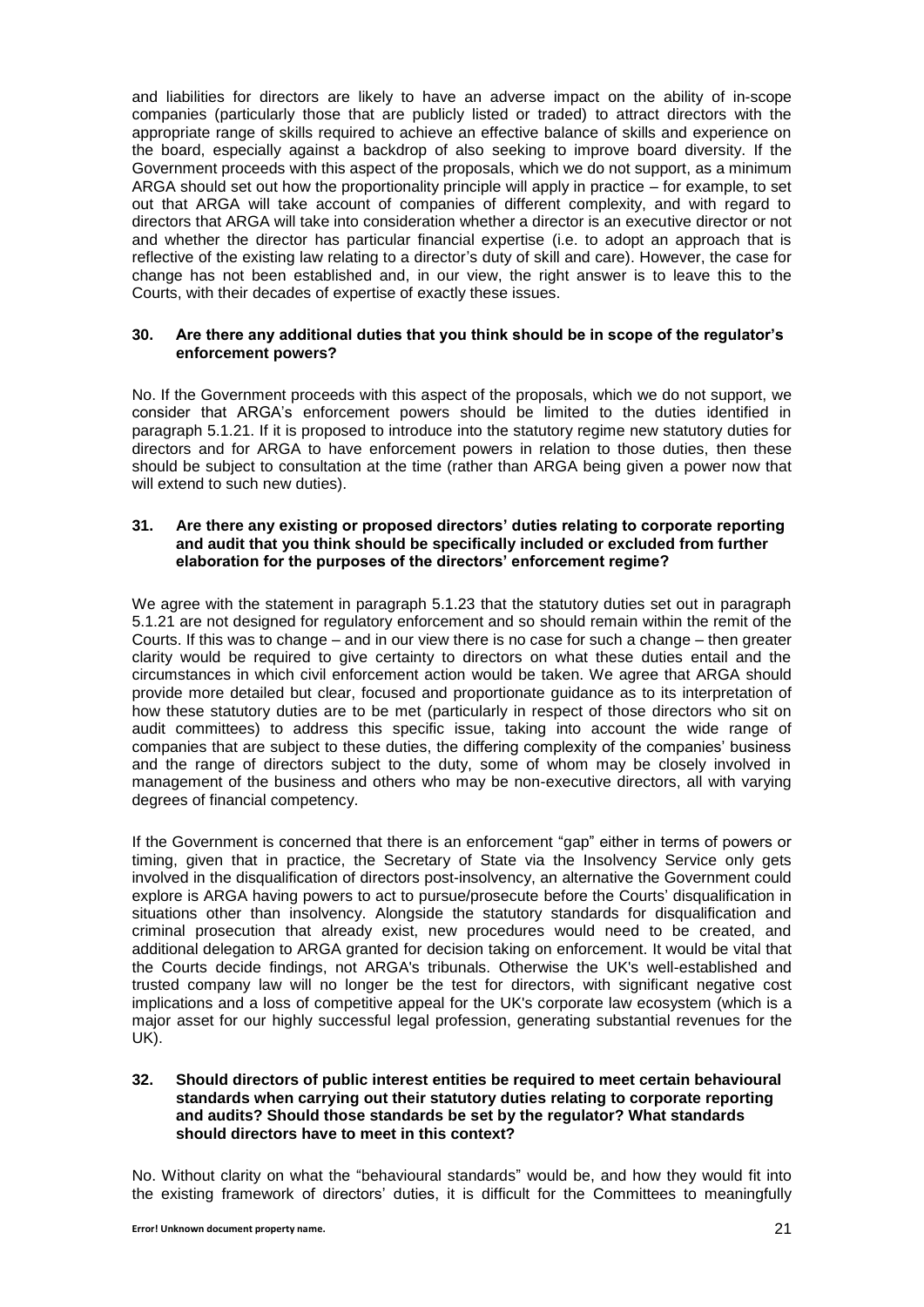comment in this area beyond setting out significant reservations. We set out our high-level concerns below.

Directors are currently required to comply with their duties to their company. Certain of these are codified in the Companies Act and some additional fiduciary duties apply under common law. In particular, all directors (both *de facto* or otherwise) are required to act with honesty and integrity – many other regulatory and statutory obligations build on these core principles. There is also a long-established body of case law that assists directors and advisers in assessing what is required of a director or of a board collectively in order to discharge their duties effectively. Ultimately, the Courts determine whether a director is in breach of his/her fiduciary and statutory duties. Certain regulators also define fiduciary standards (for example, the FCA's regulatory regime contains conflicts of interest requirements for directors of regulated entities). We understand that the proposed new regime of behavioural standards is intended to work alongside the existing regime of directors' duties, but there is no detail in the Consultation as to how this would happen in practice. Paragraph 5.1.17 references a memorandum of understanding between the FCA and FRC which could in theory address the approach as between these two bodies but should not need to if duplication is avoided: that is the right route. In addition to these two regulators, the Insolvency Service, CMA and SFO also have enforcement powers which will overlap.

There is also the potential for ARGA to set behavioural standards that conflict with directors' other duties. That would leave, at least in theory, directors in a position whereby they could face enforcement action by ARGA or an adverse decision of the Courts, depending on what action they took or refrained from taking. The extent of the conflict of course depends on what the behavioural standards are. If, for example, the behavioural standards are confined to "acting with honesty and integrity", then there is unlikely to be a conflict. If the behavioural standards are broader than this, then ARGA would need to provide clear guidance as to how and when they would take action based on a breach of a behavioural standard when another more specific requirement has been complied with. We suggest that if the Government proceeds with these proposals, that there should be further broad consultation on the details in due course.

In light of the potential for overlapping and / or conflicting responsibilities and given that directors are already subject to statutory and fiduciary duties, and, in the case of listed companies, expectations set by the UK Corporate Governance Code, we are strongly against additional statutory behavioural standards being introduced and would instead be in favour of any such standards being in the form of guidance. If they are to be introduced on a statutory basis, it is imperative that the behavioural standards are carefully considered in light of the existing directors' duties regime and are subject to enforcement before the Courts, not ARGA.

# **33. Should the Government's proposed enforcement powers be made available to the regulator in respect of breaches of directors' duties?**

No. The Consultation is not clear on whether it is proposed that the enforcement powers are to be limited to those duties for which ARGA is the regulator, namely the duties referred to in paragraph 5.1.21 or whether the enforcement powers are to be made available in respect of breaches of directors' duties more broadly. If the Government proceeds with this aspect of the proposals despite the view of the Committees, we consider that any enforcement powers should be limited to the duties set out in paragraph 5.1.21.

As stated above, we are very concerned that if ARGA is able to make enforcement decisions in respect of directors' duties, it and the Courts could arrive at conflicting views in respect of the same facts. For example, ARGA may decide that a director is in breach of the duty to approve accounts only if they give a true and fair view, but a court may decide that the director has met the standard of care required under section 174 of the Companies Act. Any such potential for irreconcilable decisions would be unworkable and would lead to considerable uncertainty for other directors' future actions. This in turn may deter well qualified candidates from being prepared to become directors, particularly of publicly listed or traded companies.

Making enforcement powers available to ARGA in respect of breaches of directors' duties would be a significant unwelcome change to the existing legal framework and we do not believe that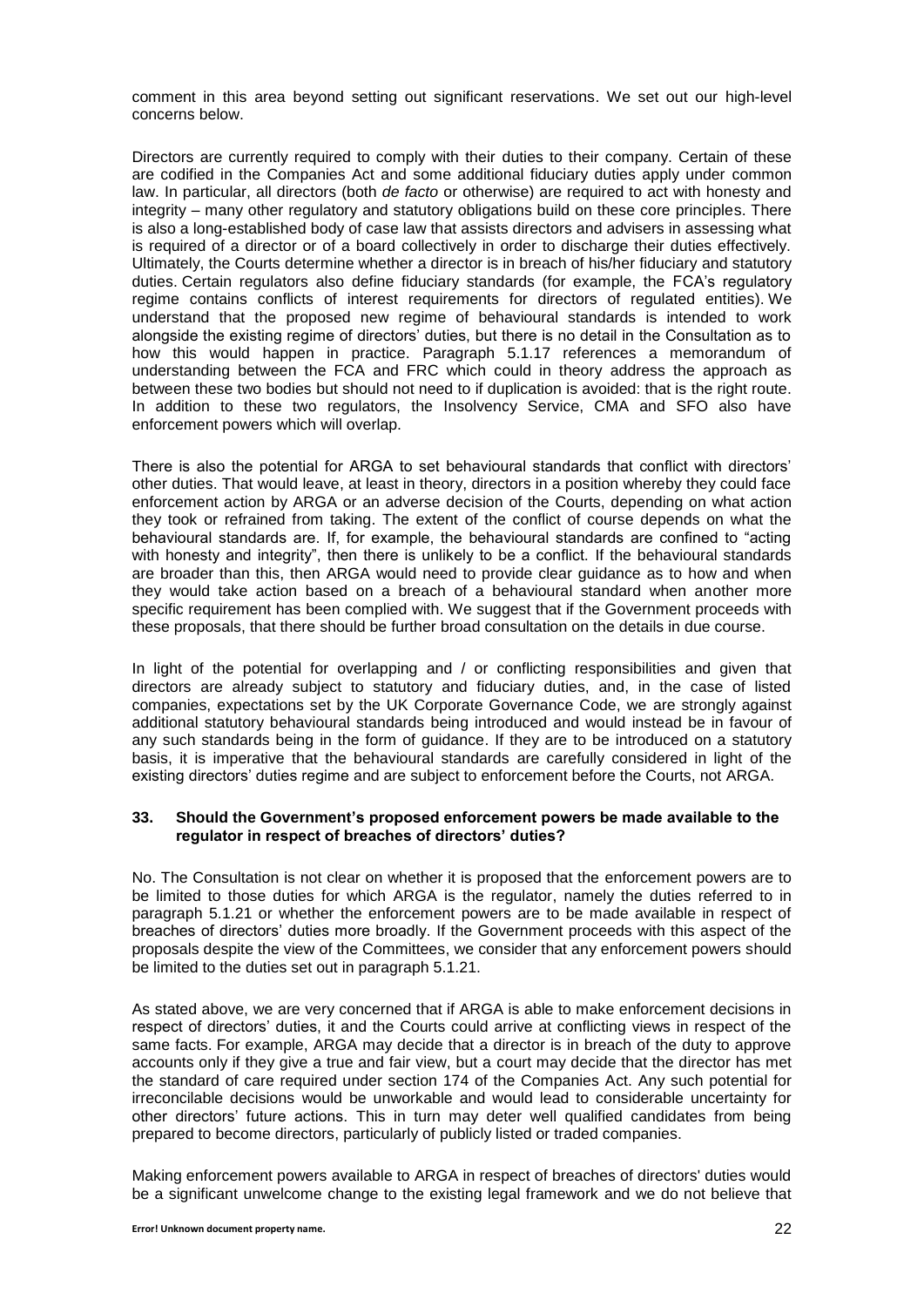the case for such a change had been established. Directors and those involved in compliance and enforcement rely on the long-standing approach taken by the Courts and the checks and balances which exist within the legal system. The FCA has developed a sophisticated regime for enforcement of the Listing Rules, Disclosure Guidance and Transparency Rules and the UK Market Abuse Regulation but with significant responsibility and accountability being placed on the FCA. Whilst there may be a case for giving ARGA broader powers to bring enforcement actions, the determination of whether or not a director has fallen short of what is required of him or her in a particular set of circumstances should remain with the Courts. Any change to this approach would introduce unnecessary uncertainty over the process to be followed and would require detailed and sophisticated procedures commensurate with the responsibility and accountability proposed to be conferred on ARGA in this area.

It is very important that all directors who would be subject to these powers have a clear understanding of the expectations that will be placed on them and the circumstances in which any new enforcement powers would be exercised (this is particularly relevant given the proposed expansion of the role of the audit committee, as directors who sit on the audit committee will be more closely involved in the annual accounts process relative to directors who are not members of the audit committee, and it will be particularly relevant for those directors from a non-financial background). In practice, we do not consider that this is tenable and would urge the Government not to proceed with this proposal.

The Committees do not think it appropriate for ARGA to be given the power to temporarily ban individuals from being directors. It is a major infraction of someone's human rights to ban them from working (the potential impact for most directors of such a step) without having been through a proper Court process. In practice, commencement of an enforcement process has a huge negative impact on individuals, who may in fact have done nothing wrong. No case has been made to justify such a change. It would be inconsistent with all other regulatory and legal processes on fitness for roles for such a step not to be subject to an appropriate judicial process.

The Government must publish more detail on how these proposals will apply in practice before it takes any further steps in this area, taking into account the comments above, and we would be happy to engage further on these proposals once more detail is available either privately or publicly.

#### **34. Are there other conditions that should be considered for the proposed minimum list of malus and clawback conditions? What legal and other considerations need to be taken into account to ensure that these conditions can be enforced in practice?**

We have several concerns with the proposals in paragraph 5.2 which we have set out below.

First, given the significant difference in ease of enforceability between malus and clawback arrangements (malus being easier to enforce from a practical and legal perspective than clawback), we think it is important to be clear on which is being referred to, as section 5.2 uses those terms interchangeably in some places, which does not always make sense, especially as regards to specifying time periods. Paragraph 5.2.4 refers to a period of "two years from an award being made" – does this mean the grant of an award or the vesting  $/$  payment of an award? If it means two years from grant for example, for an LTIP this is likely to be in the prevesting period and therefore malus (and not clawback) is relevant. We consider that this should be clarified to avoid confusion and unintended impact on how bonuses and LTIPs are structured. Furthermore, to ensure full enforceability under employment legislation, the consent of those subject to malus and clawback arrangements is required and we are therefore unclear on what the Government proposes on ensuring full enforceability.

Second, the sort of ill-defined triggers proposed in the reforms are not appropriate tests for malus and clawback if the UK is to remain a globally competitive business jurisdiction. See further below.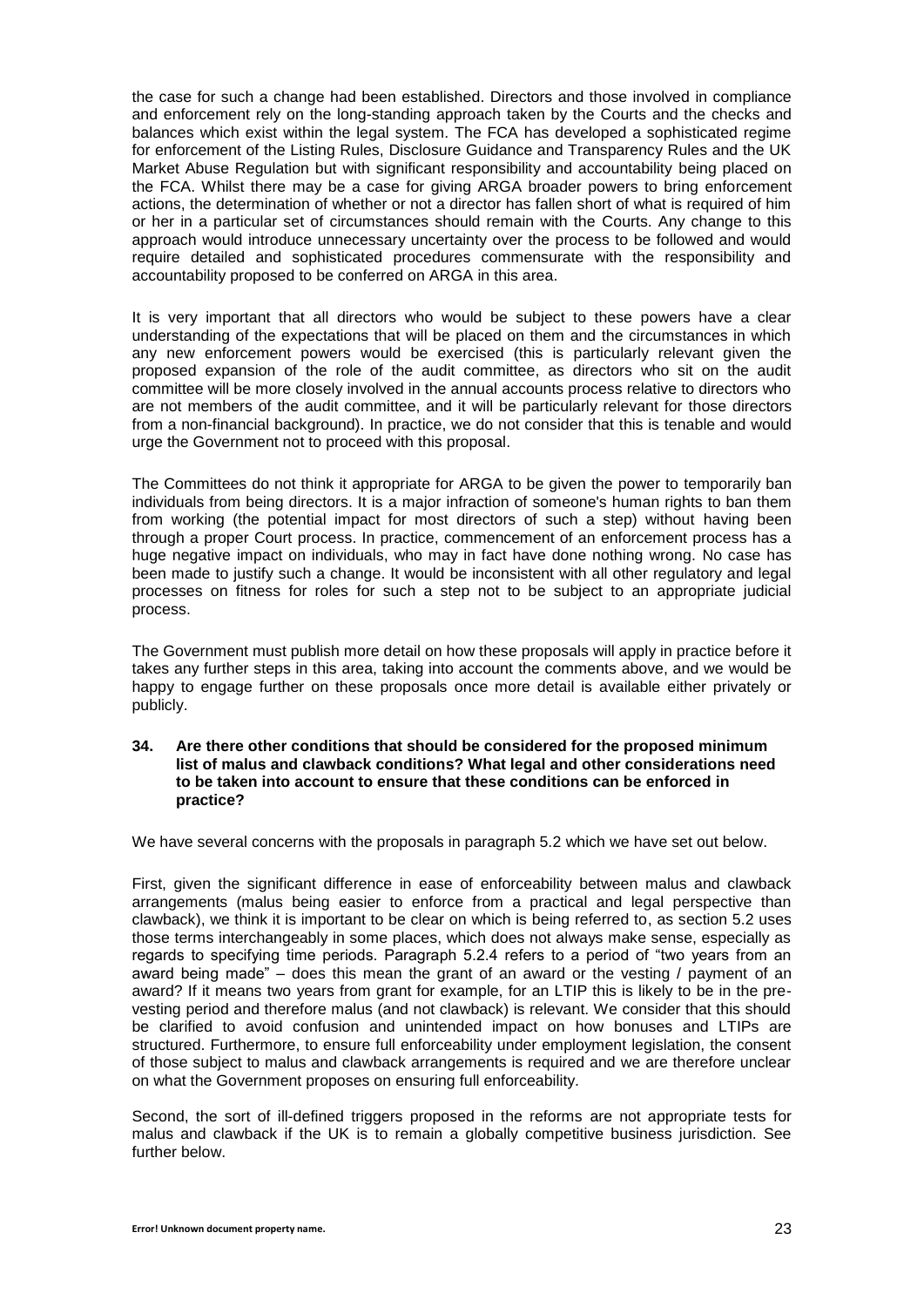Third, paragraph 5.2.3 suggests that if the provisions are broadly drawn, they can become difficult to enforce. We do not agree that this accords with companies' practical experience and would urge the Government to look at the practice that has developed within the financial services sector. These powers are discretionary, and it seems appropriate to give the remuneration committee wide discretion in this area. This is a separate point to enforceability, which is whether a remuneration committee acts appropriately in exercising its discretion. Investors have a significant range of opportunities to engage with companies and the remuneration committees in order to hold them to account as is regularly witnessed during the PLC AGM season.

Fourth, we note that the proposed triggers in paragraph 5.2.5 are different to (and more extensive than) the triggers which the FCA applies to financial services businesses, namely:

- material employee misbehaviour or material error;
- material downturn in financial performance (firm or business unit) (malus only); and
- material failure of risk management (firm or business unit).

The extension is not justified in our view as it involves a "one size fits all" approach beyond even the way the UK financial sector (our most heavily regulated sector) is governed. The list proposed in paragraph 5.3.5 contains many areas of potential overlap, for example misconduct / conduct leading to financial loss. In addition, the list is not specific about which triggers require individual fault and which are more general. For example, a business unit might suffer "reputational damage" or "financial loss" but it may be difficult to point to company-wide damage. We also consider that "misconduct" is extremely broad and, for it to be workable in practice, we would expect it to be qualified (for example serious misconduct, or misconduct leading to financial loss / reputational damage).

The proposal to include "failure to protect the interests of employees and customers" is very unclear. It not only goes beyond the section 172 duty to "have regard to the interests of" these stakeholders, but we think it would also be unwise to have a trigger event which solely looks at the interest of those two classes of stakeholders. In addition, we think it would be hard to apply the test in practice. For example, would the test apply if a company had made some employees redundant but paid redundancy pay in accordance with statutory and contractual entitlements? How would the test apply in dealing with employees outside the UK - would it be enough to meet the relevant legislative requirements of a particular country or would companies be expected to meet standards proposed, for example, by the UN or other international bodies if those are higher? How would the test work if, for example, some employees were arguably detrimentally affected by a decision with other employees being treated better as a result?

In light of the concerns and uncertainties highlighted above, we believe that whilst regulatory guidance would be helpful, there is a strong case for giving remuneration committees discretion over establishing appropriate triggers for these malus and clawback provisions.

# **Chapter 6**

#### **35. Do you agree that a new statutory requirement on auditors to consider wider information, amplified by detailed standards set out and enforced by the regulator, would help deliver the Government's aims to see audit become more trusted, more informative and hence more valuable to the UK?**

Yes. We agree that, in theory at least, the quality of a company's audit could potentially be improved if auditors were required to consider a wider range of information which is relevant to an assessment of whether the accounts provide a true and fair view. We consider that a new statutory requirement would help, but that detailed guidance would be required on what is included in the perimeter of "wider information", and that this should be very clearly defined. We are also concerned about how this obligation would apply to forward-looking statements (for example, the Resilience Statement) and that the breadth of information which the auditors are required to review could add significant increased costs (and time) to the statutory audit. Auditors cannot be seen as a fix to all corporate risks and they need specific responsibilities not generic ones.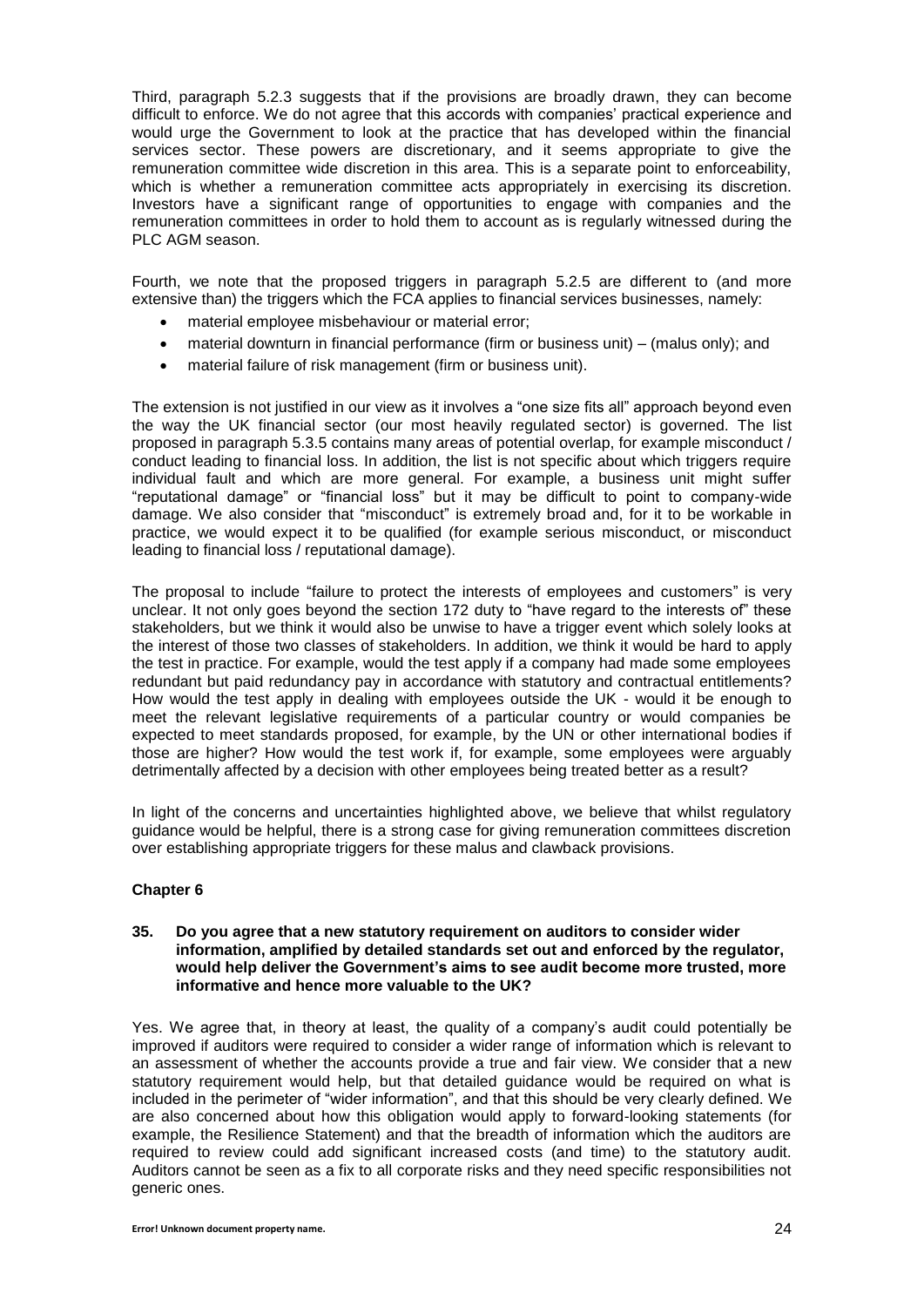As already noted above and as reflected in our response to question 36 of the Consultation, we are concerned that these additional requirements create an expectation gap as to what an audit can realistically be expected to achieve and that, in particular, it cannot be a guarantee that a company will not subsequently fail.

#### **36. In addition to any new statutory requirement on auditors to consider wider information, should a new purpose of audit be adopted by the regulator, or otherwise? How would you expect this to work?**

We think that the proposal to have a non-binding purpose statement that could evolve over time would be preferable to having a binding statement at this stage which does not provide any flexibility.

In line with our response to the Brydon review, we are concerned that some public comments suggest an expectation that a company which has received a clean audit of its accounts should never become insolvent and that the fact that it has become so inevitably indicates a failure by the directors or auditors or both to meet their responsibilities, without any investigation as to whether they have met the relevant requirements and standards of care. It will never be possible to achieve a situation where no company with audited accounts becomes insolvent and it needs to be understood that a company whose accounts have been audited may still become insolvent. We suggest it would be worth considering the inclusion of a statement in all audited accounts that the preparation of accounts and their audit is not (and cannot be) a guarantee that the company will continue to be a viable business. It should also be made clear – possibly through an express statement to this effect in annual accounts – that viability statements and/or going concern statements in their current form and Resilience Statements in their proposed form are equally not a guarantee that the company will remain solvent should circumstances change.

## **37. Do you agree with the Government's approach of defining the wider auditing services which are subject to some oversight by the regulator via the Audit and Assurance Policy?**

Yes. We consider that this is sensible to ensure there is clarity on what is within (and what is outside) the scope of the corporate audit and what other services are to be subject to oversight by the regulator in this regard.

## **38. Should the regulator's quality inspection regime for PIE audits be extended to corporate auditing? If not, how else should compliance with rules for wider audit services be assessed?**

The Committees make no comment on this question.

# **39. What role should ARGA have in regulating these wider auditing services? Should its role extend beyond setting, supervising and enforcing standards?**

The Committees make no comment on this question but are concerned about the risk of a huge increase in bureaucracy and costs without clear parameters for establishing proportionate value and need.

## **40. Would establishing new, enforceable principles of corporate auditing help to improve audit quality and achieve the Government's aims for audit? Do you agree that the principles suggested by the Brydon Review would be a good basis for the regulator to start from?**

We agree that this is a sensible approach. However, it is important to ensure that there is no inconsistency with the existing obligations of auditors.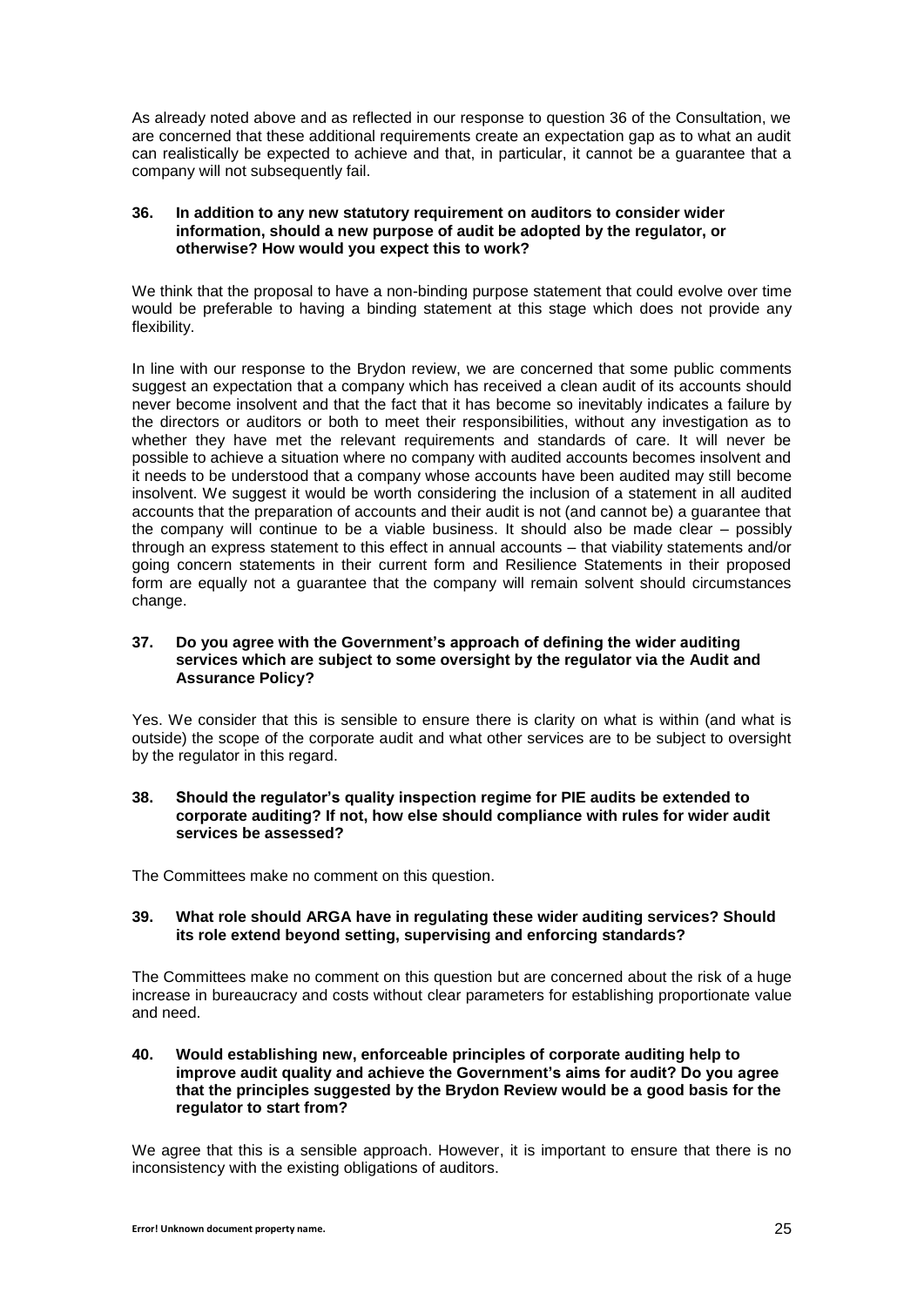In addition, we note that one of the audit principles suggested by the Brydon Review is that "*auditors act in the public interest and have regard to the interests of the users of their report beyond solely those of shareholders*". This principle is very broad and it is important that, if this principle is adopted, the need to "have regard to" the interests of non-shareholders does not extend auditors' existing duty of care or accountability to all stakeholders who reasonably rely on their audit work and their published auditor's report (noting that the Courts have considered and ruled on the extent of an auditor's liability and the principle should not change that legal position). The number of stakeholders who might come into this category is very high and the purposes for which they may rely on the auditor's report may be very different. The auditor will not know the identity of all these stakeholders or the purposes for which they will use the auditor's report. If liability were extended in this way, it seems unlikely that auditors would be able to obtain insurance against the potential liability for a reasonable premium. If auditors are unable to obtain insurance at a reasonable premium the cost of audit could become very high and some audit firms might be driven out of the market, reducing competition and choice for companies.

#### **41. Do you agree that new principles for all corporate auditors should be set by the regulator and that other applicable standards or requirements should be subject to those principles? What alternatives, mitigations or downsides should the Government consider?**

Yes. We consider that this proposal is sensible provided that the set of principles are appropriate and that they are not inconsistent with the underlying standards or requirements.

## **42. Do you agree with the Government's proposed response to the package of reforms relating to fraud recommended by the Brydon Review? Please explain why.**

Yes. We agree with the principle behind the proposed package of reforms. We note however that no matter what actions the directors or the auditors take in relation to fraud detection and prevention, they will always be at risk of being judged not to have done enough, whether by media commentators or those who are the victims of fraud, and so it is important that the obligations and expectations are very clearly articulated.

Simply increasing the volume of regulation will not stop companies failing or individuals in companies making mistakes or misjudgements, or at times breaching their duties. We also note that there are likely to be cost implications for companies given the increased scope of work for auditors, and that the audit firms will need to train their teams, both in the UK and, for audits of multinational groups, in other jurisdictions, to enable them to comply with these obligations and to be able to sign off on accounts, taking into account the risks involved in doing so. Professional indemnity insurance costs are also likely to rise. We consider that there is a risk that the new disclosures will become boilerplate on the basis of the outcomes of a specific and potentially narrowly focused diligence process designed to allow the disclosure to be made. This may in turn reduce the effectiveness of the proposed reform.

We also note that the increased work required by the company and the auditors may have timing implications for publishing audited results. We query whether BEIS' recent consultation on improving the quality and value of financial information on the UK companies register (see [here\)](https://assets.publishing.service.gov.uk/government/uploads/system/uploads/attachment_data/file/942160/Consultation_on_improving_the_quality_and_value_of_financial_information_on_the_register.pdf) which proposes to reduce filing deadlines for private and public companies and encourage the publication of accounts more quickly following a year end, has been considered, in light of the increased work for companies and auditors in this area.

## **43. Will the proposed duty to consider wider information be sufficient to encourage the more detailed consideration of i) risks and ii) director conduct, as set out in the section 172 statement? Please explain your answer.**

We assume the "proposed duty" referred to in the question is that set out in paragraph 6.1.10 (and referred to in paragraph 6.5.5), namely a statutory duty "to consider relevant director conduct and wider financial or other information in reaching their judgements". Such a statutory duty would require auditors to look beyond the description of directors' conduct in the section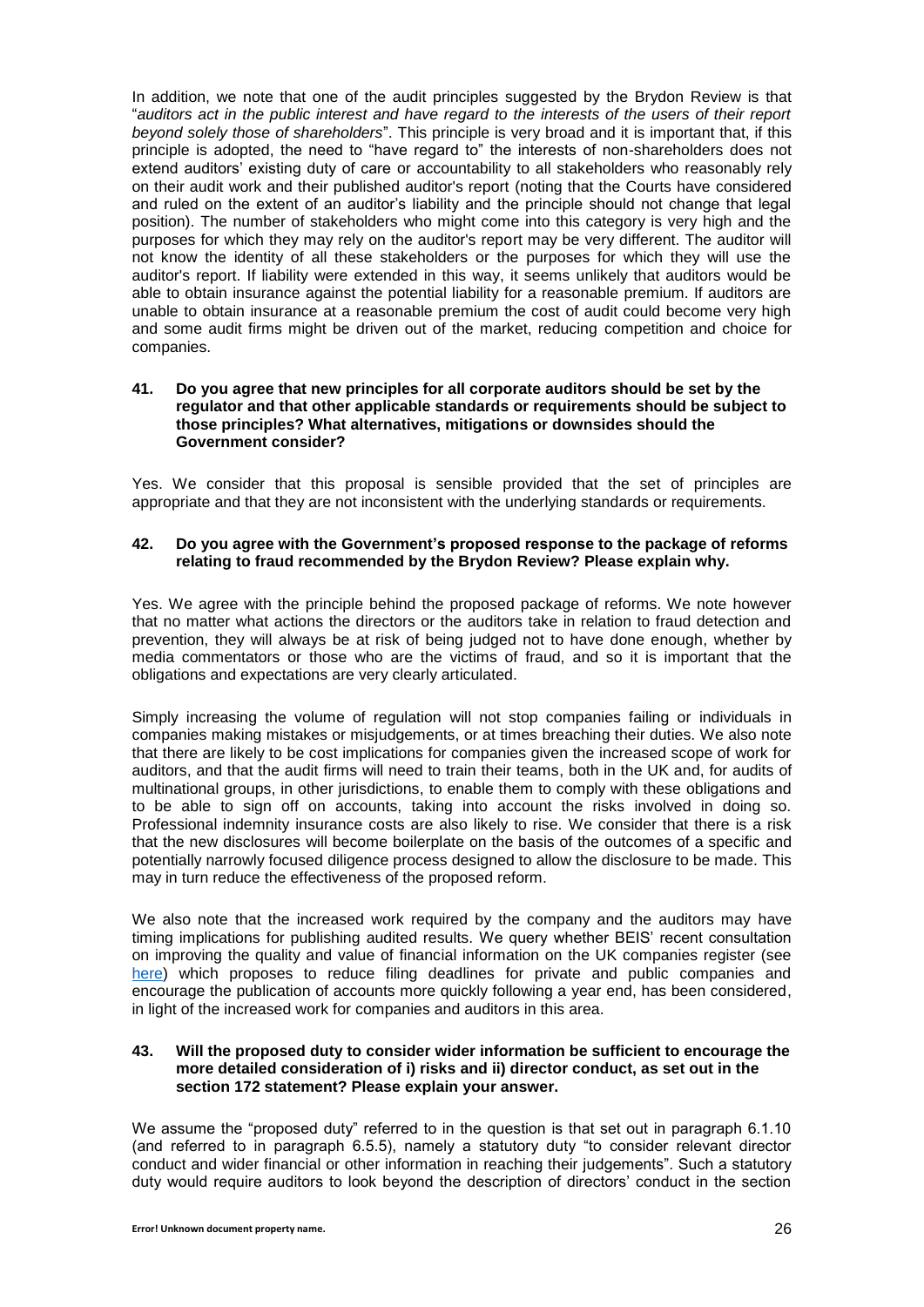172 statement and to "wider … information". If "relevant director conduct" and "wider … information" are not clearly defined and delineated then we do not see how it would be possible for the auditors to determine what information is relevant to the audit, and, in turn, obtaining that information may be very onerous.

The section 172 statement is a relatively new and separate reporting obligation for companies, and it is not directly relevant to the current audit framework. This question appears misconceived as it suggests that auditor consideration of how the directors have acted in line with section 172 will inform the quality of the directors' section 172 statement. Whilst the auditor's consideration of these issues may provide some degree of "check and balance" as against the directors' own section 172 statement, improvements in section 172 reporting are more likely to come about through market practice and guidance issued by the FRC. We would be interested to hear if the FRC considers that section 172 reporting has improved this year following the FRC Lab Tips (October 2020) and also the FRC's November 2020 review of Corporate Governance Code reporting. Our view is that section 172 reporting has improved, raising questions of the value of imposing a new burden in this regard so soon after the commencement of this reporting.

The Brydon Review recommended that the auditor should be required to state whether the directors' section 172 statement is based on "*observed reality, on the basis of the auditors' knowledge of the company and its processes*". It is not clear from paragraph 6.5.5 whether the Government is planning to adopt this Brydon Review proposal, or instead whether this will form part of the separate FRC consultation referred to in paragraph 6.5.6. If the Government is proposing to adopt this proposal, we do not see how an auditor could state that the section 172 statement is based on "observed reality" unless the auditor attends all or a significant proportion of the relevant board meetings and is also able to observe the directors' behaviour more generally when discharging their duties outside of board meetings. This is not a proportionate requirement, nor does it reflect a realistic expectation of what can be achieved in practice. Auditors are already subject to obligations under section 496 of the Companies Act to state whether the strategic report and the directors' report have been prepared in accordance with applicable legal requirements, and so we suggest that legislation already requires auditors to consider section 172 as part of their review.

**44. Do you agree that auditors' judgements regarding the appropriateness of any departure from the financial reporting framework proposed by the directors should be informed by the proposed Principles of Corporate Auditing? What impact might this have on how both directors and auditors assess whether financial statements give a true and fair view?**

Yes. In our response to the BEIS Select Committee inquiry into delivering audit reform (see [here\)](https://www.citysolicitors.org.uk/storage/2020/08/CLLS-and-Law-Society-response-to-BEIS-Committee-Audit-9-July-2020.pdf), we reiterated our view that it is important that the "true and fair" view wording should not be changed. In forming the "true and fair" opinion, the proposal is that wider disclosures may be required, and that the "true and fair override" which currently exists should be retained. We consider that this is a sensible and proportionate approach.

# **45. Do you agree that the need for specific assurance on APMs or KPIs, beyond the scope of the statutory audit, should be decided by companies and shareholders through the Audit and Assurance Policy process?**

The Committees make no comment on this question.

**46. Why have companies generally not agreed LLAs with their statutory auditor? Have directors been concerned about being judged to be in breach of their duties by recommending an LLA? Or have other factors been more significant considerations for directors?**

We understand that there are several reasons for this, including: (i) a reluctance on the part of company directors to support proposals which would require shareholder approval; (ii) the fact that the US Securities Exchange Committee does not permit liability limitation agreements (which will be relevant to some of the largest companies); and (iii) the approach of institutional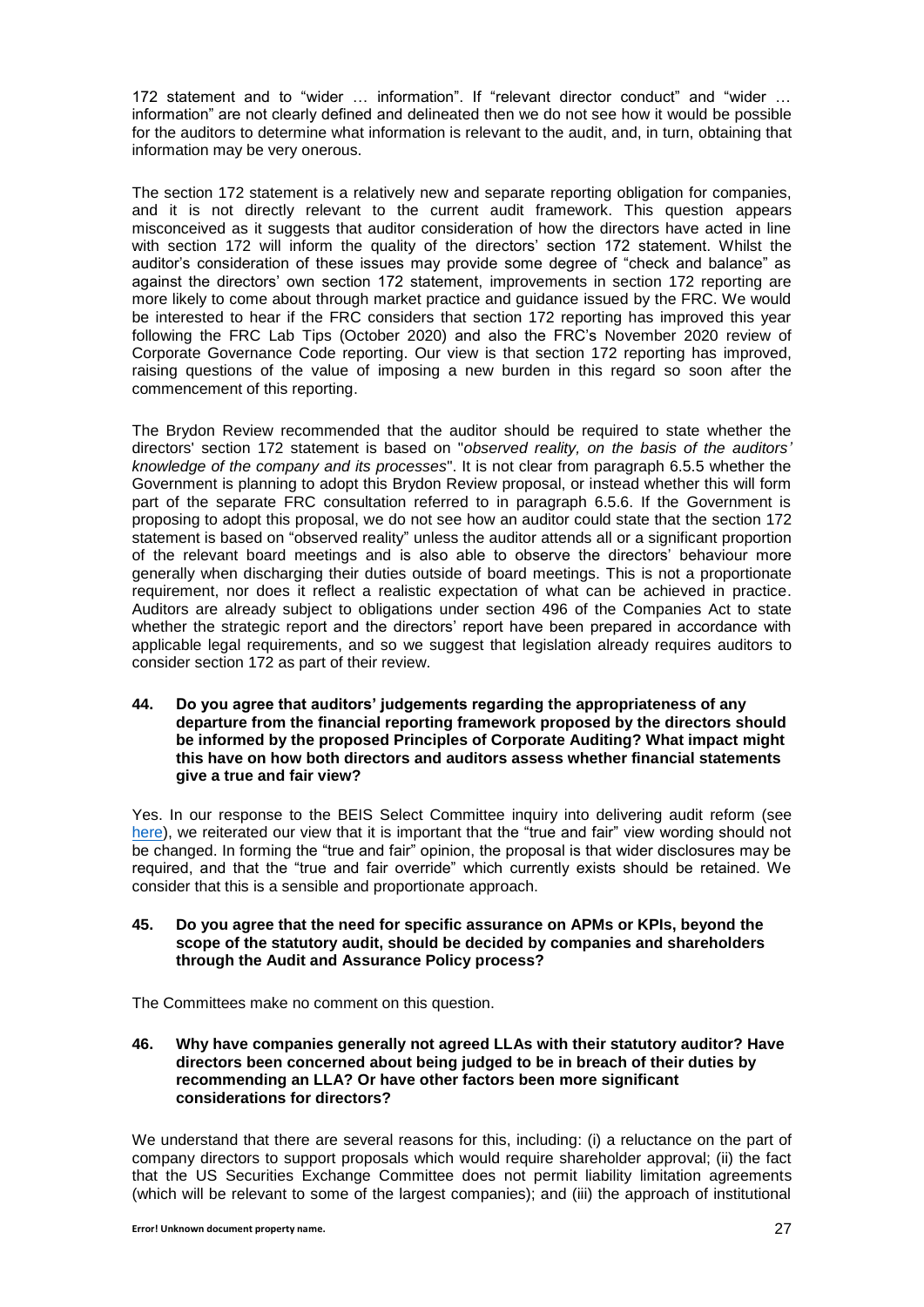investor bodies who have been opposed to these for some time. We understand therefore that the Big Four firms have not been actively seeking to agree LLAs.

We suspect the possibility of significant liability for both the Big Four and Challenger firms acts as a disincentive to compete for PIE audits, particularly given that this may impact the cost of their insurance premiums. We cannot have an outcome whereby firms will be reluctant to audit businesses with greater risks. One potential solution to this issue might be a reform of the law, so that an auditor is only liable for its proportionate share of the liability (rather than a firm being at risk for all of the liability and having to bring contribution proceedings against others who are also liable).

**47. Are auditors' concerns about their exposure to litigation likely to constrain audit innovation, such as more informative auditor reporting, the level of competition in the audit market (including new entrants) or auditors' willingness to embrace other proposals discussed in this consultation? If so, in what way and how might such obstacles be overcome?**

Auditors and companies are better placed to comment on this, but litigation risks and regulatory enforcement risk by FRC/ARGA are major considerations for auditors and it seems likely that further exposure would increase risk aversion and innovation.

**48. Do you agree that a new, distinct professional body for corporate auditors would help drive better audit? Please explain the reasons for your view.**

The Committees make no comment on this question.

**49. What would be the best way of establishing a new professional body for corporate auditors that helps deliver the Government's objectives for audit? What transitional arrangements would be needed for the new professional body to be successful?**

The Committees make no comment on this question.

**50. Should corporate auditors be required to be members of, and to obtain qualifications from, professional bodies that are focused only on auditing?**

The Committees make no comment on this question.

**51. Do you agree that a new audit professional body should cover all corporate auditors, not just PIE auditors?**

Yes. It would make no sense, if pursued, to duplicate audit regulations.

#### **Chapter 7**

#### **52. Do you agree that ARGA should be given the power to set additional requirements which will apply in relation to FTSE 350 audit committees?**

No. That would involve dictating how directors fulfil their duties in an overly prescriptive way. Paragraph 7.1.15 states that the additional requirements will cover "*the need for audit committees to continuously monitor audit quality, and consistently demand challenge and scepticism from auditors*", and further that "*it will be for ARGA to consider how the new requirements it develops will fit alongside the existing obligations which apply to audit committees".* However, there is no further detail on what the requirements will entail, and we are keen to understand (and comment on) the requirements in due course. In particular it is not clear what might be required of non-executive directors sitting on the audit committee in terms of "continuously monitoring audit quality".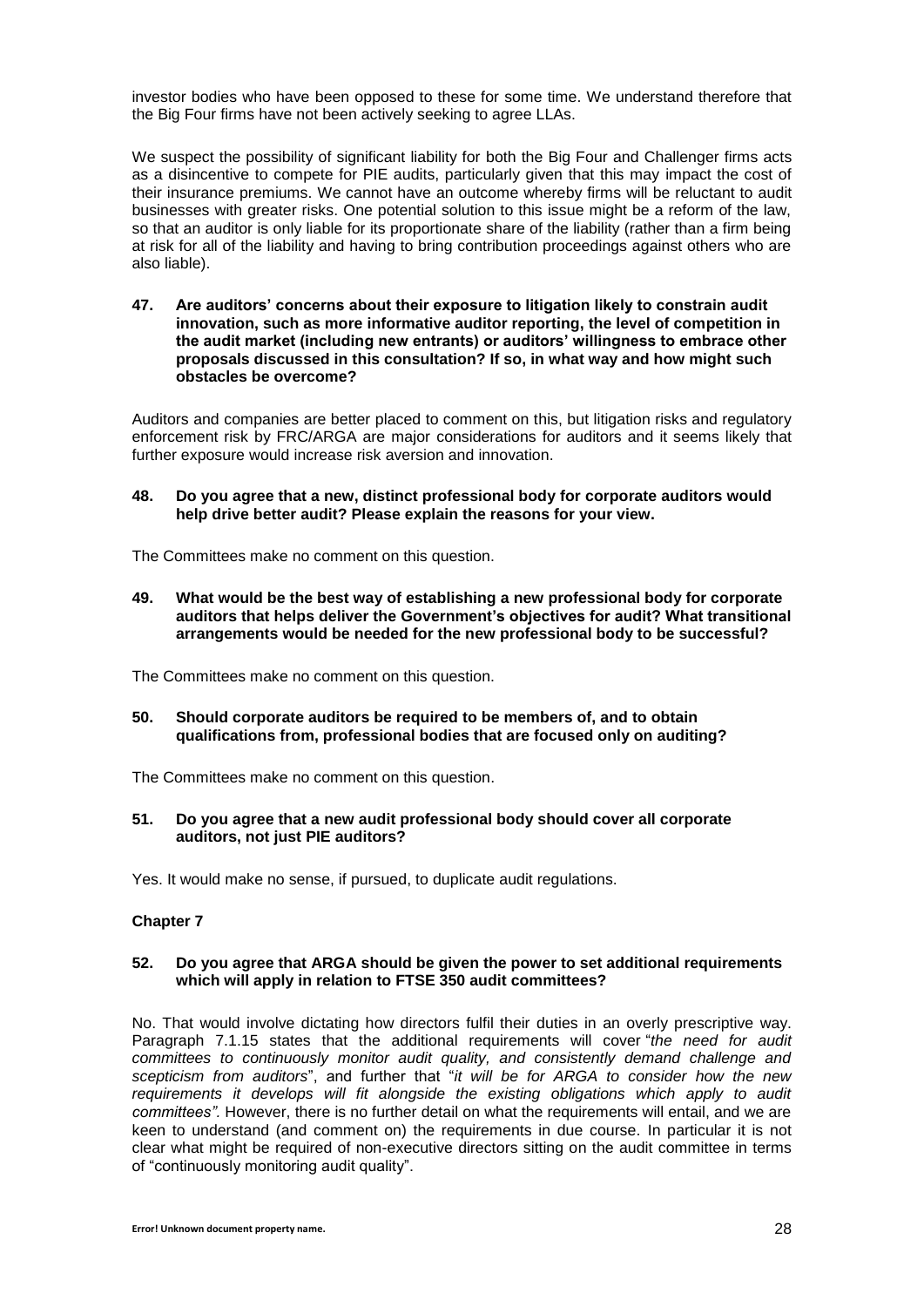We do however support the power for ARGA to issue non-legally binding guidance in this area.

We previously questioned, in our response to the CMA Review, whether more regulation is the best means of dealing with the issues identified by the CMA. Regulation can be inflexible, requires legislative time, can have unintended consequences and can increase bureaucracy. Our view was (and remains) that it would be preferable to build on the acknowledged success of the UK's corporate governance regime and for ARGA to issue guidance covering the areas of concern. Audit committees might then be required to confirm the extent to which they have complied with the guidance, and, where they have not, to explain the reasons why not. Experience in other areas of corporate governance suggests that, with a "comply or explain" regime, reported levels of compliance are very high (because few companies wish to be forced to admit publicly that they do not comply) and that examples of best practice are soon adopted more widely. We remain unconvinced that making standards/requirements legally enforceable necessarily leads to better or higher levels of compliance (particularly with regard to the spirit as opposed to the letter of the requirement in question) or better outcomes for relevant stakeholders. As such, we would encourage the Government to provide that ARGA implements the additional requirements by updating the existing FRC guidance for audit committees and providing examples of best practice as appropriate.

If the Government determines that additional requirements need to be imposed by ARGA as regulatory rules, it is very important that they are clearly articulated, proportionate and consistent with other relevant regimes. We are very concerned that if the enacted proposals go much beyond the current scope of regulation and practice in other comparable regimes, the attractiveness of the UK as a place to establish companies and to carry on business may be adversely affected.

We note that it is proposed that the requirements should apply to FTSE 350 audit committees. There can be a significant variation between a FTSE 100 company and a FTSE 350 company, and any requirements should be proportional and take account of this.

See also our response to question 53 of the Consultation.

#### **53. Would the proposed powers for ARGA go far enough to ensure effective compliance with these requirements? Is there anything further the Government would need to consider in taking forward this proposal?**

As noted above, no detail has been provided on what the requirements will be and so without the detail of the requirements, it is not possible to provide an appropriately considered response to a question relating to compliance. We would urge the Government to publish the detail as part of a further consultation. As a general comment, proportionality will be extremely important. The reforms proposed would represent a considerable extra burden on audit committees, while the expected benefit as yet remains unclear. We are seriously concerned that these powers would impact on the principle of collective board responsibility, and could also deter the best talent from agreeing to become a member of the audit committee of a publicly listed or traded company in light of the additional burden they will impose and the attendant risks of liability and/or reputational damage given the lack of clarity over what is required of them.

We do not believe it is necessary or desirable for ARGA to have the right to place an observer on an audit committee. In practice, the presence of an outsider, particularly one from a regulator, is likely to have an artificial and potentially chilling effect on any meeting and will not necessarily give the observer a true understanding of the committee, its members or the business it is transacting. The presence of the regulator on an ad hoc basis is in practice likely to inhibit a full and frank exchange of views which will always be critical for an audit committee, particularly when it is meeting the company's auditors, and may result in a "tick box" mentality and approach. An observer is also unlikely to have sufficient information on the company's business and audit process, including past audit decisions, to be able to make a fully informed assessment of the audit committee and its compliance with any new requirements. We are not clear, in any event, what powers it is intended the observer or ARGA would have as a consequence of an adverse assessment or indeed the circumstances in which ARGA would be able to exercise the power to appoint an observer in the first place.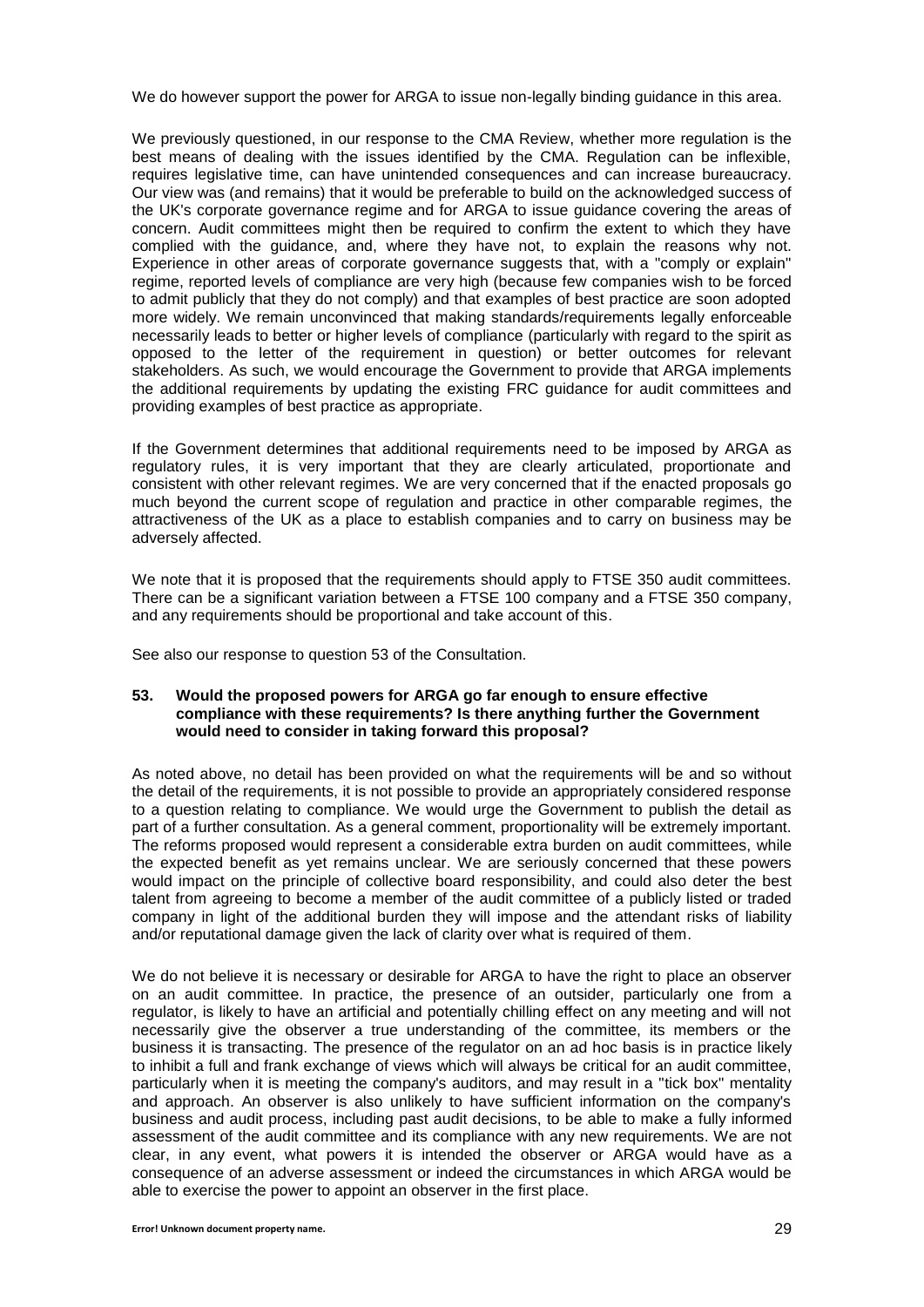We note that ARGA would have the power to take remedial steps publicly and we are concerned about how this power would be exercised in practice, and in particular how the need to ensure that appropriate safeguards are put in place (including in relation to commercially sensitive information) will be dealt with. We also think it will be critically important that the company will have an opportunity to dispute any steps ARGA requires or proposes and is able to follow an appeal process before ARGA issues a public notice. Otherwise, ARGA's power to issue a public notice could in practice mean that a company would be forced to follow ARGA's proposal even if it believes this is inappropriate or that ARGA has misunderstood the position and would likely feel compelled to state this publicly in order to discharge other aspects of its responsibilities whilst following the course of action required of it by ARGA.

In addition, we note the proposal in paragraph 7.1.18 that ARGA would give the audit committee the opportunity to address any issues of regulatory concern before taking remedial steps publicly. In addition to our comments above regarding taking these steps, it would be inappropriate for ARGA to take any steps prior to engaging with the rest of the board of directors, and at the very least, the chair of the board. We suggest that any correspondence between ARGA and the audit committee should also be copied to the chair of the board.

We are also concerned by the scale of the task that might be given to ARGA in relation to audit committees. The proposals will require ARGA to have skilled staff who are able to apply the new regulations and to monitor compliance, and there will be associated costs. Thought needs to be given to where these resources are to come from, not just for ARGA, but it will also be necessary to ensure that there is the availability of sufficient resource (monetary or personnel) within companies (particularly smaller ones) to comply with extensive new regulation.

We also have concerns about the reference to making direct statements to shareholders. Again, we think it is important that much more detail is given about the circumstances in which this would happen, what the statements would cover and how these would fit with the company's obligations under the Listing Rules or other regulatory requirements.

**54. Do you agree with Sir John Kingman's proposal to give the regulator the power to appoint auditors in specific, limited circumstances (i.e. when quality issues have been identified around the company's audit; when a company has parted with its auditor outside the normal rotation cycle; and when there has been a meaningful shareholder vote against an auditor appointment)?**

No. We agree with the Government that it is not appropriate to give ARGA independent powers of appointment. It would be a significant and, in our view, disproportionate step to compel auditors to act and we consider that the right of appointment would only work effectively if combined with an ability to compel auditors to act in this circumstance. We also do not think it would be appropriate to provide flexibility now for ARGA to be given such powers in the future. We think it would be better to consult on such powers at a later stage if it is felt that there is sufficient evidence to justify them.

In particular, we consider that there is already a process set out in provision 4 of the Corporate Governance Code to deal with the circumstance where 20 per cent. or more votes are cast against an auditor appointment. We do not consider that any further interim step is required between auditors not being appointed (i.e. as a vote of greater than 50 per cent. against their appointment has been cast) and the current process set out in provision 4 which also requires an update on shareholder views and actions taken to be published within six months of that vote being cast.

## **55. To work in practice, ARGA's power to appoint an auditor may need to be accompanied by a further power to require an auditor to take on an audit. What do you think the impact of this would be?**

See our response to question 54.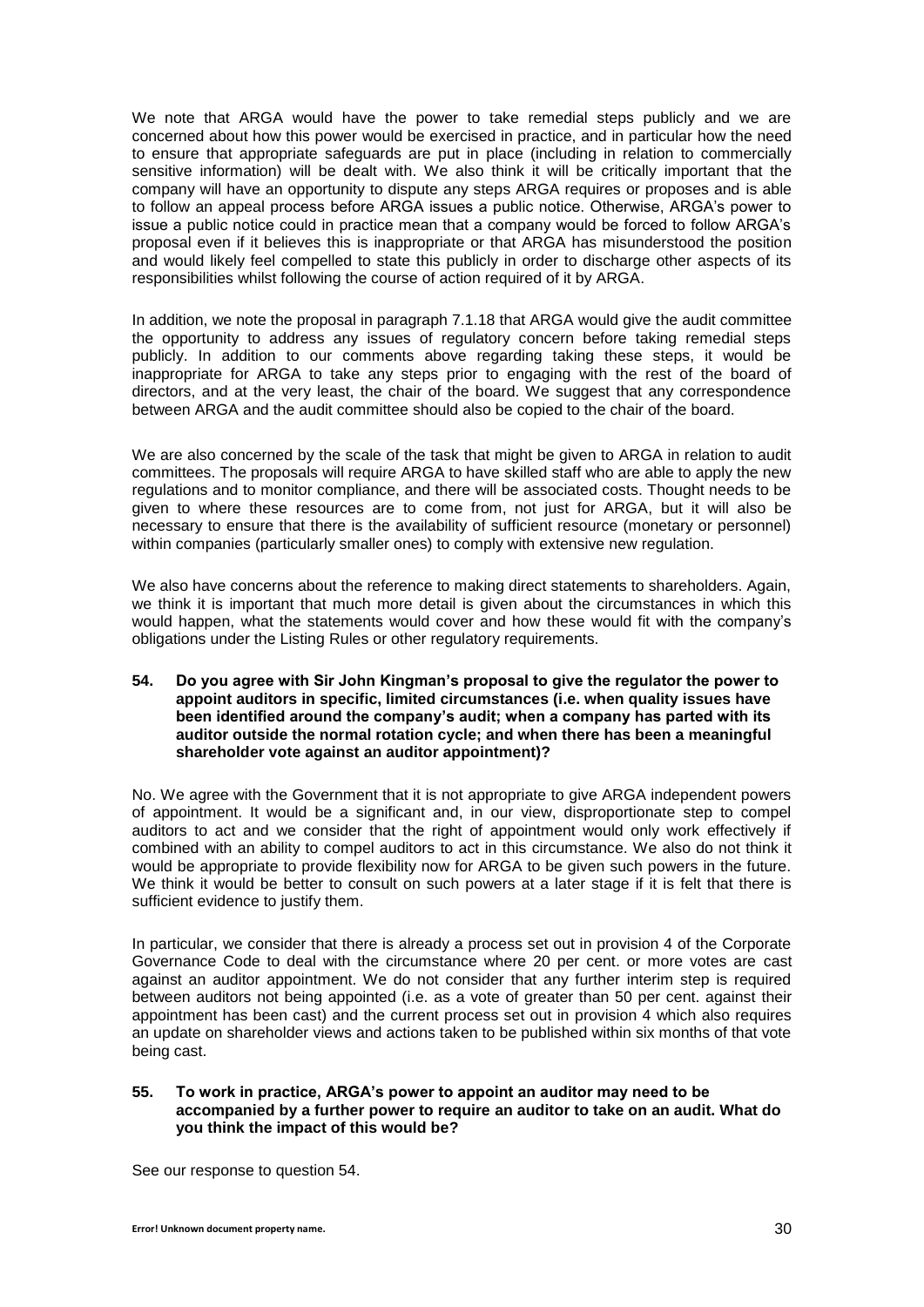#### **56. What processes should be put in place to ensure that ARGA can continue to undertake its normal regulatory oversight of an audit firm, when ARGA has appointed the auditor?**

See our response to question 54.

If the Government decides that ARGA will have the power to appoint an auditor, there will need to be robust information barriers in place to ensure that there are no conflicts of interest in ARGA's regulatory oversight role versus its appointment role.

**57. What other regulatory tools might be useful when a company has failed to find an auditor or in the circumstances described by Sir John Kingman (i.e. when quality issues have been identified around the company's audit; when a company has parted with its auditor outside the normal rotation cycle; and when there has been a meaningful shareholder vote against an auditor appointment)?**

The Committees make no comment on this question.

#### **58. Do you agree with the proposals and implementation method for giving shareholders a formal opportunity to engage with risk and audit planning? Are there further practical issues connected with the implementation of these proposals which should be considered?**

Yes. We are broadly supportive of these proposals if they are brought in by way of a change to the UK Corporate Governance Code and/or associated guidance on audit committees. However, we also note the intention set out in paragraph 7.3.7 that ARGA will be "invited to consult on these changes" and we are not sure if that suggests that more than a change to the Corporate Governance Code is contemplated. As such, we would welcome further clarity on the proposals themselves, as well as on the proposed implementation plan.

We are supportive in principle of the proposal that the board engages with shareholders on the audit plan, and for the audit committee to report on which shareholder suggestions put forward for consideration have been accepted or rejected by the auditor. We consider that it is important that the views are sought by the board of directors (and not the audit committee, as a committee of the board). This is to ensure that the relationship established by company law between (i) shareholders and directors (ii) the board's collective responsibility for decision-making and (iii) the relationship between directors and other stakeholders is not compromised.

We also consider that it is very important that the shareholder views are advisory only in nature given the existing courses of action open to shareholders who wish to raise issues at a shareholder meeting. Under the Companies Act, and subject to certain thresholds, shareholders already have the ability to propose a resolution at a shareholder meeting (which could relate to matters to be covered in the audit) and to have a statement circulated in advance of the meeting and, if the company is a traded company, to include something in the business to be dealt with at the AGM.

# **59. Do you agree with the proposed approach for ensuring greater audit committee chair and auditor participation at the AGM? How could this be improved?**

Yes. We agree with the proposal that ARGA should revise its guidance to audit committees to encourage questions from shareholders at the AGM about the company audit, and to encourage attendance by the audit committee chair and senior auditor. We would however note that such attendance at the AGM is already commonplace – particularly among larger listed companies.

We note that the FRC in particular has been very focused on the importance of shareholder engagement at AGMs. However, our experience to date (this year in particular, where many companies have offered virtual engagement options) is that meaningful engagement with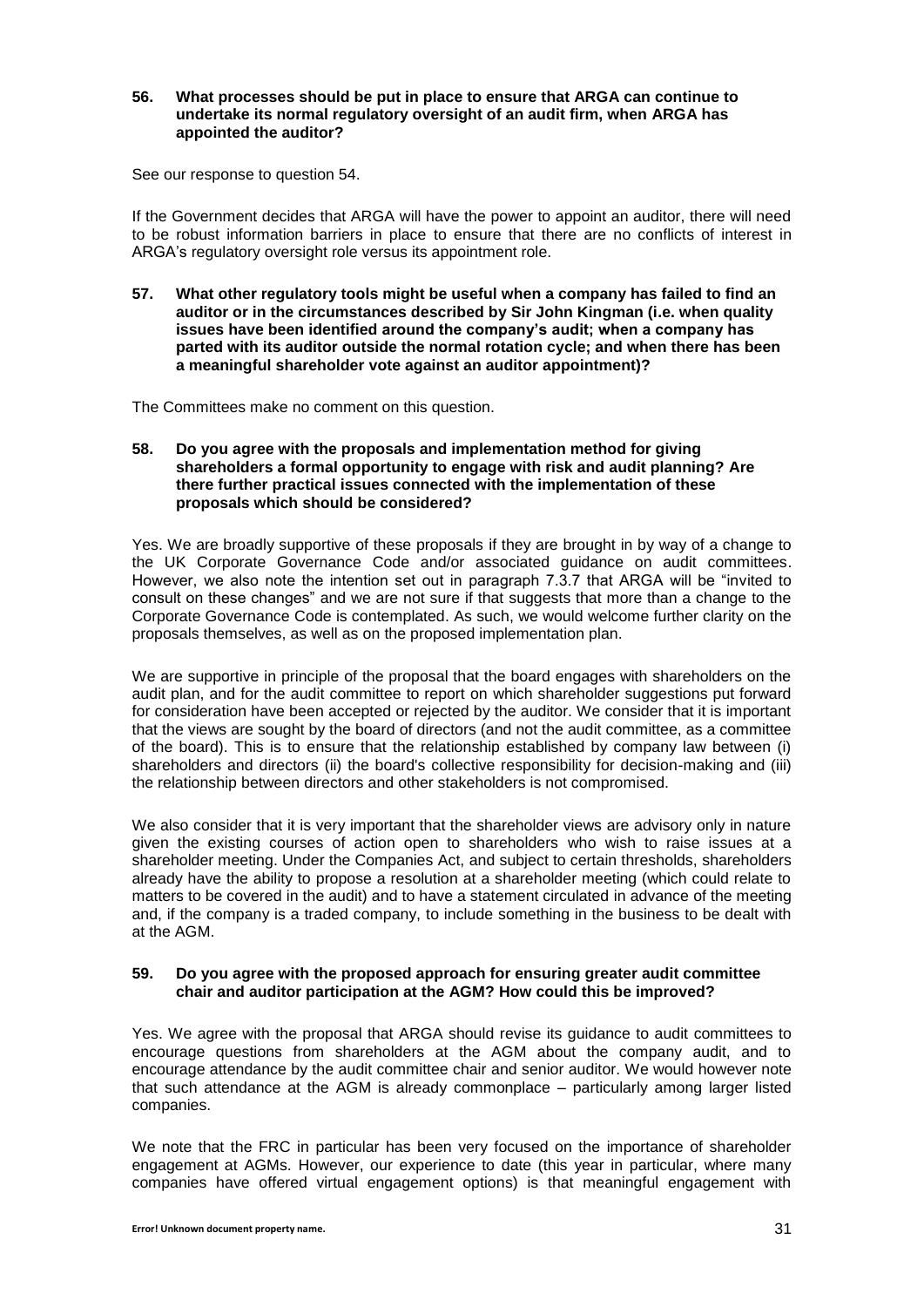shareholders does not typically happen at an AGM but rather in ongoing dialogue throughout the year. As such, we also consider that revising the Stewardship Code to promote greater engagement from investors on matters relating to audit quality is a sensible approach.

## **60. Do you believe that the existing Companies Act provisions covering the departure of an auditor from a PIE ensure adequate information is provided to shareholders about an auditor's departure? If you believe those provisions are inadequate, do you think that the Brydon Review recommendations will address concerns in this area? What else could be done to keep shareholders informed?**

We note that paragraph 7.3.13 states that it was found to be very rare for the auditor's statement to go into any significant detail about their reasons for ceasing to hold office and that generally the existing process was thought not to serve to inform shareholders in practice. Whilst we consider that the existing legal framework is not deficient, we agree that practice is mixed and that auditors may benefit from clearer guidance on the level of information to be provided to shareholders and ARGA when they resign or are removed.

# **Chapter 8**

# **General comments on this chapter**

We believe that high quality audits should remain the pre-eminent aim of the reforms in this area. We note the aims of the reforms are to "*increase choice, competition and resilience in the audit market*". Whilst we agree these aims are important, they are secondary to the aim of highquality audits. Audit committees (and shareholders) should be permitted to select the auditor they believe will be best able to deliver a high-quality audit. They should not be shackled in achieving that aim by being forced to appoint a lead auditor and a Challenger firm as part of an education exercise to improve audit competition in the future. It is inconsistent on the one hand to seek to impose more regulation on audit committees with the aim of achieving higher quality audits, but on the other to force them to appoint additional auditors where they may not consider that such an appointment will deliver that quality. The recent FRC sanctions against Haysmacintyre underline the concerns about Challenger firms' capabilities to act on complex audits. We also note that the concern about the systemic risk of having a concentrated number of auditors is not unique to the UK – this problem exists elsewhere (including in the US) and yet we are not aware of other jurisdictions proposing such radical reforms to increase competition in the audit market.

In response to BEIS' consultation on the CMA recommendations, we considered that a better proposal would be to use peer reviews targeted to particular companies where there are doubts about the efficacy or quality of a particular audit. In addition, every FTSE 350 company might be required to undergo a peer review on a periodic basis (say, every five years). Such reviews would ensure high quality audits and, if carried out by a capable Challenger firm, would also serve the CMA's purpose of providing experience of more complex audit issues. We continue to consider that this would be the best approach to solving the issues in this area in preference to the proposed managed shared audit regime.

However, if the Government decides to proceed with the managed shared audit regime, the following risks will need to be addressed:

(i) paragraph 8.1.12 notes that the audit firm appointed to lead the group audit will bear "overall liability" in situations where a Challenger firm has conducted a "*meaningful proportion of statutory audits*". As the lead firm will need sufficient comfort on the Challenger firm's audit of subsidiaries before assuming this liability, the proposal will lead to duplication of work and therefore significantly increased fees for companies. Is it reasonable and proportionate for the lead firm to bear liability for the Challenger firm's work?;

(ii) the requirement for the lead firm to assume overall liability also appears to run counter to the concerns set out in paragraph 8.3.18 about risks to audit firm resilience arising from legal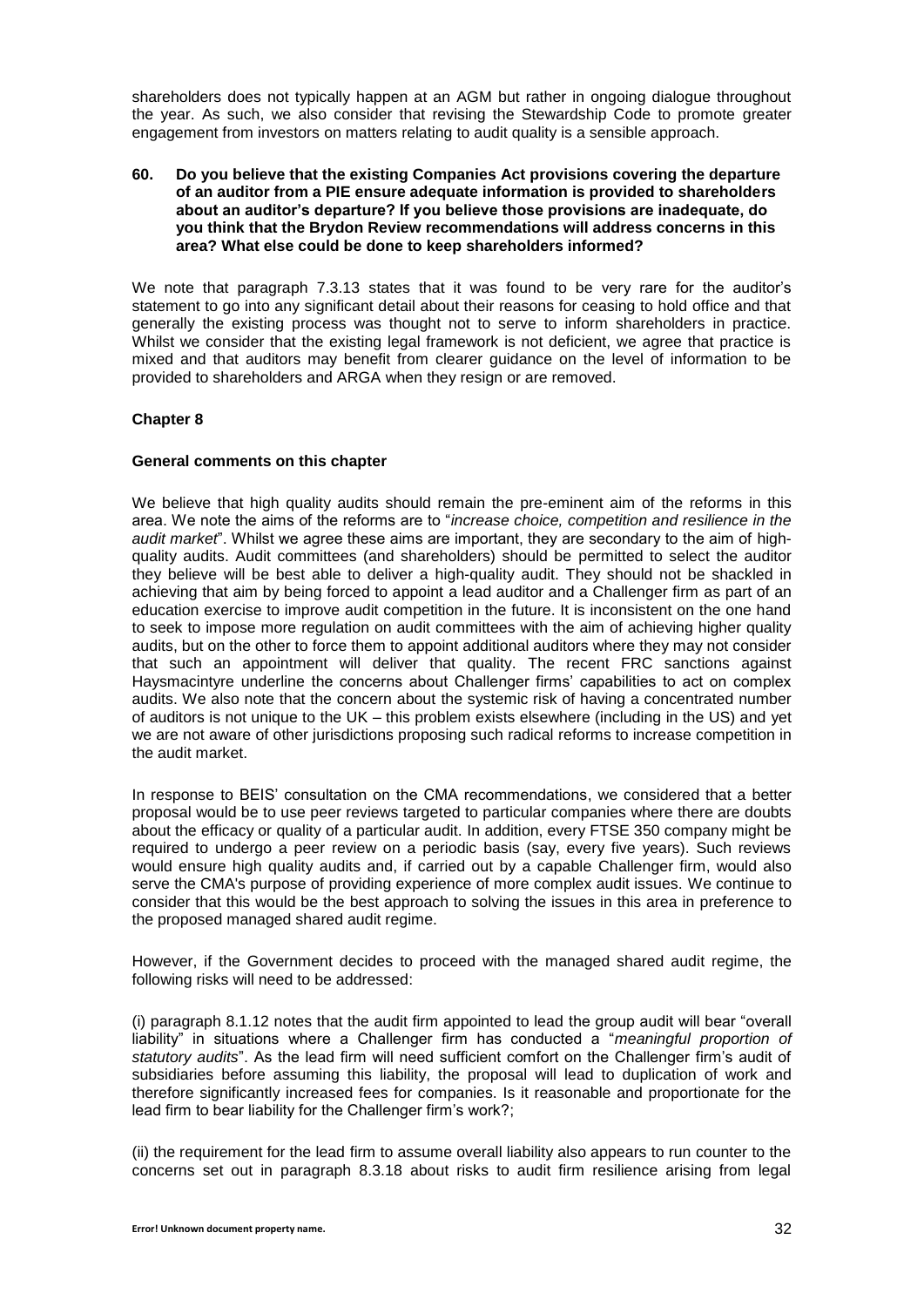liability, and the consequential impact on choice for FTSE 350 companies should a large audit firm fail. The proposal exacerbates these concerns; and

(iii) paragraph 8.1.17 suggests that the company will be required to appoint the group and Challenger firms independently with no joint bidding. Given that companies will bear increased costs as a result of these proposals, audit committees should be allowed to take steps to ensure the two firms will work efficiently and effectively together to maintain robust audit quality and reduce the impact on overall fees. In addition, we wonder whether the impact of these proposals would be mitigated if audit committees were permitted to engage with both firms on these issues during the tender process.

One practical step which could be taken to mitigate the difficulties outlined above would be to allow the lead audit firms to "partner" with a small number of Challenger firms to build relationships over time, share knowhow and gain comfort as to each other's capabilities and processes.

**61. Should the 'meaningful proportion' envisaged to be carried out by a Challenger be based on legal subsidiaries? How should the proportion be measured and what minimum percentage should be chosen under managed shared audit to encourage the most effective participation of Challenger firms and best increase choice?**

Please see our general comments above on this chapter.

**62. How could managed shared audit be designed to incentivise Challenger firms to invest in building their capability and capacity? What, if any, other measures, would be needed?**

One step (as mentioned in our general comments on this chapter above) would be to allow lead firms to partner with one or a small number of Challenger firms to help build relationships and capability. This would have the benefit of allowing the lead firm to gain some degree of comfort vis-à-vis quality assurance and managing liability risk on audits and might help Challenger firms build capability/skills etc. more effectively.

# **63. Do you have comments on the possible introduction in future of a managed market share cap, including on the outlined approach and principles? Are there other mechanisms that you think should be considered for introduction at a future date?**

The introduction of a managed market share cap would be a highly interventionist and complex remedy that would be difficult to design and enforce. In addition, the company is likely to bear increased risks and possibly higher or duplicated costs as result of being required to appoint a Challenger firm where that firm is not its first choice (e.g. in terms of experience, capabilities (whether technical, sectorial or international) and cost) and/or may be constrained in its ability to conduct audits within certain industry sectors or across international groups etc. We consider that this proposal may be practically difficult to implement given existing capacity constraints within the audit market and is disproportionate at this stage.

**64. Do you have any further comments on how the operational separation proposals should be designed, codified (in legislation and regulatory rules), and enforced in order to achieve the intended outcome of incentivising higher audit quality?**

The Committees make no comment on this question.

**65. The Government proposes to require that all audit firms provide annual reports on their partner remuneration to the regulator. This will include pay, split of profits, and which audited entities they worked on. Do you have any comments on this approach?**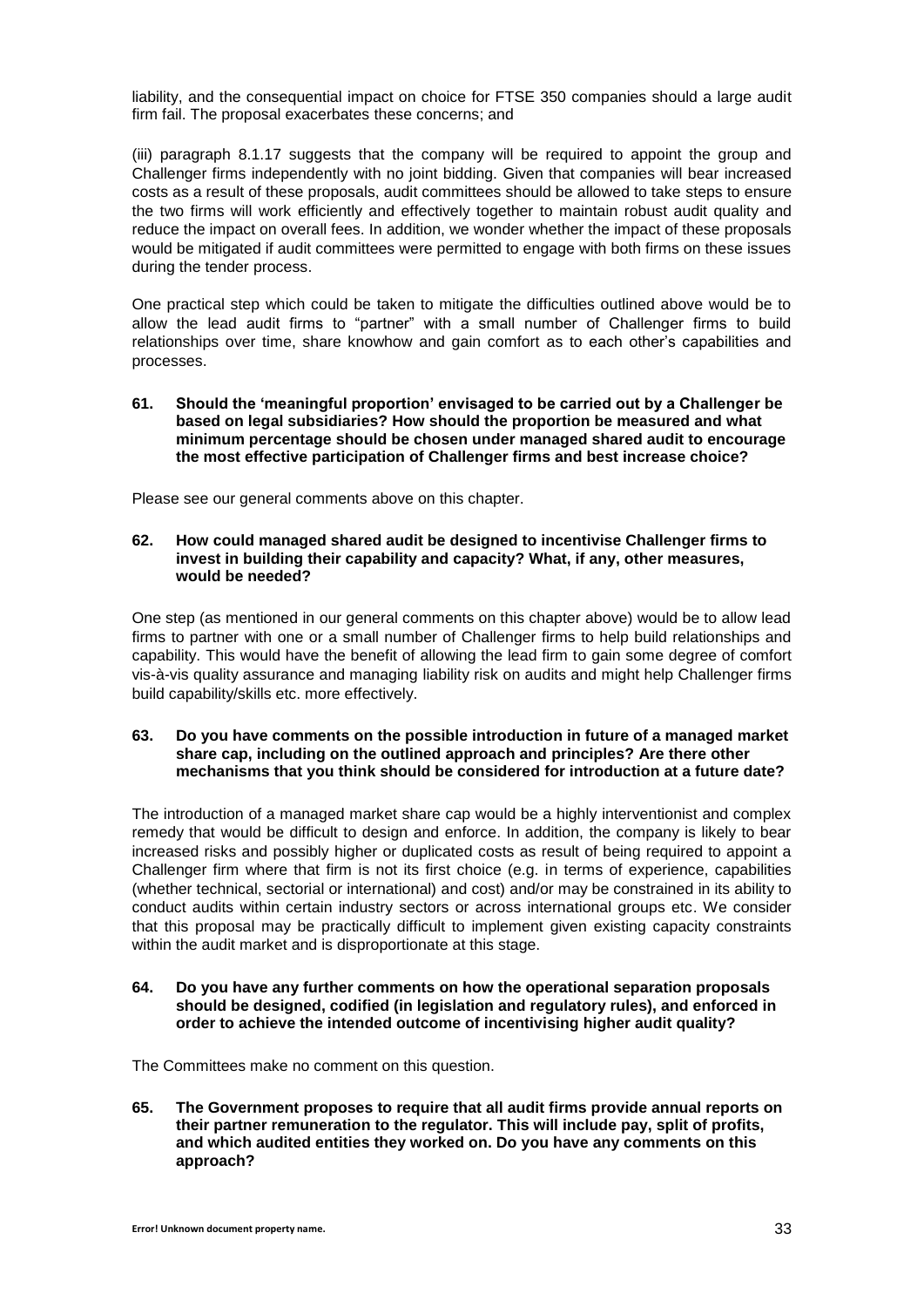The Committees make no comment on this question.

**66. In the event that the Government wishes to go further than the existing operational split proposals in future and implement split profit pools in line with the CMA recommendation, do you have any comments on how these can be made to work effectively?**

The Committees make no comment on this question.

**67. The Government believes these proposals will meet its objectives. In the event that they prove insufficient to improve audit quality, and full separation of professional services firms is required, do you have any comments on how to make this work most effectively?**

The Committees make no comment on this question.

**68. Do you have comments on the proposed measures? Are there any other measures the Government should consider taking forward to address the lack of resilience in the audit market?**

The Committees make no comment on this question.

# **Chapter 9**

**69. Do you agree with the Government's approach of allowing the FRC to reclaim the function of determining whether individuals and firms are eligible for appointment as statutory auditors of PIEs?**

The Committees make no comment on this question.

**70. What types of sensitive information within AQR reports on individual audits should be exempt from disclosure?**

The Committees make no comment on this question.

**71. In addition to redacting sensitive information within AQR reports on individual audits, what other safeguards would be required to offer adequate protection to the entity being audited whilst maintaining co-operation with their auditors?**

The Committees make no comment on this question.

**72. Do you agree with the Government's approach to component audit work done outside the UK? How could it be improved?**

The Committees make no comment on this question.

**73. Do you agree that it is problematic if documents that the auditor reviewed as part of the audit are unavailable to the regulator because of the audited entity's legal professional privilege? If so, what could be done to solve or mitigate this issue while respecting the overall principle of legal professional privilege?**

No. Legal professional privilege ("**LPP**") is a long-established and fundamental common law right and a human right under English law. LPP is a right, not of lawyers, but of clients, whether individuals or corporates. It is a necessary corollary of every person's right to seek legal advice and, as such plays a crucial role in the proper administration of our justice system. The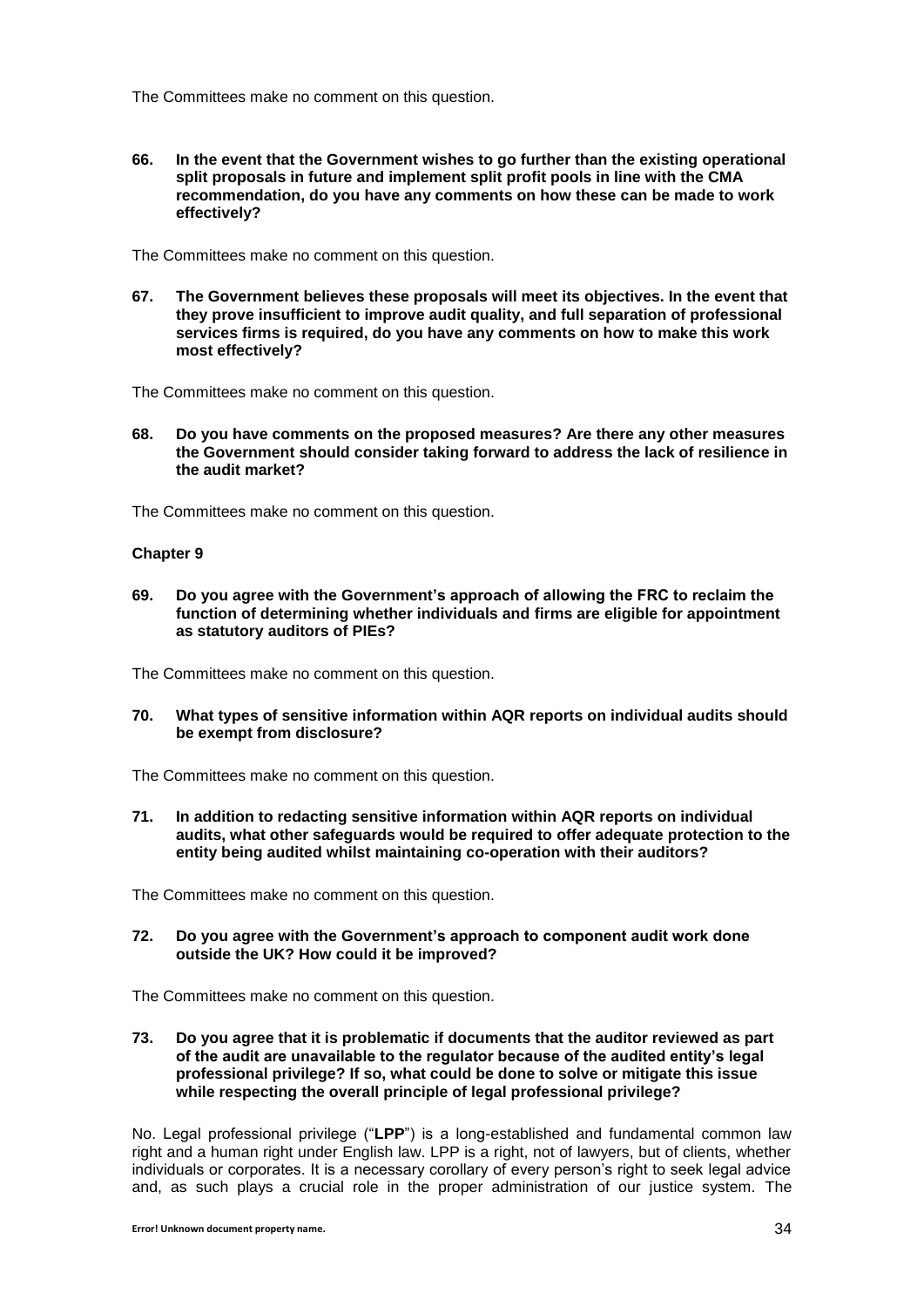protection that LPP affords to legal advice is also an essential component of an effectively governed company operating within a well-ordered and functioning legal system. It is of paramount importance that companies, and especially public companies, take legal advice whenever it is prudent to do so in order to act in accordance with their legal and regulatory obligations to all stakeholders and can be confident that this advice is appropriately protected by LPP.

LPP, as a fundamental right, must take primacy over other considerations, including the manner in which regulators, including ARGA, exercise their oversight functions. To adopt an extreme example to emphasise the point, even a person on a murder charge is unable to avail themselves of another's privileged material in order to seek to establish their innocence (*R v Derby Magistrates' Court* [1995] 4 All ER 526). Similarly, criminal prosecutors exercising their statutory function of bringing criminal conduct to justice are not entitled to compel disclosure of communications protected by LPP. In our view, it would therefore clearly be disproportionate and inappropriate to allow an exception in the context of audit regulation. In any event, it is not as if any case has been made to the effect that the ability to properly regulate in this area has in any way consistently and seriously been hampered by an inability to access another's privileged material, an inability which has long applied to all regulatory (and criminal justice) agencies in the pursuit of their statutory functions.

In circumstances where a company holds material protected by privilege which its auditor requests to see, it is open to that company either to: (i) provide the material pursuant to a limited waiver of privilege to the auditor for the sole purpose of the audit only and share on a confidential basis (and in circumstances where the auditor agrees to receive the material on that basis); or (ii) seek to provide the auditor with the information it requires via the sharing of alternative, non-privileged information; and/or (iii) refuse to provide any such information (as enshrined under section 499(4) of the Companies Act). If privileged material is not disclosed, that material should equally be protected as privileged in the hands of the audited entity. It remains open to the auditor to issue a qualified audit opinion if the auditor has, ultimately, been unable to obtain the requisite audit evidence.

If a company does provide to its auditor material that is protected by LPP, provided it does so pursuant to an effective limited waiver of privilege, that material should be protected from disclosure by the auditor to any third party (including any regulator). Furthermore, the provision of such material, including to a regulator, risks the complete waiver of privilege in respect of that material, particularly if the regulator may bring that information into the public domain in exercising its functions. The practical effect of compelling auditors to disclose privileged materials to any regulator would inevitably be a swift and increasing reluctance for companies to share privileged materials with their auditors. Any such trend could be detrimental to the quality of audit and not assist with the enhancing of it.

The risk to companies of the potential waiver of legal advice must not be under-stated: in some situations the wider disclosure of privileged material could lead to collateral litigation and investigations bringing with it a very extreme threat to the company (especially bearing in mind also that the litigation risk for a company is not limited to claims before the UK Courts). It is easy to foresee that any incursion into the sanctity of the legal advice received could lead to a reluctance to seek (sometimes much needed) legal advice at all. Put simply, in many cases the risk of wider disclosure would be too great.

# **Chapter 10**

#### **General comment on this chapter**

We note that paragraph 10.1.29 states that "*ARGA will also have a range of broader functions to which its objectives will not necessarily apply, for example, when exercising its enforcement functions in relation to competition*". We would welcome clarity on what this range of broader functions will be as there does not seem to be any detail included on this in the Consultation. We would also welcome further clarity generally on ARGA's operating procedures, policies, checks and balances, all of which will be relevant to understanding how the proportionality principle will be respected and the reasonableness of the regime for which ARGA is responsible.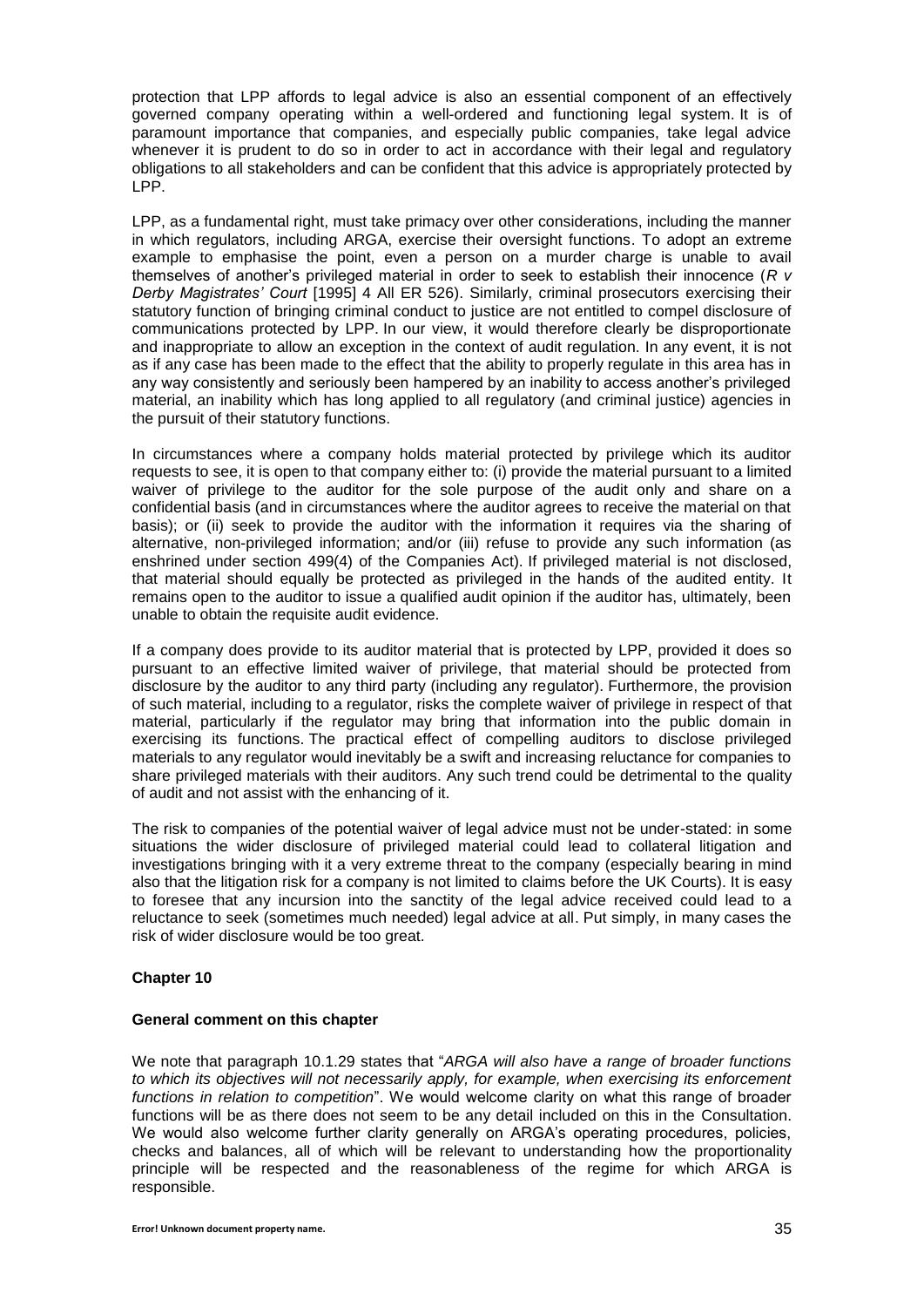# **74. Do you agree with the proposed general objective for ARGA?**

No. We consider that the revised general objective is too broad as it is not clearly confined to the areas of responsibly which ARGA will have. In addition, it is not grammatically correct as drafted. We suggest that the "general objective" and the "quality objective" be brought together, for example: "*To promote high quality audit, corporate reporting, corporate governance, accounting and actuarial work in order to protect the interests of investors, other users of corporate reporting and the public*".

In addition, paragraph 10.1.19 of the Consultation suggests that ARGA's competition and quality objectives are given equal priority. We query how ARGA will exercise its functions whilst avoiding a conflict between its duties (as steps to improve quality will not necessarily advance competition and vice versa). We consider that it would not be appropriate for two potentially conflicting duties to be given equal weight and so suggest that in cases of conflict the quality objective should take priority over the competition objective.

## **75. Do you agree that ARGA should have regard to these regulatory principles when carrying out its policy-making functions? Are there any other regulatory principles which should be included?**

We have the following comments on the regulatory principles:

(i) we do not consider that "promoting innovation" is an appropriate regulatory principle, and suggest that this is redrafted as "advances quality improvements, including through the use of innovation";

(ii) we suggest that "Promoting brevity, clarity and usefulness in corporate reporting" is redrafted to say "Promoting concise, clear and useful corporate reporting" as the inclusion of "brevity" would arguably mean that the principle is compromised every time a new reporting obligation is introduced; and

(iii) we also consider that ARGA should have the same principle as applies to the FCA and PRA under section 3B of the Financial Services and Markets Act 2000, namely "the desirability of sustainable growth in the economy of the UK" (see section 3B(c) of FSMA 2000).

# **Chapter 11**

# **76. Should the scope of the regulator's oversight arrangements be initially confined to the chartered bodies and should they be required to comply with the arrangements?**

The Committees make no comment on this question.

**77. What safeguards, if any, might be needed to ensure the power to compel compliance is used appropriately by the regulator?**

The Committees make no comment on this question.

**78. Should the regulator's enforcement powers initially be restricted to members of the professional accountancy bodies? Should the Government have the flexibility to extend the scope of these powers to other accountants, if evidence of an enforcement gap emerges in the future? What are your views on the suggested mechanisms for extending the scope of the enforcement powers to other accountants (if it is appropriate at a later stage)?**

The Committees make no comment on this question.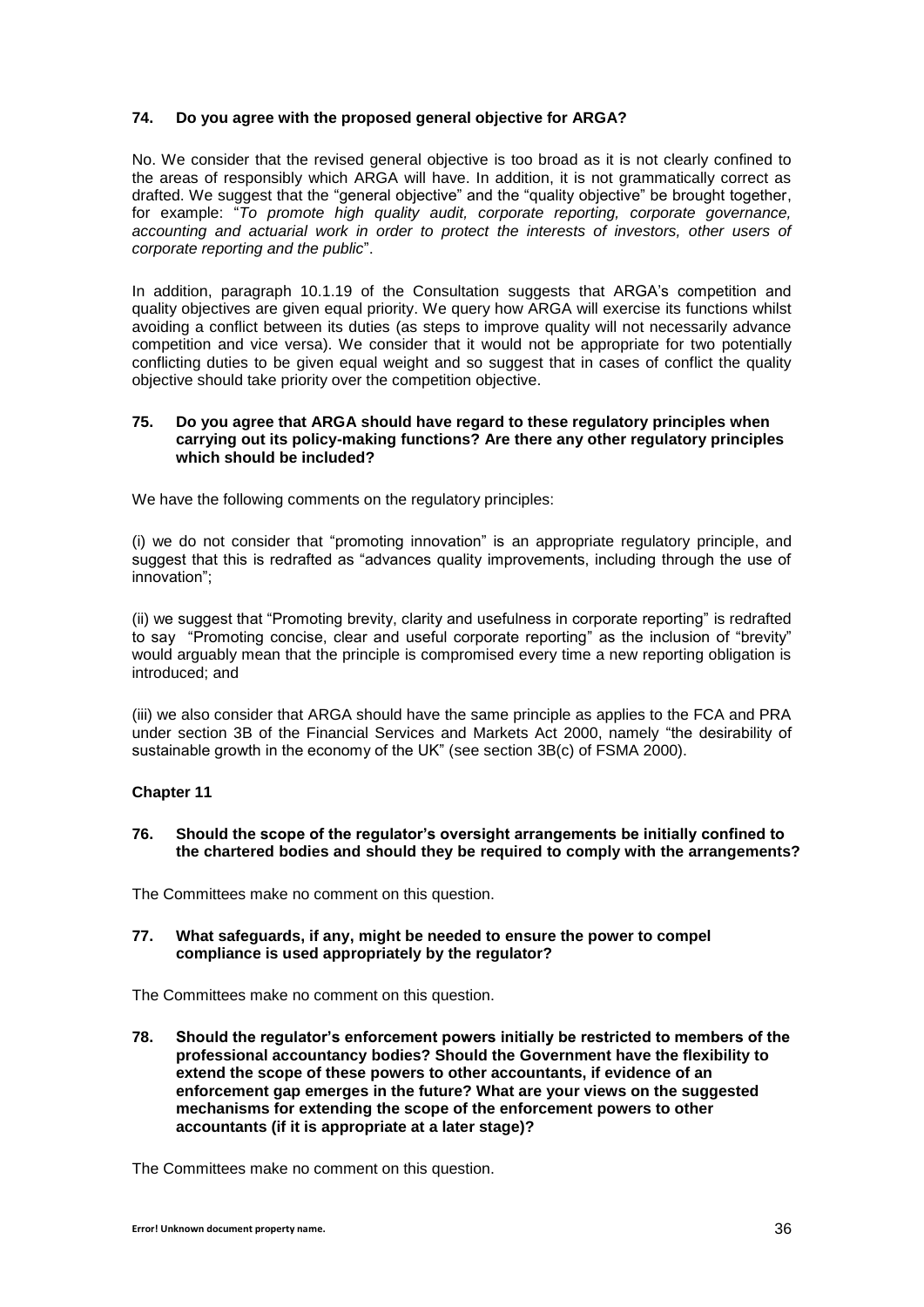**79. Should the regulator be able to set and enforce a code of ethics which will apply to members of the chartered bodies in the course of professional activities? Should the regulator only be able to take action where a breach gives rise to issues affecting the public interest? What sanctions do you think should be available to the regulator?**

The Committees make no comment on this question.

**80. Is ARGA the most appropriate body to undertake oversight and regulation of the actuarial profession?**

The Committees make no comment on this question.

**81. Should the regime for overseeing and regulating the actuarial profession be placed on a strengthened and statutory basis?**

The Committees make no comment on this question.

**82. Do respondents support the proposed principles for the regulation of the actuarial profession? Respondents are invited to suggest additional principles.**

The Committees make no comment on this question.

**83. Are the proposed statutory roles and responsibilities for the regulator appropriate? Are any additional roles or responsibilities appropriate for the regulator?**

The Committees make no comment on this question.

**84. Should the regulator continue to be responsible for setting technical standards? Should these standards be legally binding? Should the regulator be responsible for setting technical standards only?**

The Committees make no comment on this question.

**85. Should the regulator be responsible for monitoring compliance with technical standards? Should it also consider compliance with ethical standards if necessary?**

The Committees make no comment on this question.

**86. Should the regulator have the power to request that individuals provide their work in response to a formal request - and to compel them to do so if necessary?**

The Committees make no comment on this question.

**87. Should the regulator have the power to take appropriate action if work falls below the requirements of the technical standards? What powers should be available to the regulator in these instances?**

The Committees make no comment on this question.

**88. Do respondents agree with the proposed scope for independent oversight of the IFoA? In which ways, if any, should the scope be amended?**

The Committees make no comment on this question.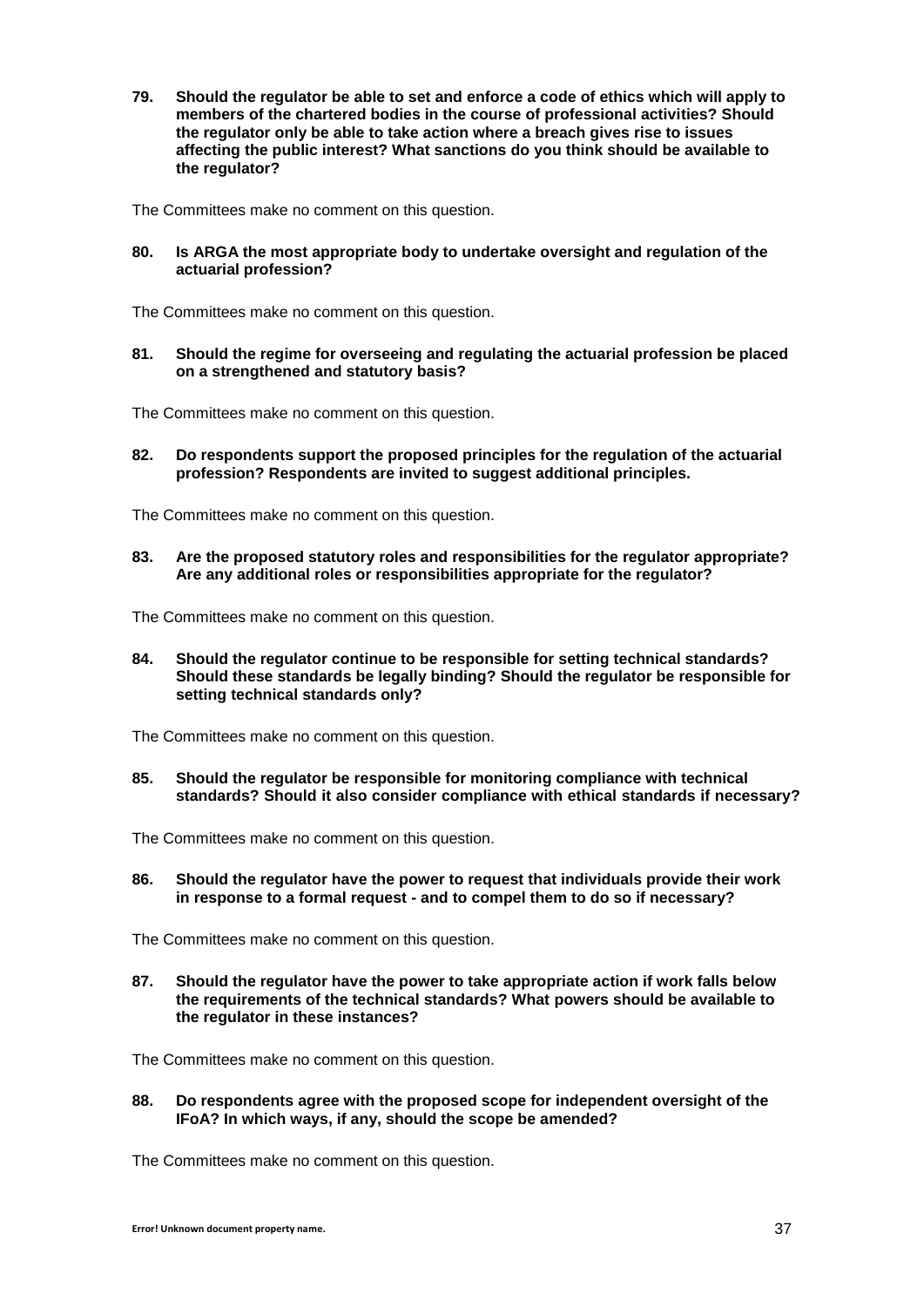**89. Should the regulator's oversight of the IFoA be placed on a statutory basis? What, if any, powers does the regulator require to effectively fulfil this role?**

The Committees make no comment on this question.

**90. Does the current investigation and discipline regime remain appropriate? Should it be placed on a statutory basis? What, if any, additional powers does the regulator require to fulfil this role?**

The Committees make no comment on this question.

**91. Do respondents think that the regulator's remit should be extended to actuarial work undertaken by entities? What would be the appropriate features of such a regime, including the appropriate enforcement powers for the regulator?**

The Committees make no comment on this question.

**92. Should the regulator's independent investigation and discipline regime for matters that affect the public interest also apply to entities that undertake actuarial work? Should the features of the regime differ for Public Interest Entities?**

The Committees make no comment on this question.

**93. Does the regulator require any further powers in relation to its regulation and oversight of the actuarial profession?**

The Committees make no comment on this question.

**94. Are there other matters which PIE auditors should have to report to the regulator? Could this duty otherwise be improved to ensure that viability and other serious concerns are disclosed to the regulator in a timely way?**

The Committees make no comment on this question.

## **95. Should auditors receive statutory protection from breach of duty claims in relation to relevant disclosures to the regulator? Would this encourage auditors to report viability and other concerns to the regulator?**

We consider that it is important that auditors provide disclosures to ARGA where this is required. However, without statutory protection in respect of breach of duty claims, we are concerned that auditors would be less likely to disclose.

# **96. How much time should be given to respond to a request for a rapid explanation?**

We welcome the Government's decision that any new powers to address serious concerns in PIEs should be limited to corporate reporting and audit. Companies will need to have the benefit of clear policy and guidelines on how these powers will be exercised.

The length of time required to reply to a request will depend on the complexity of the query. For example, if ARGA queries the amount the company has stated as being its distributable profits and the company needs to check the calculations that were done, this might take some time, depending on the complexity of the group's arrangements. We do not think it would be possible for ARGA to set one time period that would apply to all the different explanations it might require. We suggest therefore that there should be a default minimum period of at least four weeks in which an initial response is to be provided with as much detail as is practical within that timeframe, but with a requirement for ARGA to assess the appropriateness of that period and to have the power to extend it or grant an additional follow-up period at its discretion (acting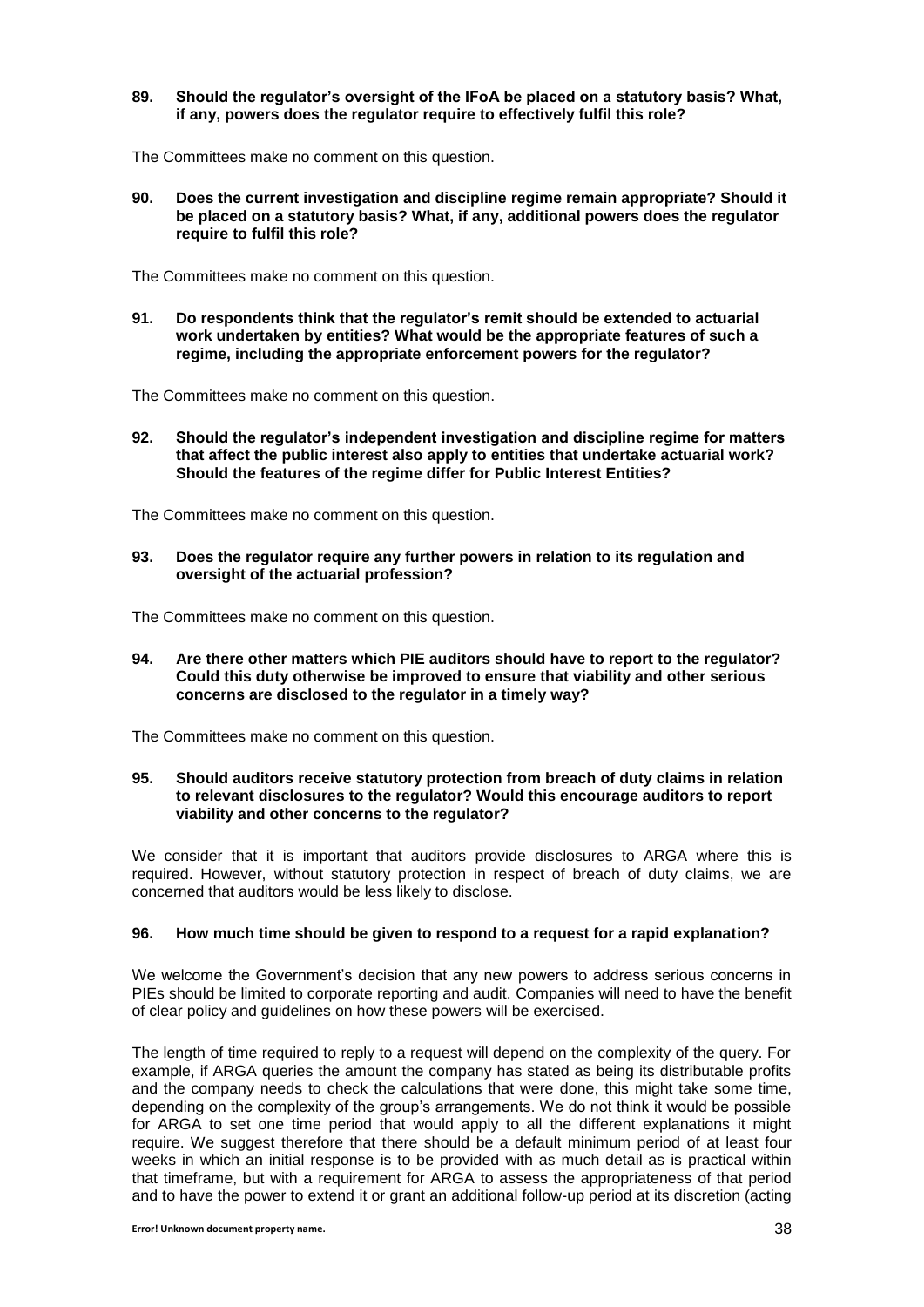reasonably and proportionately). In making this assessment, ARGA should have regard to the volume of information, the complexity of the issues, any submissions received from the company and its advisers, and any other applicable circumstances. If, as the Committees suggest, the default minimum period is set at four weeks and the request involves a relatively simple issue, the company may be able to respond within that timeframe, and may well be motivated to do so in order to resolve the issue promptly.

A default minimum period with scope for extension would provide companies with a degree of certainty as to how long they might have to respond, whilst also incorporating flexibility to ensure that, where ARGA requires an explanation which the company believes it will not be able to provide (or provide in full) within the prescribed time period then the company would be able to approach ARGA and outline when it thinks it will be able to give the explanation, with a description of the work it thinks it needs to do to provide the explanation requested etc. and ARGA would have the flexibility to allow for an extended period. In practice many issues are likely to require an iterative process with interaction between the company and ARGA in any event.

## **97. Should the regulator be able to publish a summary of the expert reviewer's report where it considers it to be in the public interest?**

We consider that if ARGA has the power to commission an expert review, it will be important for companies to understand clearly the circumstances in which an expert review may be requested (not least, because the company will be paying for it). In particular, we note that the Government considers that ARGA should have "significant discretion" as to when it would be appropriate to commission an expert review. We consider that any decision to commission an expert review must be based on reasonable evidence and the scope of the review must be reasonable, taking account of the potential problem identified, its importance to the company and its shareholders and the expected cost of the review to identify and address the problems.

Before these proposals are implemented we would welcome the opportunity to review the detailed implementation plan, and in particular to understand more fully what checks and balances would be put in place to ensure that the powers are used appropriately and that the principle of proportionality is respected. In addition, we suggest that the proposed power to require an expert review where ARGA has identified concerns as to whether a PIE's corporate reporting and audits comply with any requirements enforced by ARGA should make it clear (as the Consultation does) that the purpose of the skilled person review is to identify and address concerns relating to the corporate reporting and audit.

As regards the ability to publish an expert report, the Committees note the following:

(i) It is unclear whether the tests referred to in paragraph 11.4.33 as to when ARGA could publish a report are cumulative or not. In our view, giving ARGA power to publish a report could, without appropriate checks and balances, mean that in practice companies will agree to ARGA's proposals even if they think they are disproportionate in order to avoid publication. We therefore consider that there should be an appeal process for companies prior to ARGA having the ability to publish a report.

(ii) As the Government has pointed out, the FCA and the PRA do not publish their reports. We consider that if ARGA has the power to publish a summary of the expert report, then it is very important that the ramifications of this are considered in the context of other regulatory requirements and any other litigation or regulatory proceedings which might be ongoing or instigated in the future. In addition, we consider that this power should be a way of improving standards rather than undermining confidence, and so should be used on an exceptional basis only. We therefore consider that ARGA will need to publish guidance as to how it will weigh a decision on whether publication of a summary report is in the public interest or not. We can envisage cases where ARGA may believe there is a public interest in publication that goes beyond the interests of the company (for example, because of the subject matter dealt with). In such cases, we wonder if it would be better for ARGA to include information in its annual report without identifying the company in question, or that ARGA's right to publish a summary on a named basis only applies where it is in the interests of the company and its shareholders for this to happen.